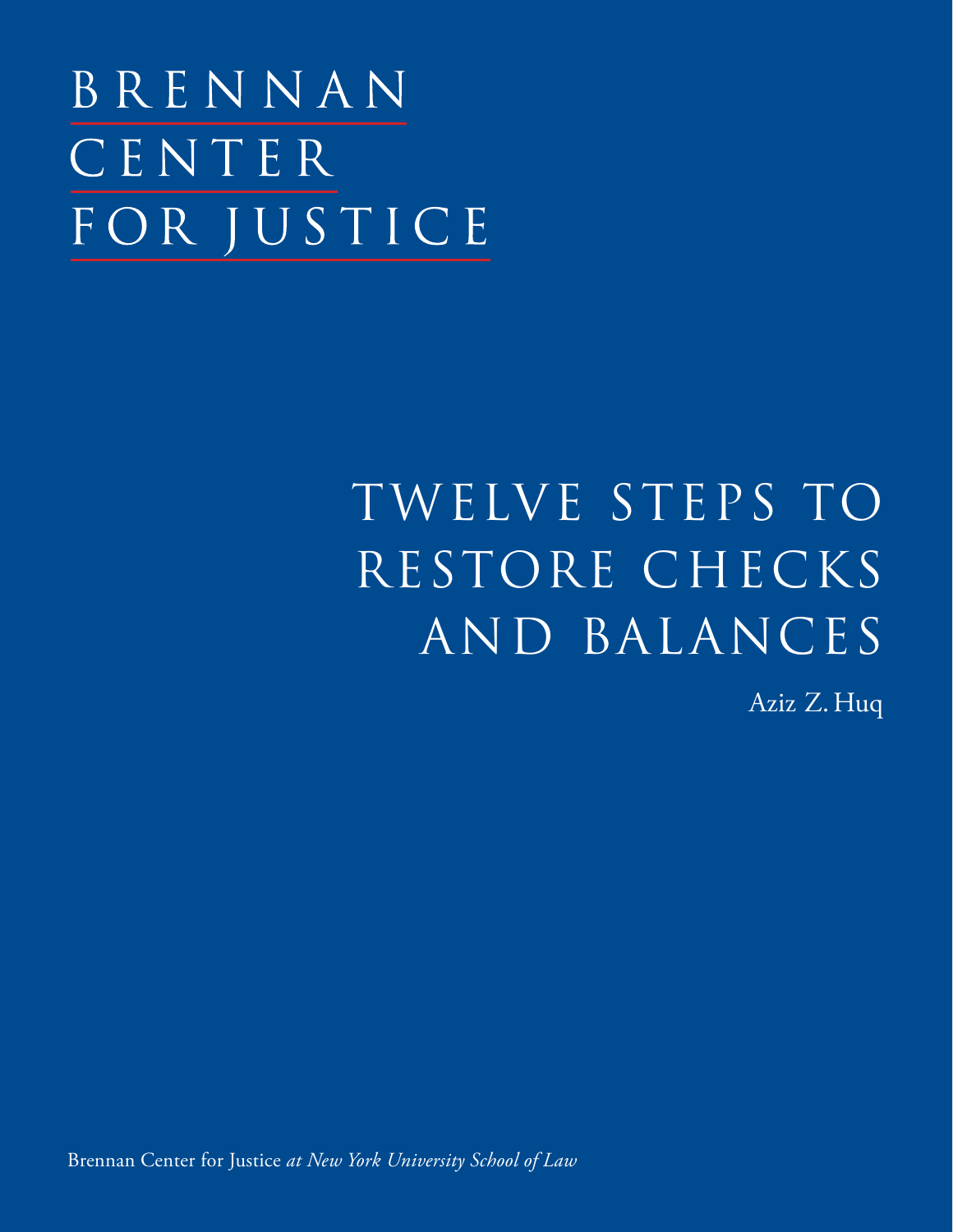#### **ABOUT THE BRENNAN CENTER FOR JUSTICE**

The Brennan Center for Justice at New York University School of Law is a non-partisan public policy and law institute that focuses on fundamental issues of democracy and justice. Our work ranges from voting rights to redistricting reform, from access to the courts to presidential power in the fight against terrorism. A singular institution – part think tank, part public interest law firm, part advocacy group – the Brennan Center combines scholarship, legislative and legal advocacy, and communications to win meaningful, measurable change in the public sector.

#### **ABOUT THE BRENNAN CENTER'S LIBERTY AND NATIONAL SECURITY PROJECT**

The Brennan Center initiated its Liberty and National Security Project three years ago as part of its Justice Program to foster better public understanding of the importance of accountability, transparency, and checks-and-balances in the formulation and implementation of national security policy. We have since been at the forefront of advocating for sound, rights-respecting policy based on broad public participation and informed discussion. Our staff engages in a spectrum of public education, legislative advocacy, litigation and scholarly activity.

© 2008. This paper is covered by the Creative Commons "Attribution-No Derivs-NonCommercial" license (see http://creativecommons.org). It may be reproduced in its entirety as long as the Brennan Center for Justice at NYU School of Law is credited, a link to the Center's web page is provided, and no charge is imposed. The paper may not be reproduced in part or in altered form, or if a fee is charged, without the Center's permission. Please let the Center know if you reprint.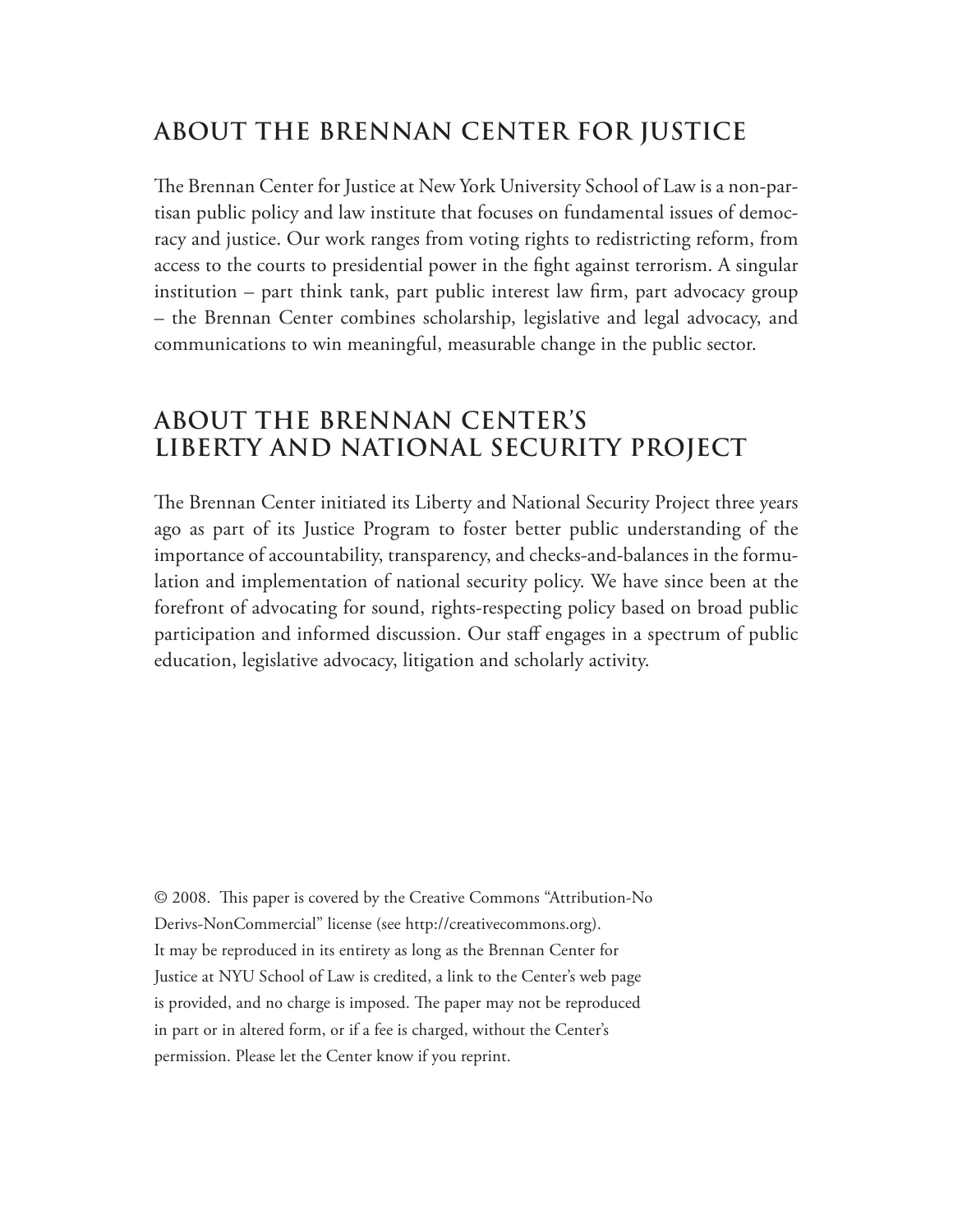### **Table of Contents**

| About the Author<br>Acknowledgments         |                                                                  | $\overline{2}$ |
|---------------------------------------------|------------------------------------------------------------------|----------------|
|                                             |                                                                  | $\overline{2}$ |
| Introduction                                |                                                                  | $\mathfrak{Z}$ |
| Twelve Steps to Restore Checks and Balances |                                                                  | 5              |
| I.                                          | Renounce the Theory of the Monarchical Presidency                | 6              |
| II.                                         | Renounce the Use of Signing Statements to Circumvent the Law     | 7              |
| III.                                        | Disclose Past Legal Opinions That Influence the Use of National  |                |
|                                             | <b>Security Powers</b>                                           | 8              |
| IV.                                         | Make It Clear: No More Torture, No More "Torture Lite"           | 10             |
| V.                                          | Restore Habeas Corpus and Bring America's Detention System       |                |
|                                             | Under the Rule of Law                                            | 11             |
| VI.                                         | Legislate to Reduce Excessive Secrecy and Classification         | 13             |
| VII.                                        | Enact a Law That Regulates the Invocation of Executive Privilege | 14             |
| VIII.                                       | Legislate to Limit the State Secrets Privilege                   | 15             |
| IX.                                         | Strengthen Congressional Oversight of Intelligence Activities    | 16             |
| Χ.                                          | Strengthen the Inspector General System and Other Internal       |                |
|                                             | <b>Checks and Balances</b>                                       | 18             |
| XI.                                         | Reform the Office of Legal Counsel                               | 19             |
| XII.                                        | Create a New "Church Committee" to Conduct a Thorough            |                |
|                                             | Accounting of National Security Policy and its Systemic Flaws    | 21             |
|                                             | Conclusion                                                       |                |
| Endnotes                                    |                                                                  | 24             |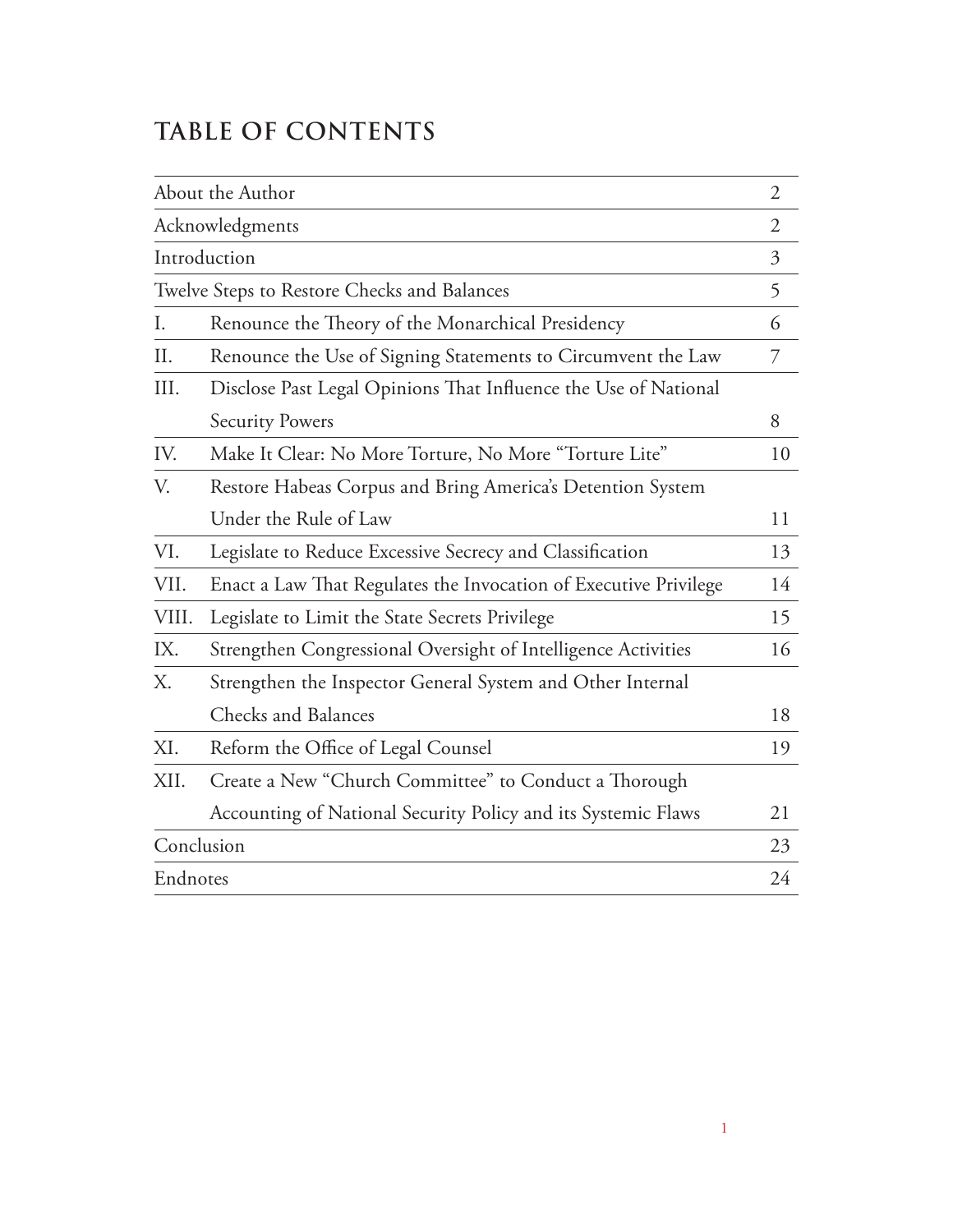#### **ABOUT THE AUTHOR**

Aziz Z. Huq is Director of the Liberty and National Security Project and Deputy Director of the Justice Program at the Brennan Center. He is at the center of key litigation, advocacy, and scholarship on a range of issues that includes presidential power, habeas corpus, and the separation of powers. He is the author, with Brennan Center Senior Counsel Frederick A.O. Schwarz, of *Unchecked and Unbalanced: Presidential Power in a Time of Terror*, the first comprehensive analytic account of the Administration's monarchical theory of presidential power. Mr. Huq is counsel in leading cases involving the detention of U.S. citizens in Iraq. He is an adjunct professor of law at New York University School of Law and a 2006-08 Carnegie Scholars fellow.

#### **ACKNOWLEDGMENTS**

The author would like to thank Michael Waldman, Emily Berman, Ellen Fisher, Jonathan Hafetz, Susan Lehman, Maggie Barron and David Udell at the Brennan Center. Collaboration and conversations with Fritz Schwarz, in particular, inform each page of this document. The author also benefited greatly from conversations with Kate Martin, Jumana Musa, and Margaret Satterthwaite. The Center thanks the Atlantic Philanthropies, Connect US Fund, Peter Fishbein, Louis Fisher, Newman's Own Foundation, Open Society Institute, Wallace Global Fund, and Mel Weiss for the generous support of the Liberty and National Security Project. The statements made and views expressed in this paper are solely the responsibility of the Brennan Center.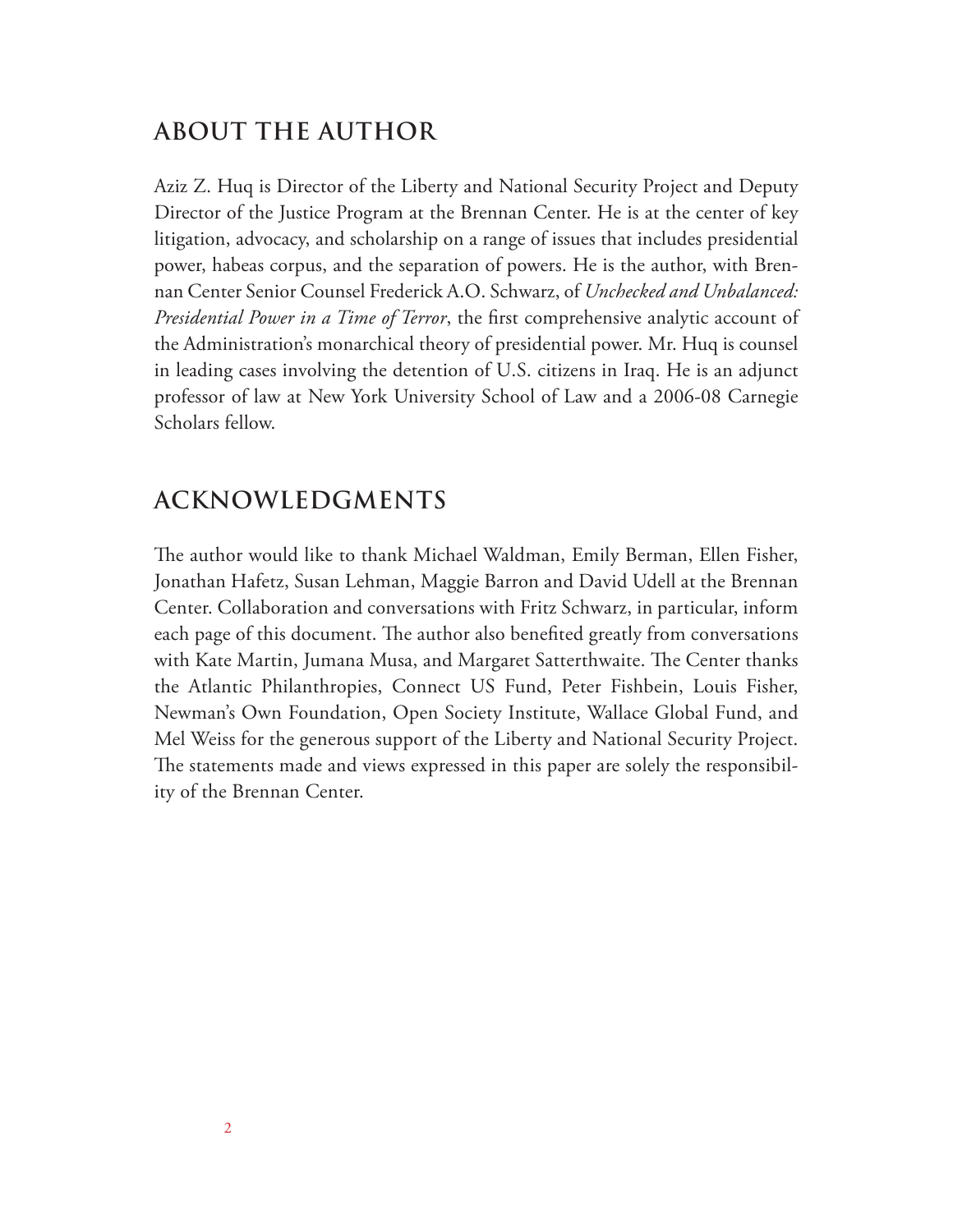#### **I. Introduction**

America's system of checks and balances is out of joint. Recognizing that people are "not angels," the Constitution's Framers crafted a system of government designed to "control itself."1 They installed three co-equal branches – Congress, the executive, the federal judiciary – to watch over each other and to guard against both overreaching harmful to the people and unwise acts arrived at without care. Setting each institution against each other in this way, the Framers hoped "[a]mbition [would] be made to counteract ambition."<sup>2</sup> The resulting system of checks and balances would be "a self-executing safeguard against the encroachment or aggran-

dizement of one branch at the expense of the other."3

Invoking "monarchical" prerogatives, this Administration has applied a theory Recognizing that people are "not angels," the Constitution's Framers crafted a system of government designed to "control itself."

first articulated by then-Congressman Richard Cheney in the 1987 congressional minority report on the Iran-Contra scandal. Coordinated by Cheney, the minority report rejected congressional checks when the executive claims to act in the name of "national security." It repudiated as a "fallacy" the Constitution's core notion that government power, republican or kingly, risks abuse. It scorned long-standing structures intended to check that power, and warned that the presidency would have to exercise "monarchical" powers should Congress try to check it. $^4$ 

Today, the executive branch argues that any and all presidential actions taken in the name of national security are by definition constitutional. It relegates Congress and the federal courts to the constitutional margin. The result: power – legislative, executive, and judicial – is now concentrated in the executive branch. And a frightening idea decisively rejected at America's birth – that a president, like a king, can do no wrong – has reemerged to justify excessive secrecy, disregard for federal and international law, and even torture.

The separation of powers has always been vital to our national security because it augments accountability and promotes wise choices. Checks and balances are not a historical curiosity. They are imperative today.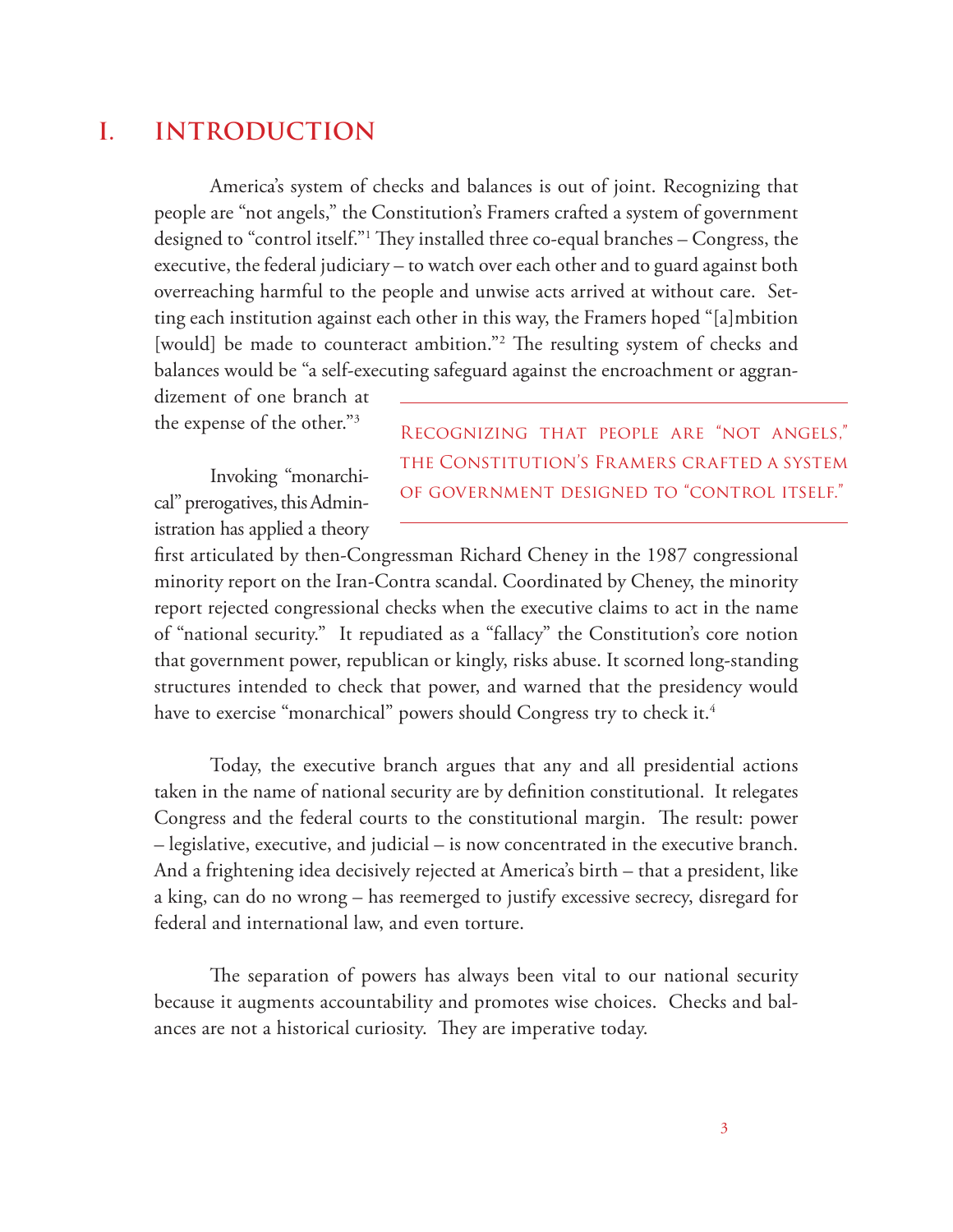What can be done to right the constitutional balance? This paper proposes twelve specific steps to restore the checks and balances of American government. Its recommendations aim at fidelity to the original Constitution's overarching design, in which each branch plays an active role in keeping the nation secure and free. The twelve steps outlined here would undo much damage that has been inflicted by six years of erratic, lawless unilateralism. They do not proscribe *all* detention, *all*  surveillance, or *all* interrogation, but promote wise use of those powers.

Recommendations 1-3 focus on the executive branch and are aimed as much at the current crop of presidential candidates as at the White House. The public, after all, has a right to know where its candidates stand.

Recommendations 4-12 demand legislative action.\* This requires political will

A frightening idea decisively rejected at America's birth—that a president, like a king, can do no wrong—has reemerged to justify excessive secrecy, disregard for federal and international law, and even torture.

on Congress's part, which has recently been wanting. These recommendations provide ways in which Congress can leverage even limited political openings to guard against abuse of national security powers.

Most importantly, new devices, laws, and institutions will ensure that Congress and the public know what has been done, and is being done, behind closed doors. Together, such measures would help ensure that Congress can provide necessary oversight, not foolishly capitulating to poorly considered "innovations" such as the Protect America Act.<sup>5</sup>

But new commitments and reforms are only as durable as the people they serve. In 1792, James Madison, the great champion of checks and balances, observed that such checks "are neither the sole nor the chief palladium of constitutional liberty. The People, who are the authors of this blessing, must also be its guardians."6 Madison remains correct. These measures in part ensure that the people understand what is being done in their name. But they depend on the continued will of the people who must be committed to protecting and upholding the Constitution, even in times of uncertainty.

<sup>\*</sup> In this policy proposal, we sketch the outlines of legislative proposals only.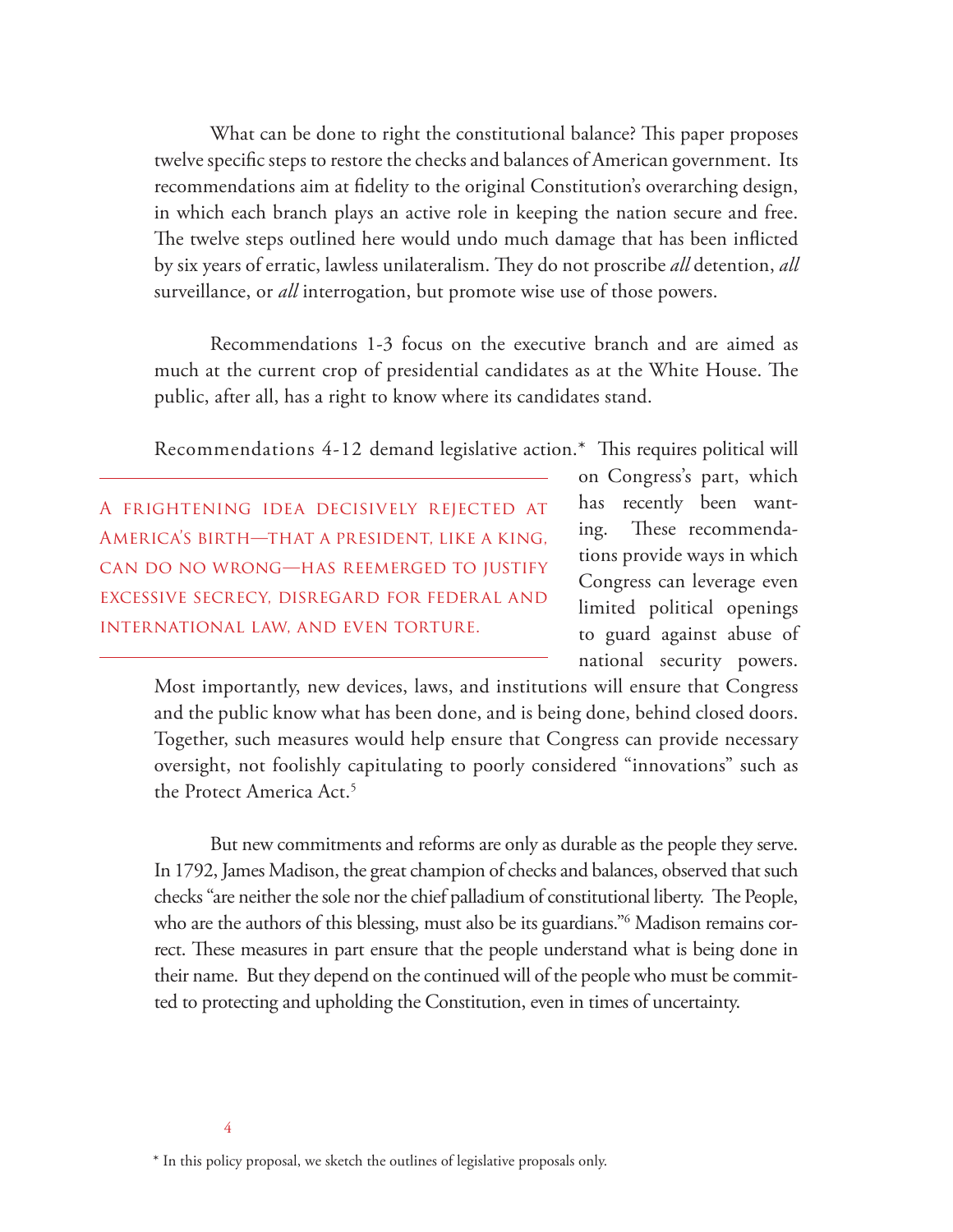# **Twelve Steps to Restore Checks and Balances**

#### **For the Executive Branch and Presidential Candidates:**

- I. Renounce the Theory of the Monarchical Presidency
- II. Renounce the Use of Signing Statements to Circumvent the Law
- III. Disclose Past Legal Opinions That Influence the Use of National Security Powers

#### **For Congress:**

- IV. Make It Clear: No More Torture, No More "Torture Lite"
- V. Restore Habeas Corpus and Bring America's Detention System under the Rule of Law
- VI. Legislate To Reduce Excessive Secrecy and Classification
- VII. Enact a Law That Regulates the Invocation of Executive Privilege
- VIII. Legislate To Limit the State Secrets Privilege
- IX. Strengthen Congressional Oversight of Intelligence Activities
- X. Strengthen the Inspector General System and Other Internal Checks and Balances
- XI. Reform the Office of Legal Counsel
- XII. Create a New "Church Committee" To Conduct a Thorough Accounting of National Security Policy and its Systemic Flaws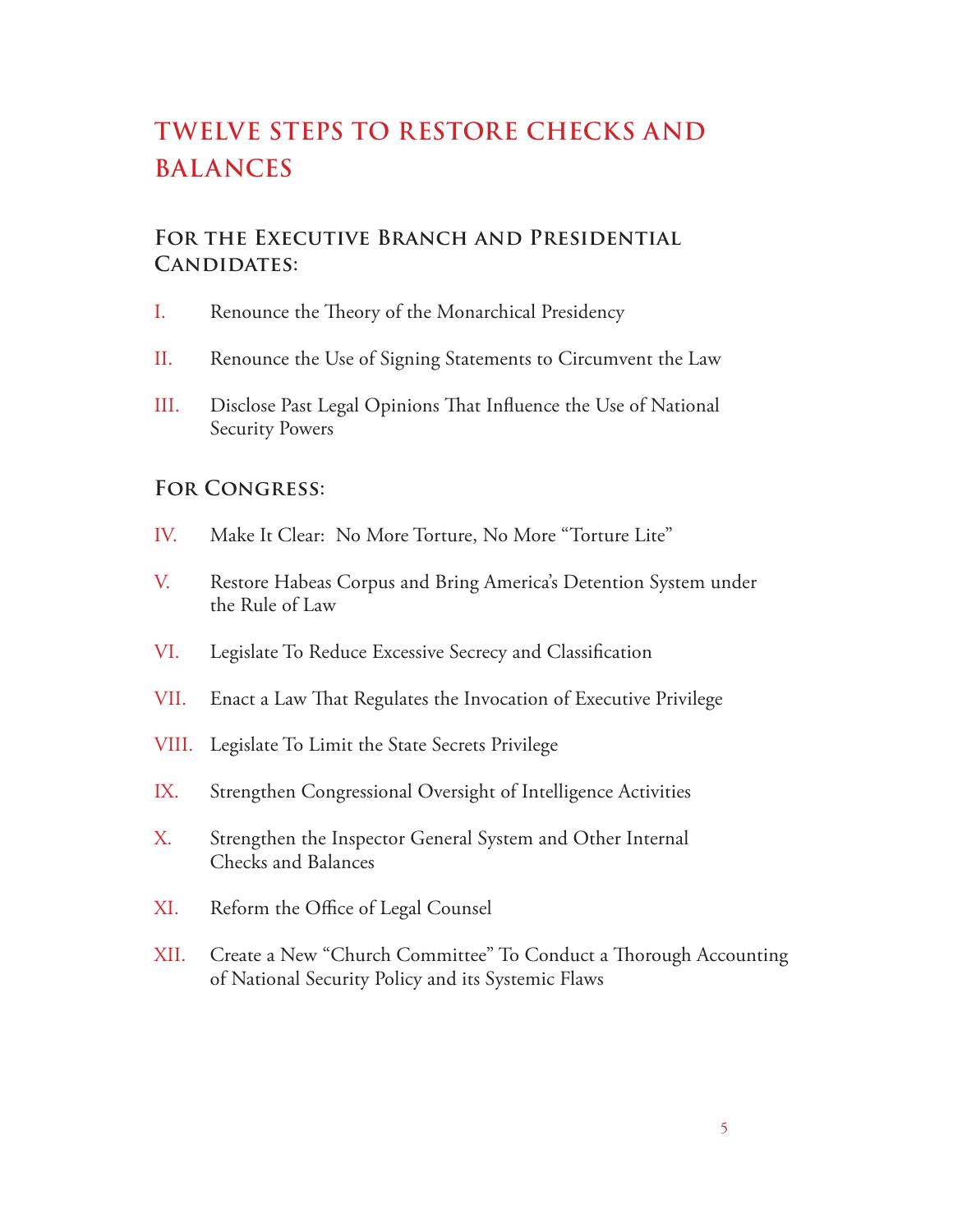# **I. Renounce the Theory of the Monarchical Presidency**

**Restoring the Constitution's checks and balances should be a point of common agreement for all candidates seeking the presidency. Every presidential candidate should reject the unprecedented "monarchical prerogatives" asserted by the present Administration as contrary to the very ideals of the Constitution.**

Presidential candidates in the 2008 race should make it unequivocally clear that they will keep faith with the original constitutional compact. The Constitution of 1787 was designed in conscious reaction to the British monarchy's concentrated power. As designed, it prevents the accumulation of power in any one branch of government. This is evident from the text of the Constitution, which not only split sovereignty between three branches of government, but also left all three branches subject to check by the others. These stipulations were eloquently and exhaustively expressed in the 1787 Philadelphia Convention and in all subsequent debates about the Constitution's ratification. $^7\,$  Presidential candidates should publicly and unequivocally endorse this Original Wisdom.

The White House's insistence on unilateralism harms the country in two ways. First, it leaves the country with no effective national security policy-making mechanism. Presidential unilateralism provides no forum for debate to air pros, cons, and flaws in any policy. It deprives government of all effective means of identifying and correcting errors. Instead, it ensures that we spend precious resources on tough-sounding policies that in fact do little to promote security.

Second, the policies this President has enacted unilaterally have seriously undermined our credibility around the world and provided terrorists with a powerful recruiting tool.8 Today, America is linked internationally to images of Guantánamo and Abu Ghraib more often than to the ideals of liberty, equality, and law. As Bush Administration veterans acknowledge, these associations create an unacceptable "drag" on counterterrorism efforts.9 As General Colin Powell has said, "The world is starting to doubt the moral basis of our fight against terrorism."<sup>10</sup> Restoring our flagging credibility depends on the unambiguous renunciation of the monarchical prerogatives by those who will lead America on January 20, 2009.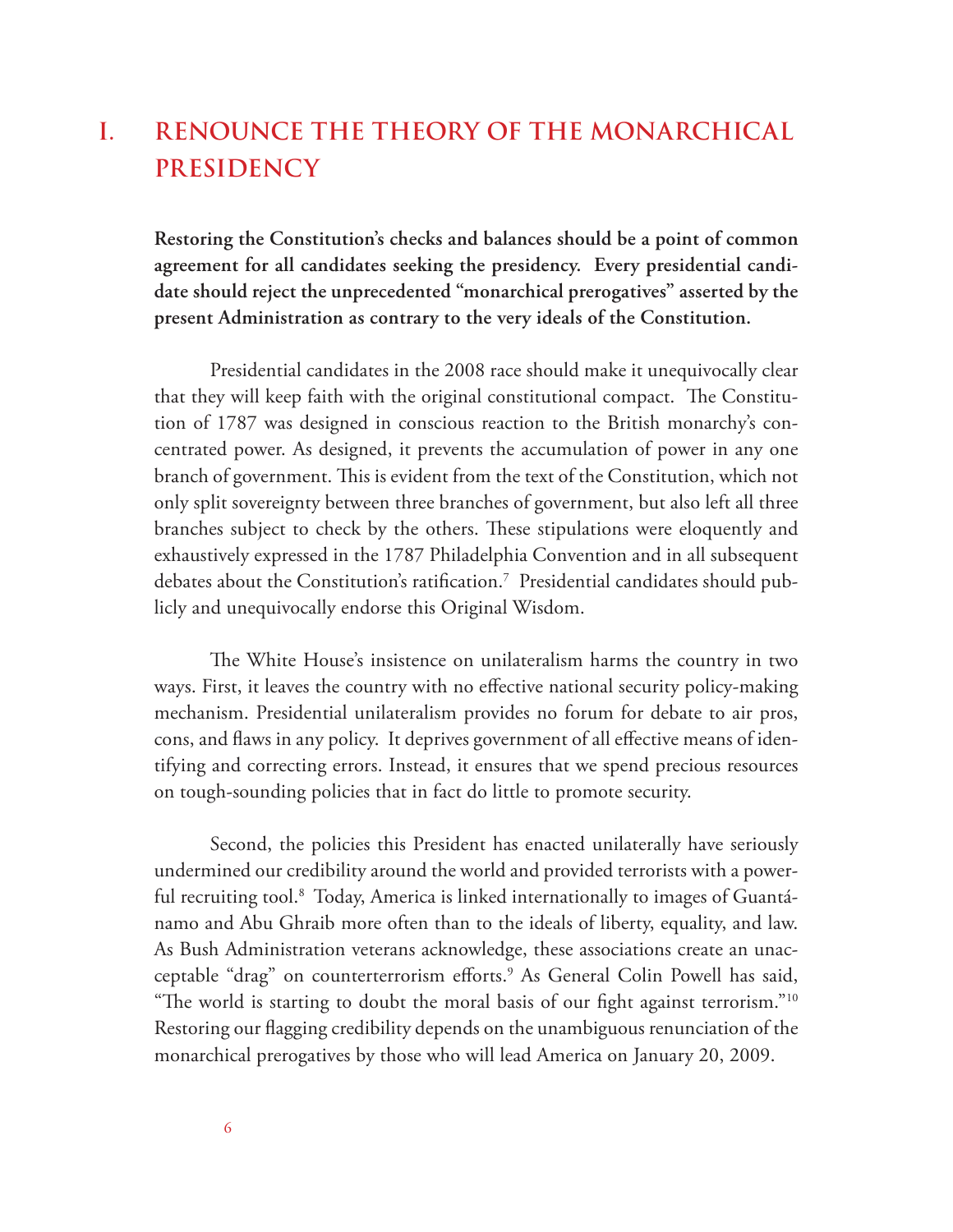Repudiating the "monarchical prerogatives" that lie beneath these harmful policies is the first and most important part of any course correction. It should be high on the agenda of all the presidential candidates, and a key point in presidential debates.

# **II. Renounce the Use of Signing Statements to Circumvent the Law**

**Every presidential candidate must commit to ending the use of open-ended signing statements as devices to repudiate laws based on the "monarchical" theory of executive power.**

Presidential signing statements have become a tangible manifestation of the "monarchical prerogatives" vision of the executive. President Bush has used an unprecedented number of signing statements to bypass congressional enactments that protect liberties and ensure accountability. Presidential candidates must commit to stopping the use of signing statements as a way to evade congressional authority on national security matters.

Presidents have used signing statements since the founding of the Republic. But the Bush White House has made use of the device in new, troubling ways.<sup>11</sup> First, the Administration has used such statements to signal aggressive non-compliance with an unprecedented range of laws. In more than two hundred years, presidents before Bush challenged the constitutionality of 600 statutory provisions. By 2007, Bush had challenged more than 1,100 provisions in signing statements.12 The Administration's aggressive reliance on statements has an *in terrorem* effect on Congress, which is on notice that even if it manages to take the political heat of disagreeing with the president, a law might in practice be worthless.

Second, President Bush's signing statements have been opaque about the precise statutory provisions being repudiated and the exact constitutional theory being asserted to justify the signing statement. $^{13}$  This makes it impossible for Congress to know exactly what is being complied with, and what is being defied. The result is the appearance of transparency without any substance.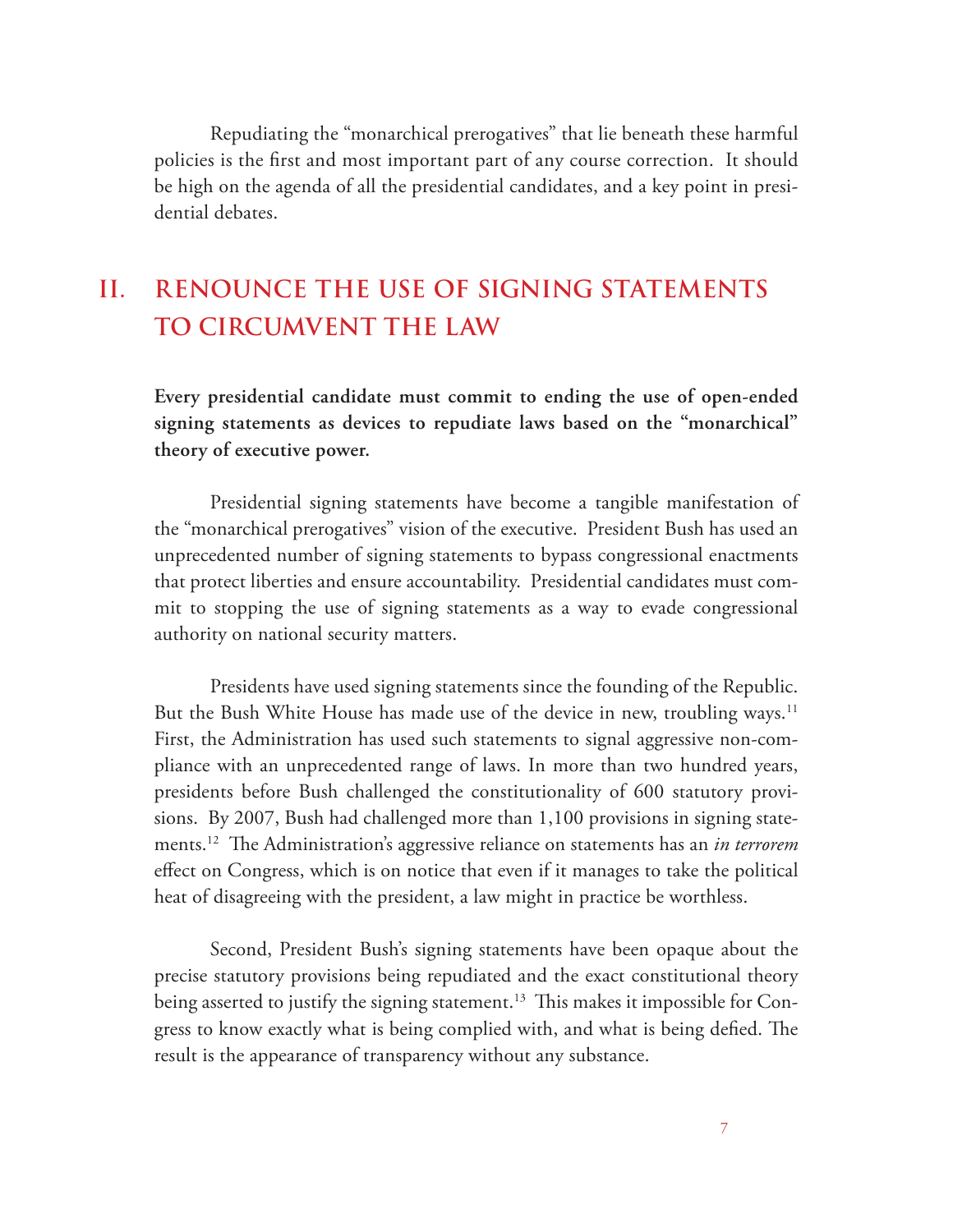Finally, the Bush Administration has extended the use of signing statements by objecting to laws that require reporting of executive noncompliance with the law.14 That is, the President has publicly declined to tell Congress and the people what laws he refuses to follow – and has used a signing statement to do so.

The next president must do better. Each presidential candidate must commit to renouncing the abusive application of signing statements as a way to evade the law and then conceal such evasion from Congress and the people.

## **III. Disclose Past Legal Opinions That Influence the Use of National Security Powers**

**The Administration should release to Congress and the public all internal legal opinions and presidential authorizations, especially those that rely on a "monarchical prerogatives" theory of presidential authority, or that otherwise negate or narrow the application of national security laws enacted by Congress.**

Since 9/11, the Department of Justice, and in particular its Office of Legal Counsel, has played a pivotal role in corroding the Constitution's checks and balances. It has issued legal memoranda – including the infamous "torture memo" of August 2002 – that rely on a monarchical theory of presidential power

This Administration should release all of the legal opinions issued by the Office of Legal Counsel that license policies of interrogation, detention, transfer, and surveillance.

to license torture, warrantless surveillance, and "extraordinary rendition."15 Remarkably, the present Administration has refused to expose its legal reasoning to the light of day – even

as it continues to press its expansive vision of presidential power. If the Administration feels that its position is justified, then it should have no qualms about releasing its legal opinions to public scrutiny and discussion.

This Administration should release all of the legal opinions issued by the Office of Legal Counsel that license policies of interrogation, detention, transfer,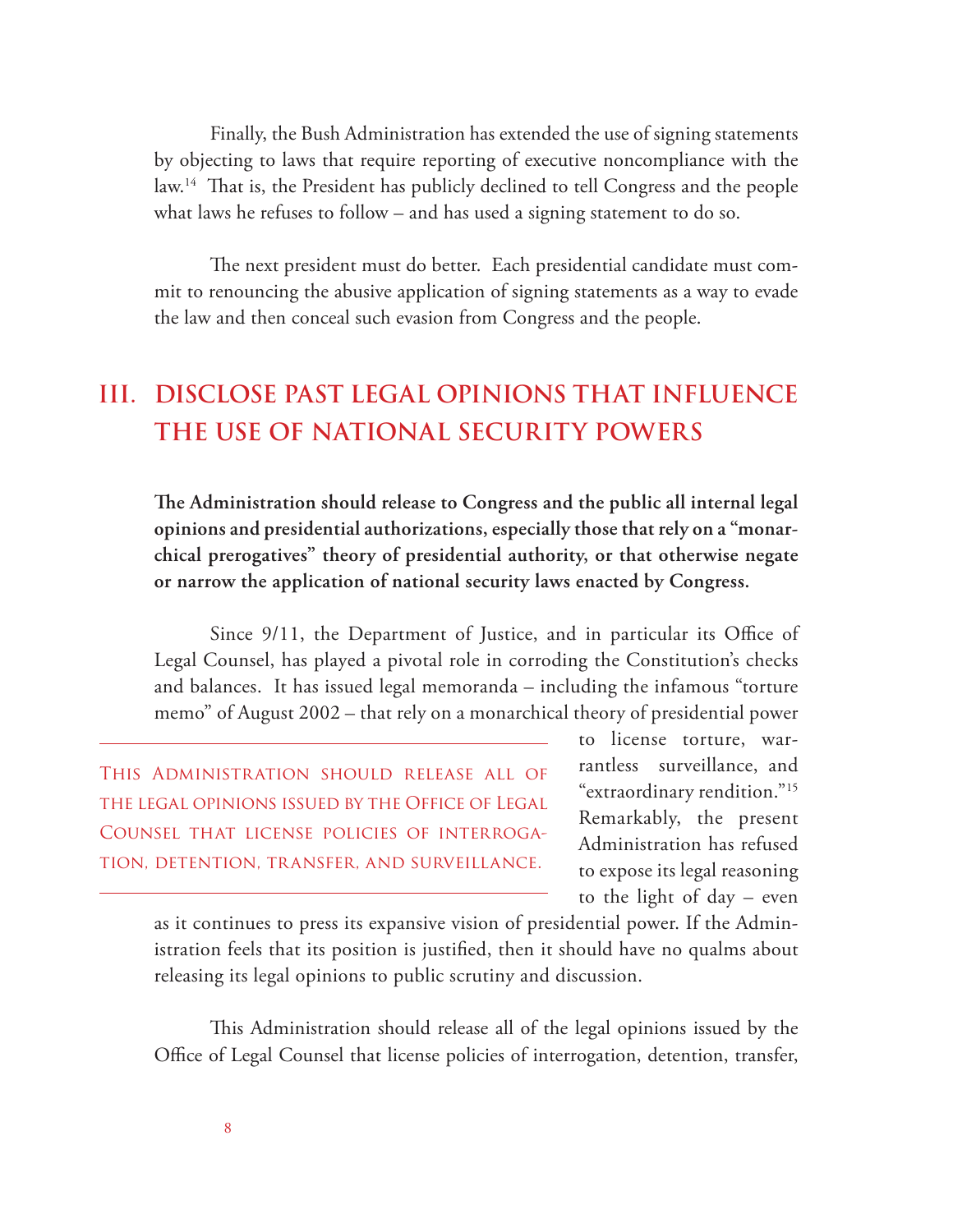and surveillance. It seems likely that these opinions each rely in some measure on the presumption of monarchical prerogatives.<sup>16</sup> The disclosure of these opinions is critical to restoring the checks and balances. Without such disclosure it is impossible to know the extent of damage to America's values and to the separation of powers, i.e. which laws have been set aside and why. If the current Administration persists in its refusal to disclose these legal opinions, presidential candidates should commit to disclosing them.

To date, some legal opinions regarding compliance with international law, the detention of persons seized in Afghanistan in the course of Operation Enduring Freedom, and the use of coercive interrogation have been released or leaked. Other opinions, however, are still improperly hidden from the public. These include – but are not limited to – the following:

- Memoranda dated October 4 and November 2, 2001; January 9, May 17, and October 11, 2002; February 25, 2003; March 15, May 6, and July 16, 2004; and February 4, 2005; concerning the so-called "Terrorist Surveillance Program" of the NSA.<sup>17</sup>
- Memorandum dated March 13, 2002, for William J. Haynes, II, General Counsel, Department of Defense, from Jay S. Bybee, Assistant Attorney General, Office of Legal Counsel, entitled "The President's Power as Commander in Chief to Transfer Captured Terrorists to the Control and Custody of Foreign Nations," and undated memorandum concerning the President's authority to transfer terrorist suspects to other countries where they are likely to be tortured.<sup>18</sup>
- Memorandum dated August 2002 for the CIA discussing the legality of specific interrogation tactics.<sup>19</sup>
- Memorandum dated March 2003, and entitled "Military Interrogation of Alien Unlawful Combatants Held Outside the United States," concerning interrogations by the military, which "dismissed virtually all national and internal laws regulating the treatment of prisoners, including war crimes and assault statutes, and was radical in its view that in wartime the President can fight enemies by whatever means he sees fit. According to the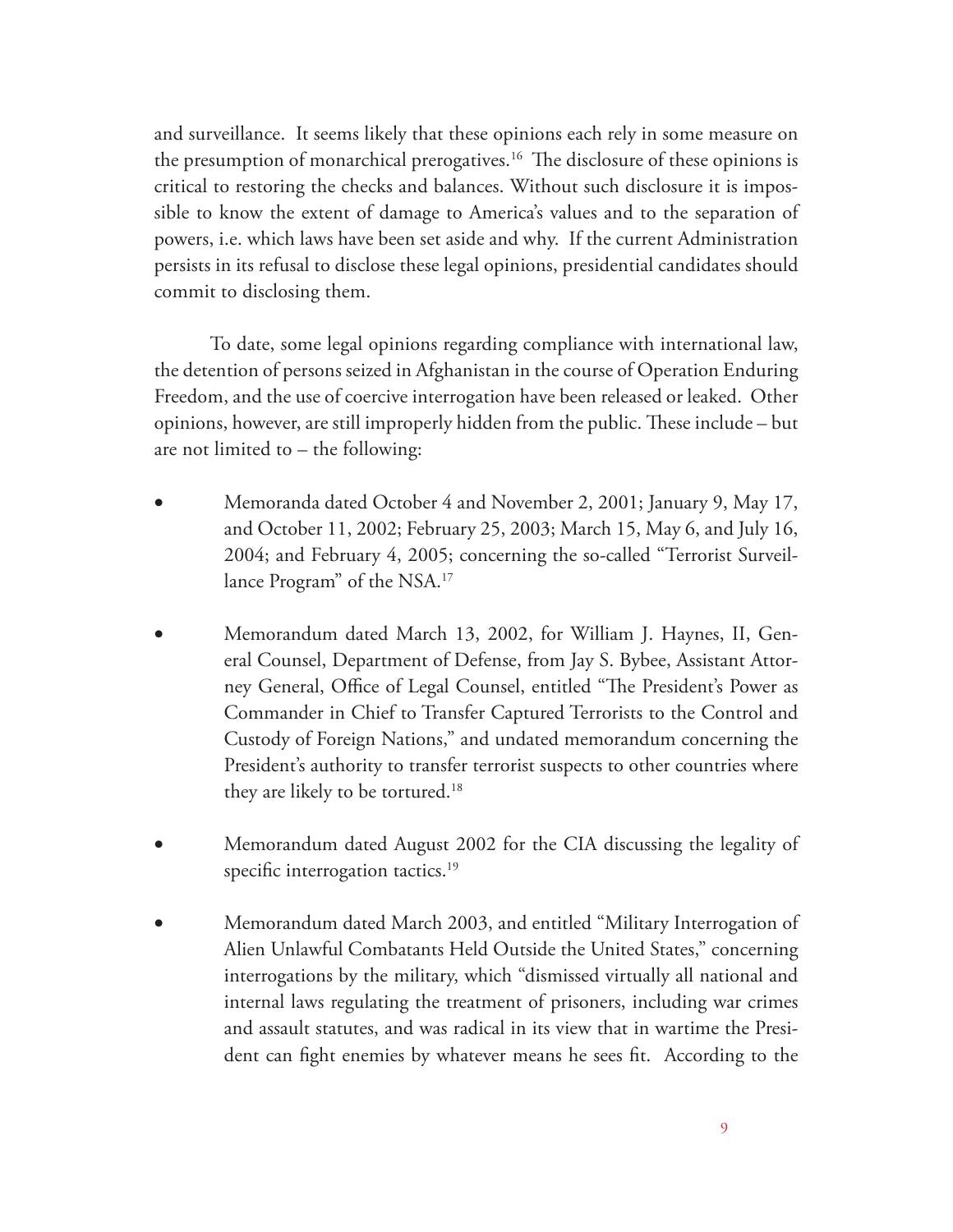memo, Congress has no constitutional right to interfere with the President in his role as Commander in Chief, including making laws that limit the ways in which prisoners may be interrogated."20

Memorandum dated spring 2005, signed by Steven Bradbury, concerning the legality of CIA enhanced interrogation techniques used either alone or in combination, and concluding that these did not amount to "cruel, inhuman, or degrading" treatment. $21$ 

These are the hidden opinions we are fortunate enough to know about due to cross-references in other documents or press reports. There are likely others that we do not know exist, but that should be in the public domain.

There is no justification for the Administration's refusal to make these opinions available to the public.<sup>22</sup> Each concerns subjects of core national importance. Each addresses instances in which the executive has decided that a law designed to protect civil liberties does not apply or is unconstitutional. In declining to release these opinions, the Administration hides the law from the people it governs. Again, this is fundamentally undemocratic.

### **IV. Make It Clear: No More Torture, No More "Torture Lite"**

**Congress should enact legislation closing loopholes that the Administration believes allow or decriminalize the use of coercive interrogation measures including (but not limited to) water-boarding, prolonged sleep deprivation, and stress positions.**

American law clearly prohibits all torture and all lesser forms of coercive interrogation, commonly known as cruel, inhuman, and degrading treatment.<sup>23</sup> Since 9/11, however, the Administration has secured from the Justice Department legal opinions that seed ambiguity about these unequivocal American legal limits. Despite the fact that federal law and international law clearly, and without reservation or caveat, prohibit all forms of torture and cruel, inhuman, and degrading treatment, the Administration has found ways to sanction interrogation tactics – including water-boarding and prolonged sleep deprivation<sup>24</sup> – that clearly involve torture.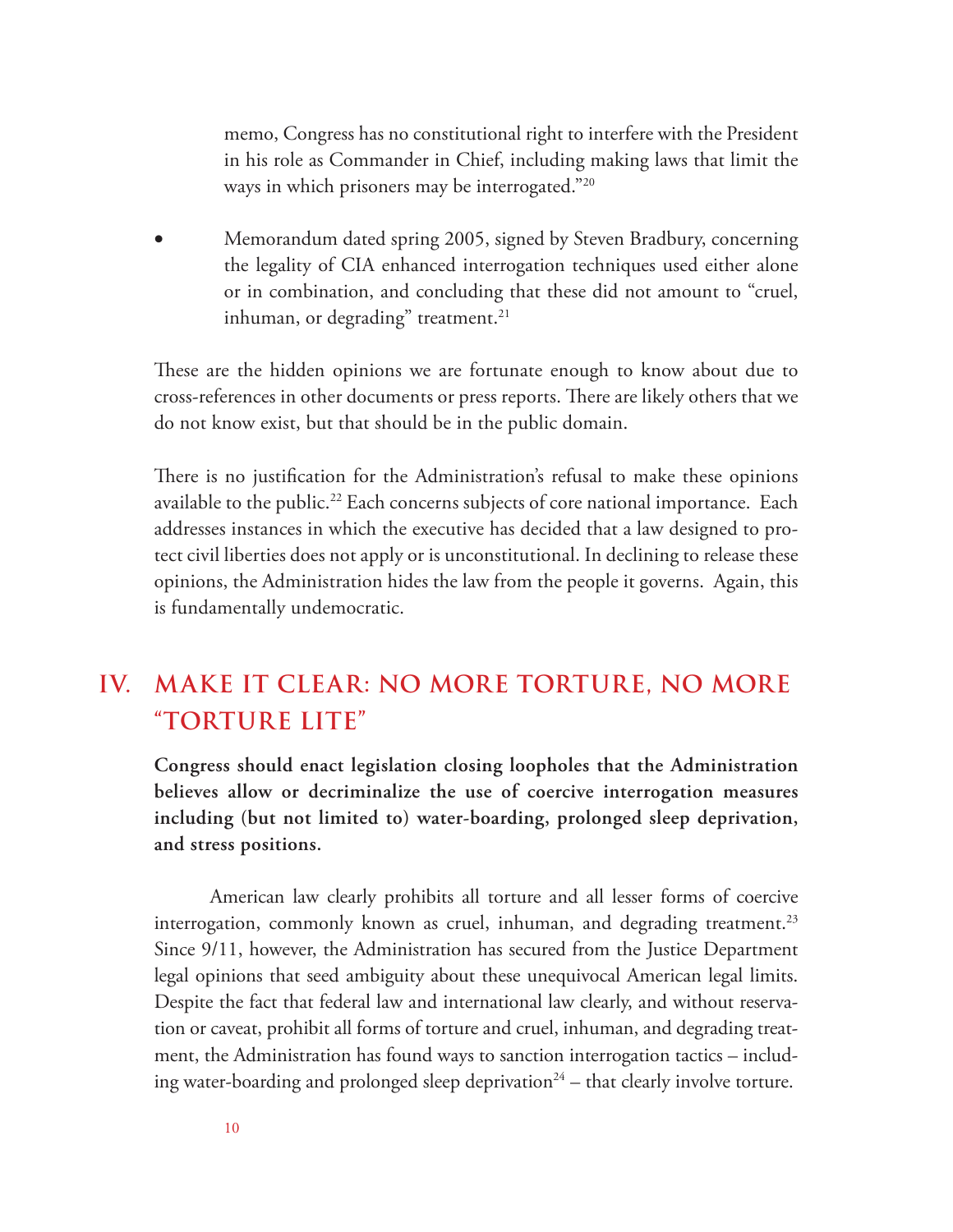The Administration's deliberate dilution of the anti-torture ban has had serious repercussions. It has, in the words of Marine General P. X. Kelley and former Reagan Justice Department official Robert F. Turner, "compromised our national honor and … place[d] at risk the welfare of captured American military forces for generations to come."25 The notion that "America does stand up for its values" – which the 9/11 Commission designated as pivotal to the success of national security policy – is questioned around the world.<sup>26</sup> While some presidential candidates have indicated that they understand this, others have shamefully failed to do so.

Congress should not have to once again clarify the law against torture. But given the executive's repeated evasions of that law, Congress must do so. Among other measures, Congress must consider whether it is wise to specifically prohibit the "advanced interrogation techniques" that the Administration reportedly uses.<sup>27</sup> All interrogations, conducted by the CIA or the military, must be videotaped. The role of doctors as safeguards in interrogations should be carefully examined. Absolute and unyielding prohibitions must apply to all agents, employees, and contractors of the federal government regardless of whether they are inside or outside the United States. These prohibitions should also apply to individuals who work alongside the federal government. Moreover, Congress should prohibit, without caveat, the transfer of suspected terrorists to other countries known to use torture.<sup>28</sup> Reliance on another country's assurance that it will not torture is patently hypocritical and inadequate.<sup>29</sup>

# **V. Restore Habeas Corpus and Bring America's Detention System under the Rule of Law**

**Congress should restore the federal courts' traditional authority under the name of "habeas corpus" to hear challenges to unlawful detention wherever it occurs and to ensure that transfers to other sovereigns comply with the rule of law.**

The United States has seized hundreds of individuals in counterterrorism operations on and (increasingly) off battlefields. It has held these individuals without the elementary process granted wartime detainees as a matter of international law. The net consequence has been a global detention network that has produced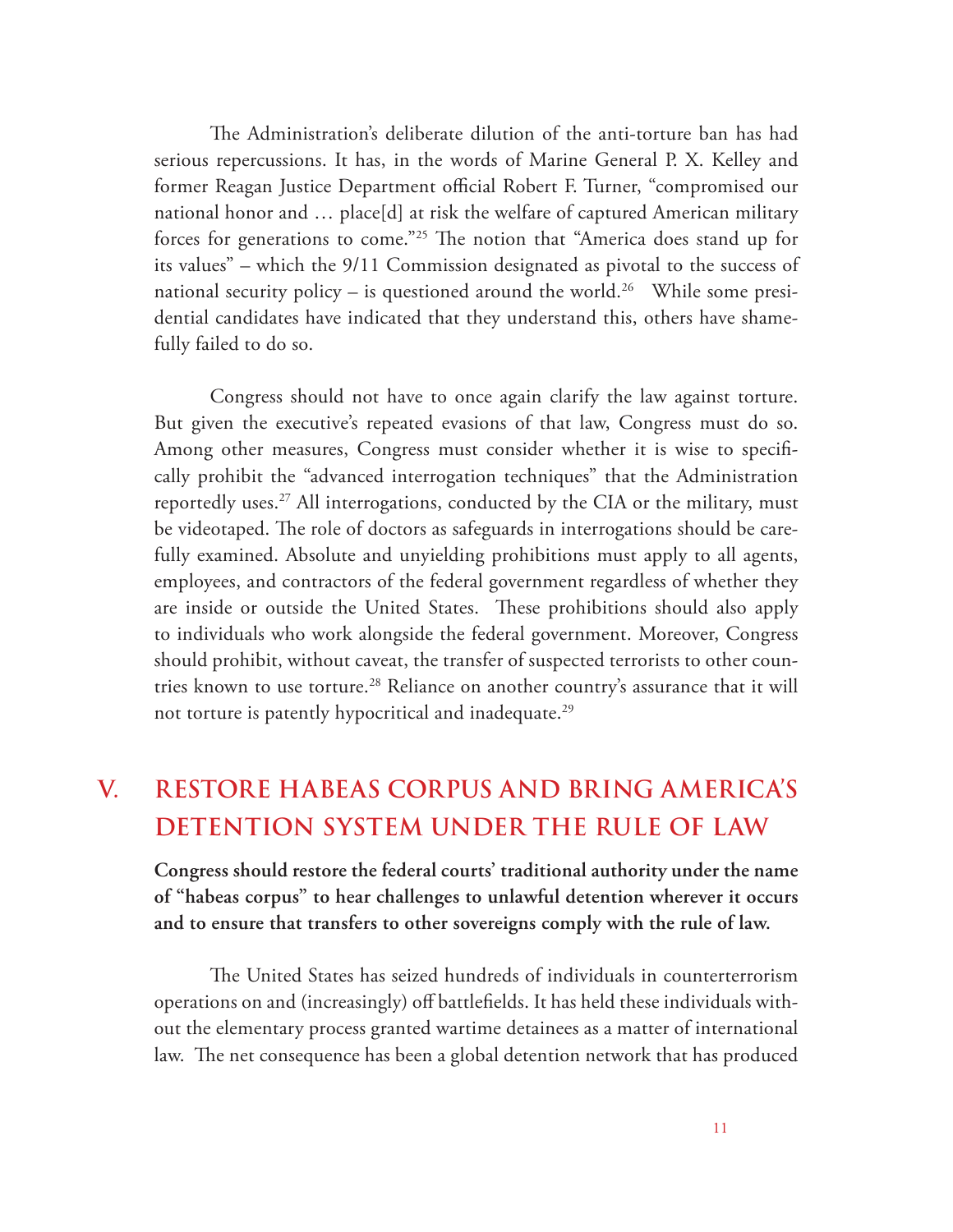international distrust and disdain for the United States, as well as considerable violations of fundamental human rights.

The executive branch has resisted challenges to this global detention system on the ground that some detainees present a real danger to the United States and can be held lawfully pursuant to the laws of war. This may well be true, but there is an easy way to address the executive's security concern while respecting human rights and the reputational costs of America's global detention system.<sup>30</sup> It has long been the role of the federal courts to test executive branch detention authority. This power, called habeas corpus, "allows the Judicial Branch to play a role in maintaining th[e] delicate balance of governance, serving as an important judicial check on the [e]xecutive's discretion in the realm of detentions."31 However, in the Detainee Treatment Act and the Military Commissions Act,<sup>32</sup> Congress regrettably singled out one group of current detainees and denied them access to the

Congress must legislate to bring the global detention system under the rule of law. This means outlawing all detentions that are inconsistent with U.S. law and international humanitarian law.

courts to challenge the lawfulness of their detentions.

As the Brennan Center explained in *Ten Things You Should Know About Habeas Corpus*, habeas corpus has a "rightful, historic, and

fundamental place in American law."34 Congress must also legislate to bring the global detention system under the rule of law. This means outlawing all detentions that are inconsistent with U.S. law and international humanitarian law. The International Committee of the Red Cross must have access to all detainees immediately upon their seizure. It entails ending funding for all CIA "black sites"35 and other proxy detention programs designed to permit covert detention of terrorism suspects.36 And it means banning extralegal transfers to countries that routinely engage in torture, even if the country provides "diplomatic assurances" that it will not torture.37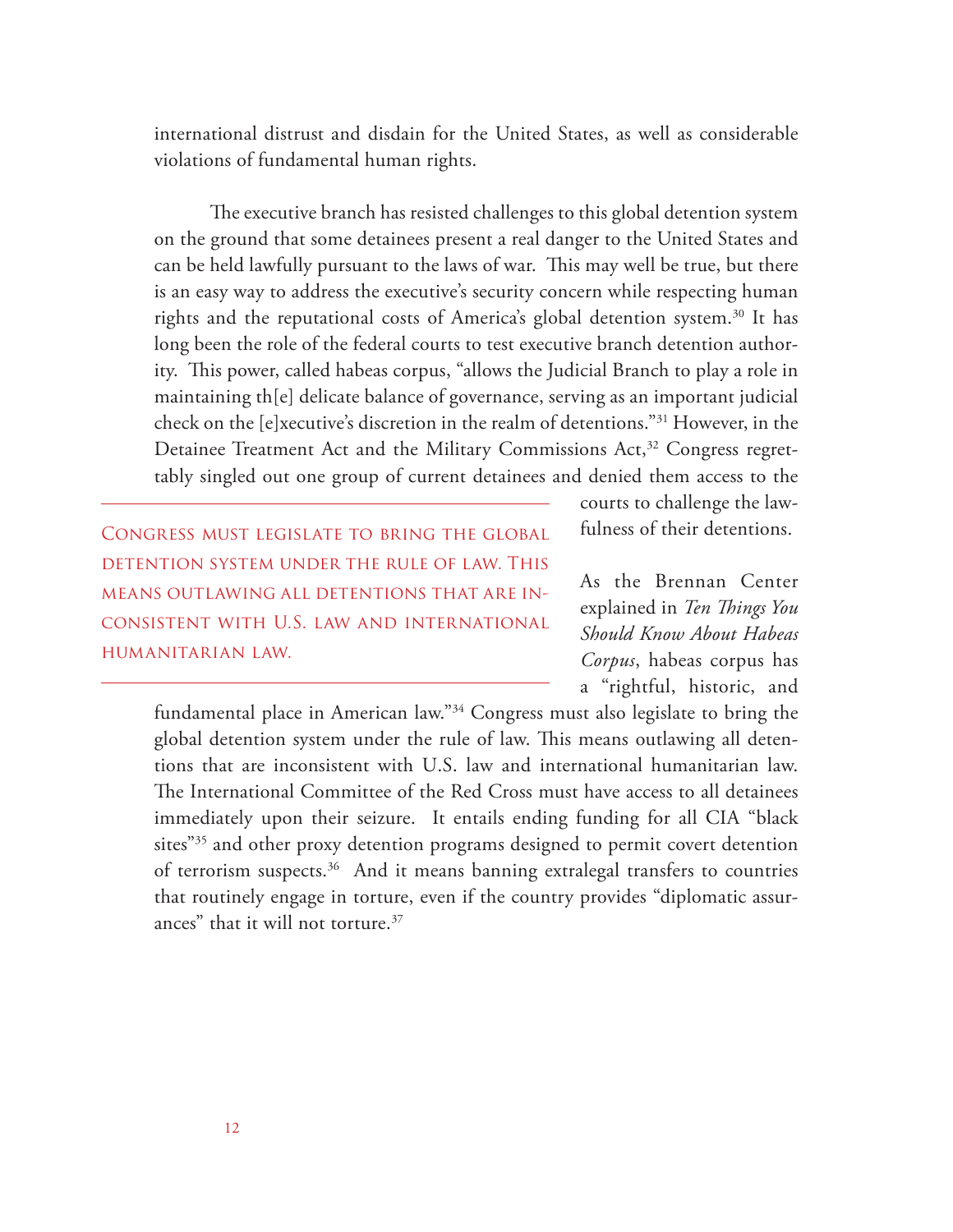## **VI. Legislate To Reduce Excessive Secrecy and Classification**

**Congress should hold hearings on the abuse of secrecy and enact comprehensive rules to guard against the misuse of security-related classification and declassification. It must strengthen internal mechanisms that control oversight of classification.**

Excessive secrecy affects the Constitution's checks and balances in three ways. First, it prevents Congress and the public from knowing what problems exist or how best to regulate them. Second, it shifts power to the executive, which can and does selectively release information in order to promote its political or policy agendas. Third, excessive secrecy limits the flow of information within the executive branch – in some instances handicapping inter-agency processes of policy formation and yielding bad decisions.<sup>38</sup> For these reasons, Congress must promptly address this excess secrecy.

Excessive government secrecy is an immense problem.<sup>39</sup> The problem's scale dramatically increased after 9/11. Classification actions doubled from 2001 to 2004 alone.<sup>40</sup> "The problem of over-classification is apparent to nearly everyone who reviews classified information," wrote Governor Thomas H. Kean and Lee H. Hamilton after chairing the 9/11 Commission: "The core of the problem is the fact that people in government can get in trouble for revealing something that is secret, but they cannot get in trouble for stamping SECRET on a document."<sup>41</sup> Furthermore, in the national security arena, Congress lacks the tools to gather information and formulate informed responses.<sup>42</sup>

Congress should carefully review the regulations that now structure classification and declassification efforts. Such reviews might be done in the first instance by an expert, non-partisan panel. Based on this review, Congress should enact a comprehensive law limiting classification and installing checks to guard against the political manipulation of either classification or declassification. Further, it should strengthen both inter-branch and intrabranch oversight mechanisms. The General Accounting Office should be given a clear mandate over security agencies. Internal bodies such as the Information Security Oversight Office and the Public Interest Declassification Board should be strengthened and vested with greater disclosureforcing powers, such as subpoena authority.<sup>43</sup>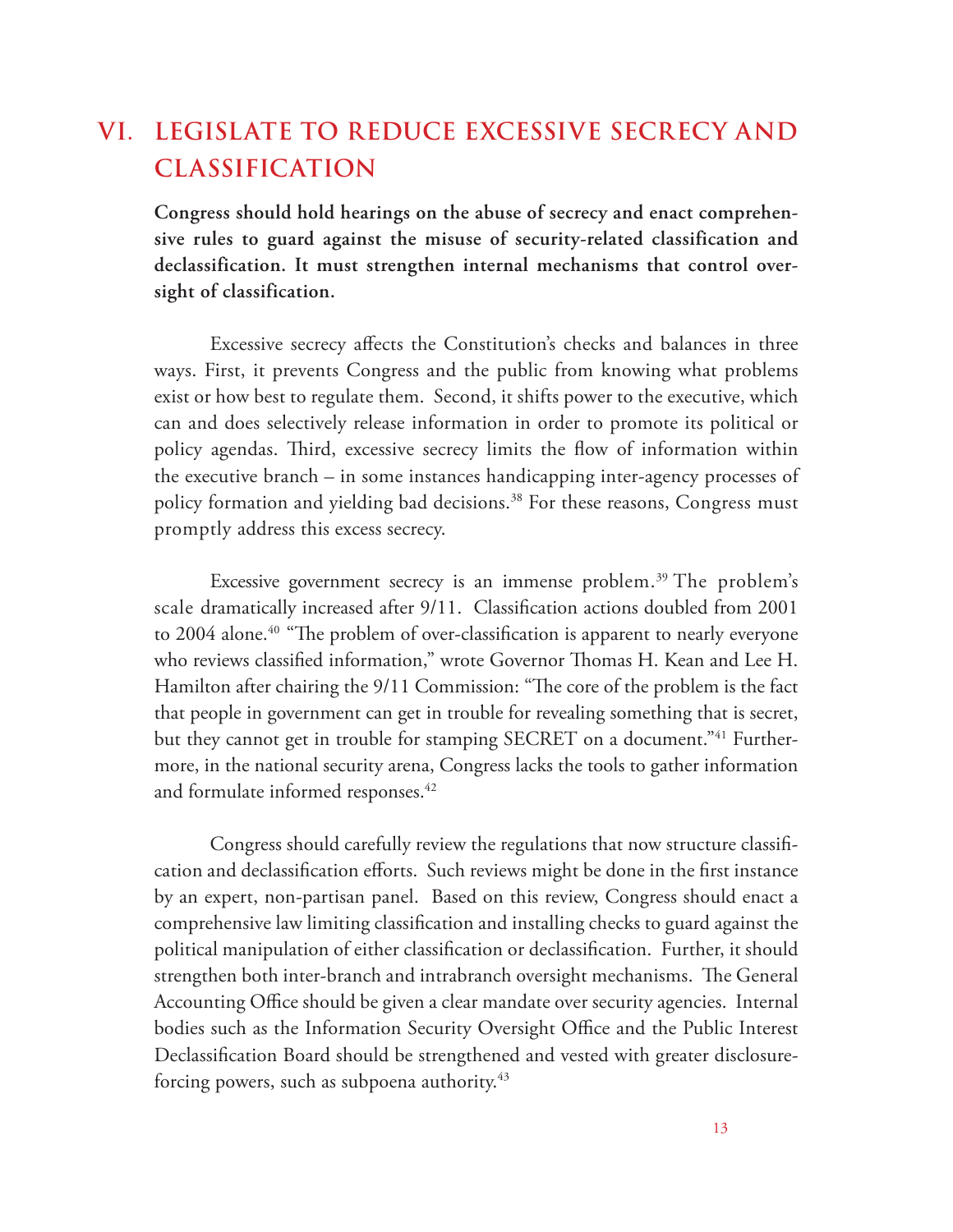#### **VII. Enact a Law That Regulates the Invocation of Executive Privilege**

**Congress should limit and regulate the use of executive privilege, particularly in cases involving potential wrongdoing within the executive branch.**

"Executive privilege," – the president's claimed right to resist disclosure to Congress of documents and communications – keeps legislators from investigating potential wrongdoing, assigning blame, or devising reforms.<sup>44</sup> Since the 2006 election, "executive privilege" has become an important executive-branch tool to prevent the discovery of wrongdoing and error, to preserve flawed and failing policies, and to preclude accountability.45

Congressional action is warranted in this area because executive privilege is a vague concept already stretched far beyond plausible bounds.<sup>46</sup> The Constitution makes no mention of executive privilege.<sup>47</sup> To the contrary, the First Amendment's protection of public discourse tilts the Constitution toward an endorsement of democratic transparency.<sup>48</sup> Although presidents have long claimed an extra-textual right to keep some material secret,<sup>49</sup> the Supreme Court has recognized that executive privilege cannot be used when there are allegations of wrongdoing.<sup>50</sup> Breaking from tradition, the present Administration has applied executive privilege aggressively despite such credible allegations. $51$  This fundamentally destabilizes the constitutional architecture.

If the executive branch does not respect the spirit of transparency, an effective law on executive privilege must define and limit the privilege.<sup>52</sup> It would clarify which communications are covered, and also when Congress can overcome the privilege. Credible allegations of criminal wrongdoing or other serious violations of law would be sufficient to dissolve non-disclosure claims.<sup>53</sup> The law could then create mechanisms for threshold disclosure to a limited pool of legislators and staff. For disputes that persist, it would expedite a right of judicial appeal for both sides. It would ensure that the courts reached and resolved the dispute in a timely fashion, rather than letting disputes stagnate even as the issue fades from public attention. Clear sanctions, moreover, would be imposed on the privilege's abuse. In this manner, Congress could proceed with full investigations when instances of executive wrongdoing come to light in the press.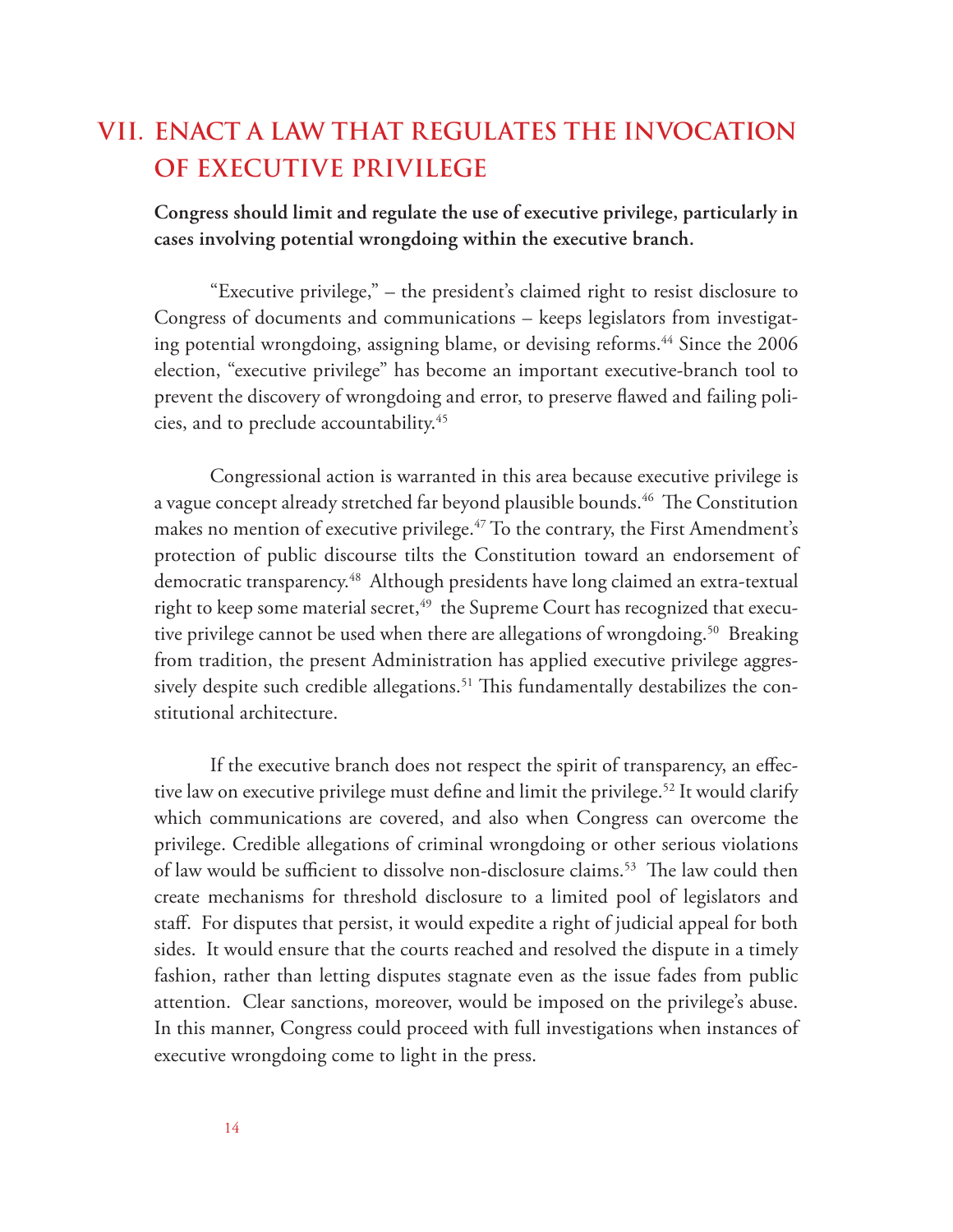## **VIII. Legislate To Limit the State Secrets Privilege**

**Congress should confirm the federal courts' power and duty to adjudicate cases in which the executive branch is alleged to have used national security powers to impinge on constitutional liberties or human rights.**

The state secrets privilege is "a common law evidentiary rule that protects information from discovery when disclosure would be inimical to the national security."<sup>54</sup> After 9/11, the executive branch asserted the state secrets privilege vigorously in cases said to concern national security in order to block judicial scrutiny of wrongdoing. In two cases concerning the extraordinary rendition and subsequent torture of clearly innocent individuals, for example, the executive invoked the privilege to prevent the involved individuals from obtaining justice.<sup>55</sup> And, in another unprecedented invocation of "state secrets," the government argued that a detainee at the Guantánamo Bay Naval Base should not be permitted access to his lawyers because he would divulge state secrets – namely, information about the "alternative interrogation methods" used to torture him.<sup>56</sup>

Post-9/11 usage of the state secrets privilege is different in kind from pre-9/11 usage. Between 1953 and 1976, the government invoked the privilege in four lawsuits; between 1977 and 2001, the courts were asked to adjudicate claims of "state secrets" fifty-one times.<sup>57</sup> Since 2001, however, the government has invoked the privilege in more than a dozen cases largely to bar judicial oversight of allegations of civil liberties violations.<sup>58</sup> Moreover, "the Bush Administration's recent assertion of the privilege differs from past practice in that it is seeking blanket dismissal of cases challenging the constitutionality of specific, ongoing government programs."59 By blocking plaintiffs from even entering the courtroom in national security-related litigation, the "state secrets" privilege undermines the judicial branch's constitutional checking function.<sup>60</sup>

Legislation is required to preserve courts' essential functions as protectors of individual rights and as watchdogs against executive branch aggrandizement.<sup>61</sup> The federal courts have their own independent authority to limit and control the state secrets privilege, but they have been unduly wary of exercising this power. Congressional intervention now would strengthen the resolve of judges facing a recalcitrant executive branch.<sup>62</sup>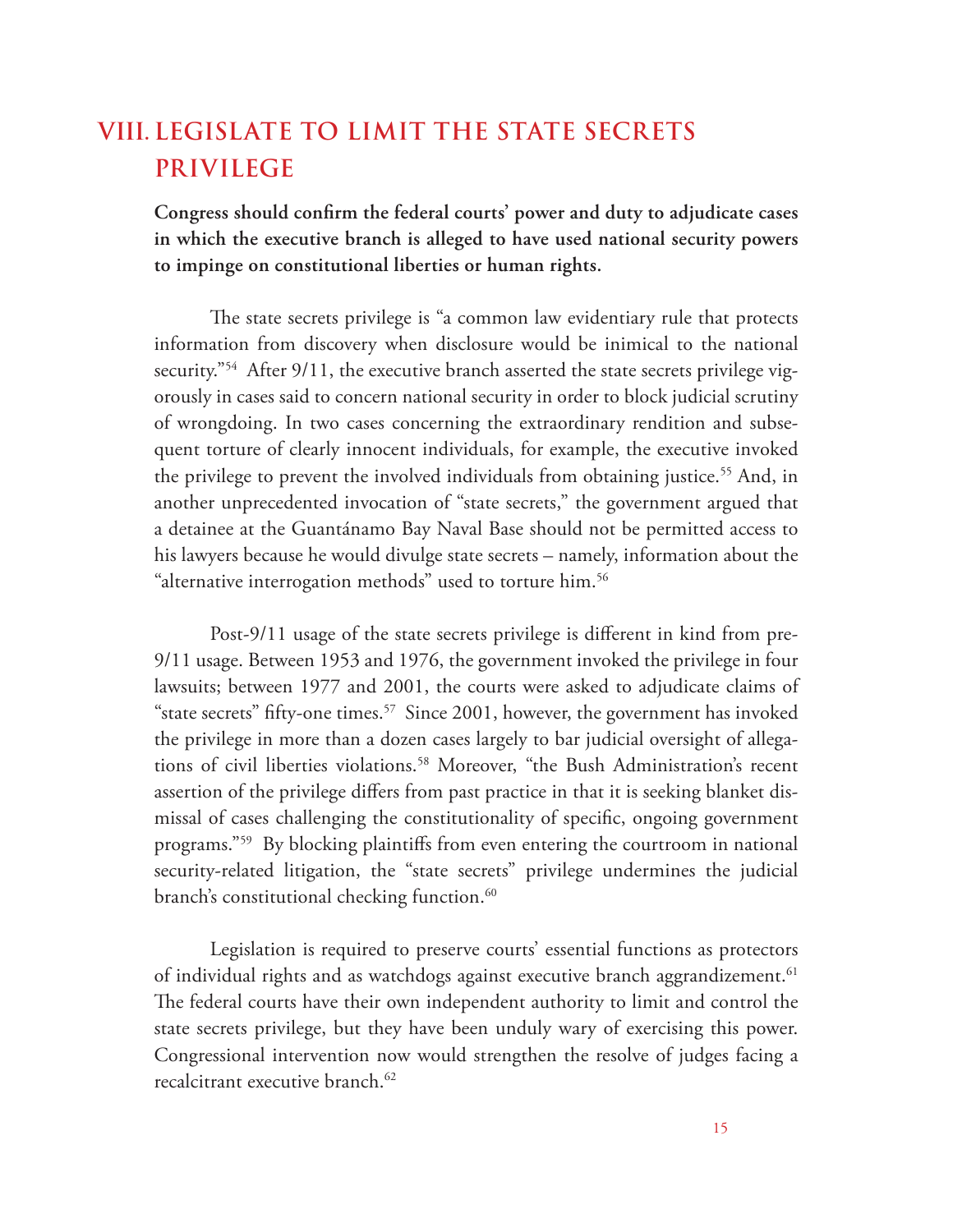A new law would make clear how claims to state secrets would be handled. In particular, the law would require the government to claim the privilege on a case-by-case basis with respect to specific evidence. Further, the government would have to show that the privilege was valid with respect to each piece of evidence submitted. Congress can further strengthen courts' willingness to confront excessive use of the state secrets privilege by explicitly extending procedural mechanisms used in the criminal law context (such as the Classified Information Procedures  $Act^{63})$  and in the context of the Freedom of Information  $Act^{64}$  to the civil litigation context. This would balance a litigant's need to secure justice with the professed concerns about national security.65

# **IX. Strengthen Congressional Oversight of Intelligence Activities**

**Congress should review and strengthen the present statutory disclosure and reporting requirements concerning intelligence and national security activities.**

Limiting excessive classification and reining in executive privilege alone will not ensure that Congress gets the information it needs to fulfill its constitutional role.<sup>66</sup> There must be an affirmative obligation on the executive branch to disclose information. Statutory disclosure obligations are especially important in the national security arena because Congress, in the absence of leaks to the press, will not always know what information it seeks.

Congress thus needs to strengthen reporting requirements for intelligence oversight that have been historically weak.<sup>67</sup> The 1947 National Security Act regulates and mandates disclosures of intelligence activities to Congress.<sup>68</sup> But its disclosure provisions contain loopholes.<sup>69</sup> These invitations to executive branch gamesmanship should be repudiated.

In addition, Congress should look closely at its own oversight committees, which are supposed to facilitate accountability.<sup>70</sup> Statutory disclosure obligations fulfill their function only if the congressional committees that receive the resulting disclosures work properly.71 In particular, Congress should reconsider the use of "gang of eight" briefings, which create the impression of accountability without its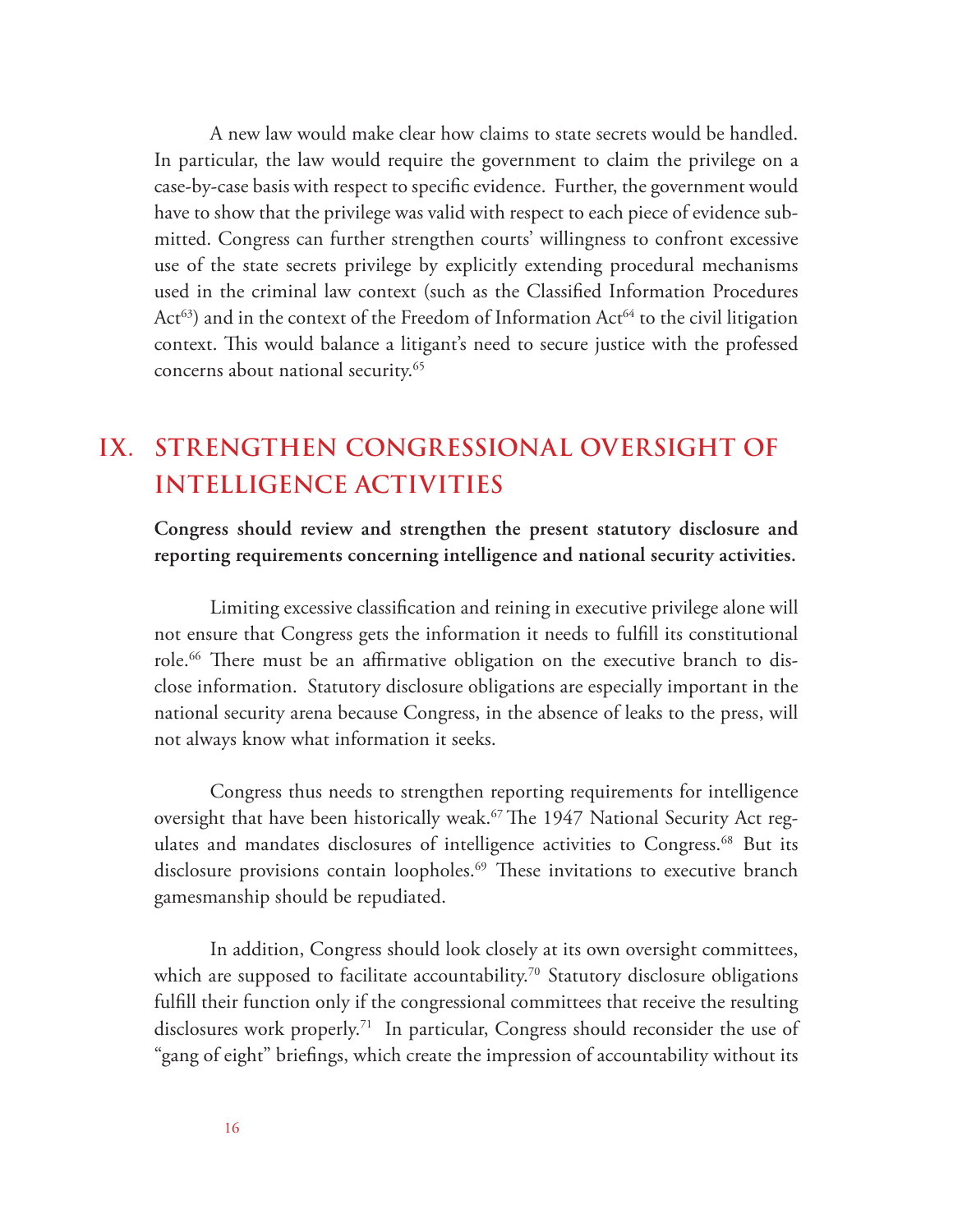substance.<sup>72</sup> In briefing the "gang of eight" alone, the Administration only briefs the leaders of the House and Senate and of their respective intelligence committees. No congressional staff members are allowed to attend, despite the fact that both the House and the Senate have rules to ensure staff properly clear security.73 Furthermore, legislators cannot take notes or discuss matters with their colleagues.74 The result is the appearance of disclosure without real oversight.

According to federal statutes, briefings limited to the "gang of eight" are permitted for covert actions, but not for other intelligence activities such as electronic surveillance programs, and even then only in "extraordinary circumstances affecting vital interests of the United States." But "gang of eight" briefings have become increasingly common, for example with respect to the NSA's warrantless surveillance, beyond the occasions permitted by statute.<sup>75</sup>

This practice disables effective oversight. There is no way that such a small group – without staff or other aid – can examine or critique intelligence activities, determine whether additional facts are needed, or whether laws are being violated. As Senator Jay Rockefeller (D-WV) has explained, "gang of eight" briefings "hardly amoun[t] to briefings, particularly in contrast to details that [President] Bush and top aides publicly released [about security programs]."76 Congress should therefore affirmatively restrict by statute the use of "gang of eight" briefings and require instead more effective oversight.

Congress should further consider whether the limitations of congressional oversight bodies during periods of unified government (i.e., when the same party holds power on Capitol Hill and in Congress) suggests the need for more radical change. Congress should consider whether to improve oversight by giving equal control of the intelligence committees' information-forcing powers to the party not in the Oval Office, whether or not they are in the majority in Congress.<sup>77</sup> Although this idea is at odds with a tradition of majoritarian control in Congress, it has received serious attention from major legal scholars recently, such as Professor Neal Kumar Katyal of Georgetown University<sup>78</sup> and Professor Bruce Ackerman of Yale Law School.79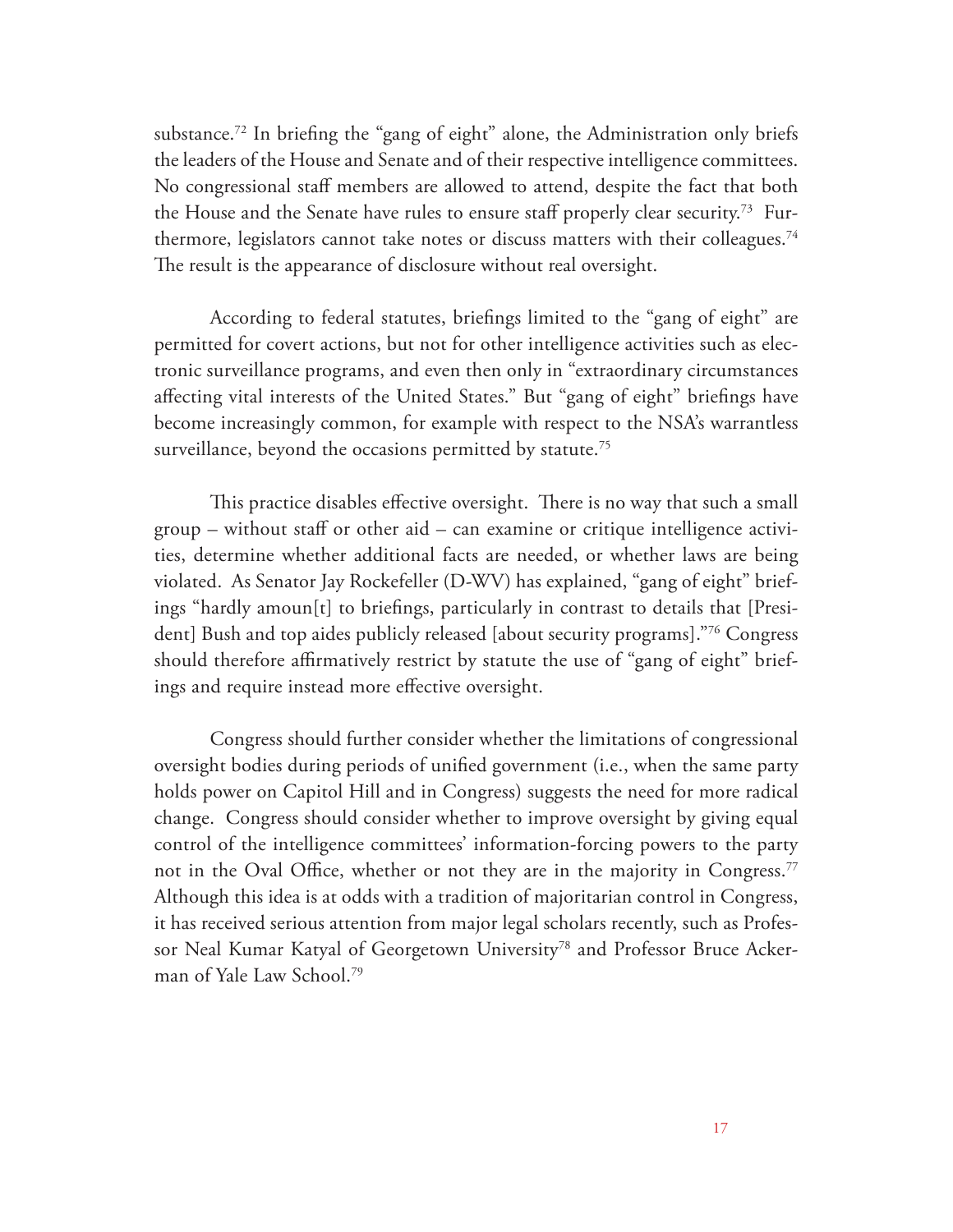# **X. Strengthen the Inspector General System and Other Internal Checks and Balances**

**Congress should review and strengthen by law the "internal checks and balances" of the executive branch, in particular the system of inspectors general for agencies and departments engaged in national security policy.**

Congress by itself cannot ensure that the law is followed all the time. The federal government, and in particular the national security apparatus, has swollen far beyond anything predicted or envisaged by the Framers, and far beyond the capacity of Congress and the courts to supervise. As the current Administration acknowledges, there is a consequent need for "strong measures to improve compliance [with the law] in … national security mechanisms."80

Checks and balances cannot depend on external mechanisms alone. We need investigative and oversight mechanisms within the executive branch that Congress and the courts can leverage to ensure accountability. Professor Kaytal calls these "the internal separation of powers: a set of mechanisms that create checks and balances within the executive branch."81 Such internal checks and balances "help the Congress to hold the [e]xecutive [b]ranch accountable by rooting out waste, fraud, and abuse, and by shedding light on issues in need of attention."82

Many of the internal investigative and oversight mechanisms are familiar: a stronger system of inspectors general (or "IGs," the statutory office responsible for internal auditing of executive branch activity); better protection for whistleblowers; separate and overlapping cabinet officers to ensure that the President hears competing opinions; agency "stovepipes" to ensure that there are internal channels to raise challenges to actions of questionable legality; mandatory review of government action by different agencies; civil-service protections for agency workers; reporting requirements to Congress; and an impartial decision-maker to resolve inter-agency conflicts to replace the now fatally compromised OLC. Many of these internal institutions exist in some form today but are too weak to be wholly effective and should be strengthened.

Congress has begun this process by examining the inspectors-general system established by statute in 1978.<sup>83</sup> IGs are responsible for investigations and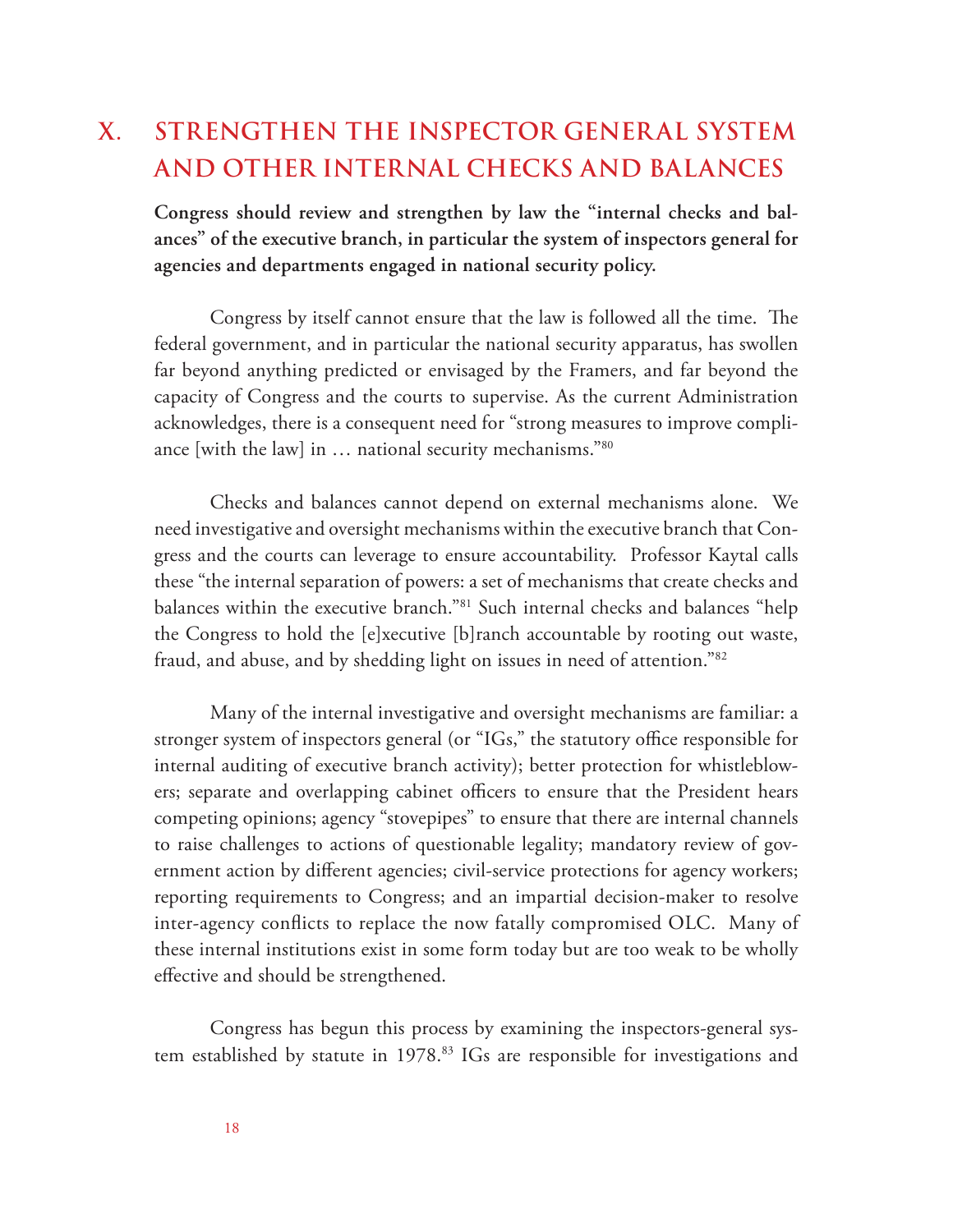audits related to the functioning of a particular government department, and deal with the abuse of government power, fraud, and mismanagement. They report both to the agency head and to Congress, a dual reporting obligation that preserves independence and integrity. $84$  There are now fifty-seven statutory IGs. $85$  The work of intelligence agency IGs, however, often remains classified, thereby undermining accountability.<sup>86</sup> The Project on Government Oversight has suggested worthwhile reforms for all government inspectors general. These include a more professionalized selection process, dedicated legal staff, an office term of more than four years to secure independence from a given Administration, budgetary reporting directly to Congress, and better pay.87

#### **XI. Reform the Office of Legal Counsel**

**Congress should legislate to strengthen the independence of the Office of Legal Counsel (OLC) by insulating it from improper White House influence. It also should legislate to ensure maximum transparency for OLC opinions.**

The Justice Department's OLC provides written and oral legal opinions to others in the executive branch, including the President, the Attorney General, and heads of departments. It stands at the front line of executive branch legal interpretation.88 It has played a central role in sanctioning the dangerous theory of monarchical executive power that has corroded the checks and balances of constitutional government. Congress should act today to guard against this deviation in the OLC's role, and also to promote that institution's transparency.

In legal opinions sanctioning torture, rendition, and warrantless surveillance, the OLC failed to check flagrant governmental disregard of the law. Rather than fulfilling its "special obligation to ensure compliance with the law, including respect for the rights of affected individuals and the constitutional allocation of powers," the OLC fell into an "advocacy model," i.e. simply signing off on what the President wanted.<sup>89</sup> As a distinguished group of OLC alumni have explained: "The advocacy model of lawyering, in which lawyers merely craft plausible legal arguments to support their clients' desired actions, inadequately promotes the President's constitutional obligation to ensure the legality of executive action."<sup>90</sup> Optimally, the OLC provides "thorough and forthright" advice that "reflect[s]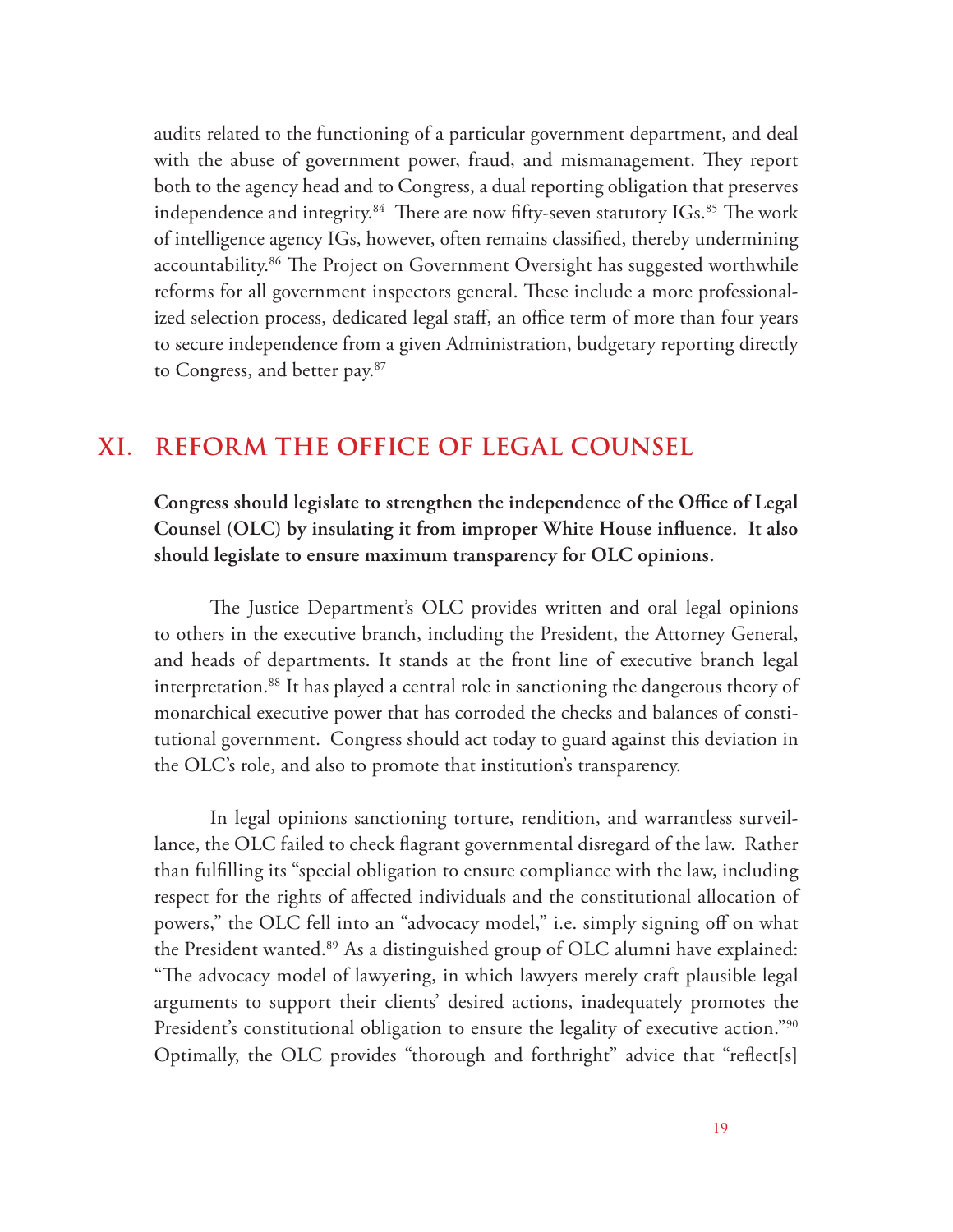all legal constraints, including the constitutional authorities of the coordinate branches of the federal government – the courts and Congress – and constitutional limits on the exercise of governmental power."91

Congress must address the OLC's institutional drift by strengthening its capacity to resist political pressures and to provide neutral and impartial advice that accounts for all relevant constitutional concerns. To implement this, Professor Neal Kumar Katyal has suggested splitting the OLC into distinct adjudicative and advisory divisions.92 Judge Patricia Wald and Professor Neil Kinkopf argue that OLC should shift to a wholly "judicial model" that is distinct from the "advocacy model."93 Whatever the exact approach taken, the OLC's counseling function would be split from its duty to provide binding interpretations. To promote OLC independence in the latter task, Congress could require guidelines to ensure "appropriate executive branch respect for the coordinate branches of the federal government" and for individual constitutional and international human rights.<sup>94</sup> Further, Congress could direct OLC to "seek the views of all affected agencies [as well as other] components of the Department of Justice before rendering final advice."95

Further, Congress should require transparency to promote integrity in OLC work product. In Recommendation 3, we argued that past OLC opinions should be disclosed. Correlatively, Congress should also require as much transparency as possible for OLC opinions. To the maximum extent feasible, OLC opinions also should be made publicly available through an easily searchable public website.<sup>96</sup> Congress should also require that "absent the most compelling need for secrecy, any time the executive branch disregards a federal statutory requirement on constitutional grounds, [the OLC] should publicly release a clear statement explaining its deviation."97 Even when there is a clear situation-specific need for secrecy, the opinion should be released as soon as that situation ends. As Harvard Law Professor and former Director of the Justice Department's Criminal Division Philip Heymann has argued, making the "processes, opinions, and standards" of the department "more transparent" would also help restore the Justice Department's tarnished credibility.<sup>98</sup>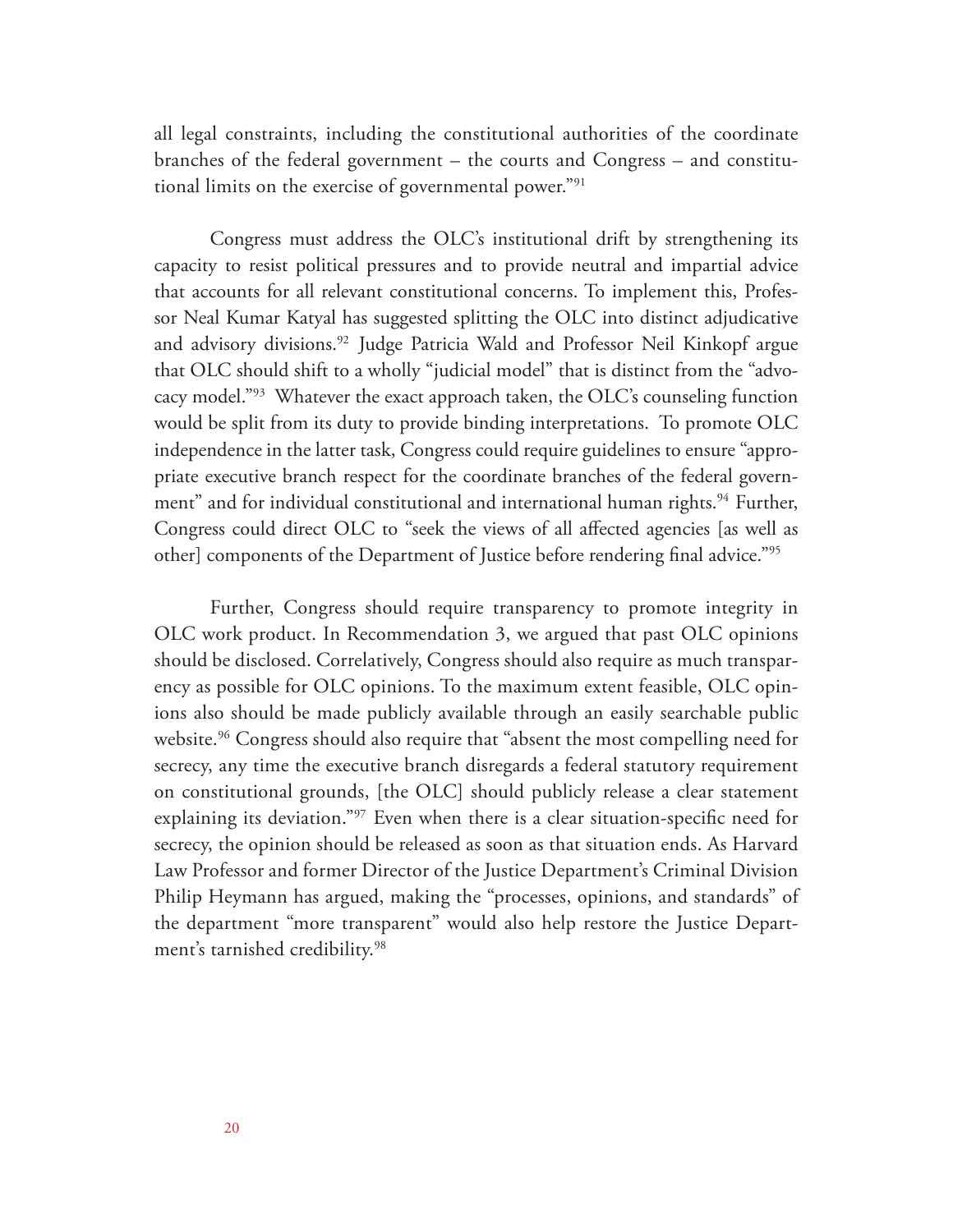# **XII. Create a New "Church Committee" To Conduct a Thorough Accounting of National Security Policy and its Systemic Flaws**

**Congress should conduct a thorough diagnostic investigation of national security policy, looking in particular at the effects of the "monarchical prerogatives" theory of executive power and the consequent departures from American values and the harm thereby done to America's reputation. It should conduct this inquiry with an eye to crafting new oversight mechanisms, embodied in a comprehensive set of accountability legislation covering the national security state.**

The White House has grasped new and unprecedented powers of coercion, surveillance, and detention. Intelligence agencies dismiss as absurd the idea that they might be held accountable for their failures and self-dealing. Unbridled power is coupled with freedom from responsibility. This is not a sustainable situation – either in terms of liberty or security.

We have been here before: after the Watergate crisis and revelations of widespread abuse of surveillance powers during the Cold War, there was a clear need for a thorough examination of domestic and international intelligence agencies, and a carefully developed reform agenda. On January 27, 1975, the United States Senate created a Select Committee to investigate the intelligence agencies of the United States, including the FBI and the CIA.<sup>99</sup> The Committee examined and documented how intelligence agencies in the executive branch, principally the FBI, the CIA, the NSA, and other intelligence components of the Defense Department, had violated the public trust with excessive and abusive surveillance, disruption of political activity at home, and overseas covert action. Its final reports contained the most comprehensive accounting of intelligence abuses ever produced. They also contained eighty-seven recommendations on "Foreign and Military Intelligence" and ninety-six on "Intelligence and the Rights of Americans."100 The Committee accomplished this without a single leak of classified information.

The Church Committee is a model for how comprehensive oversight can clarify what has gone wrong and provide forward-looking guidance.<sup>101</sup> It demonstrates that bipartisan oversight is possible.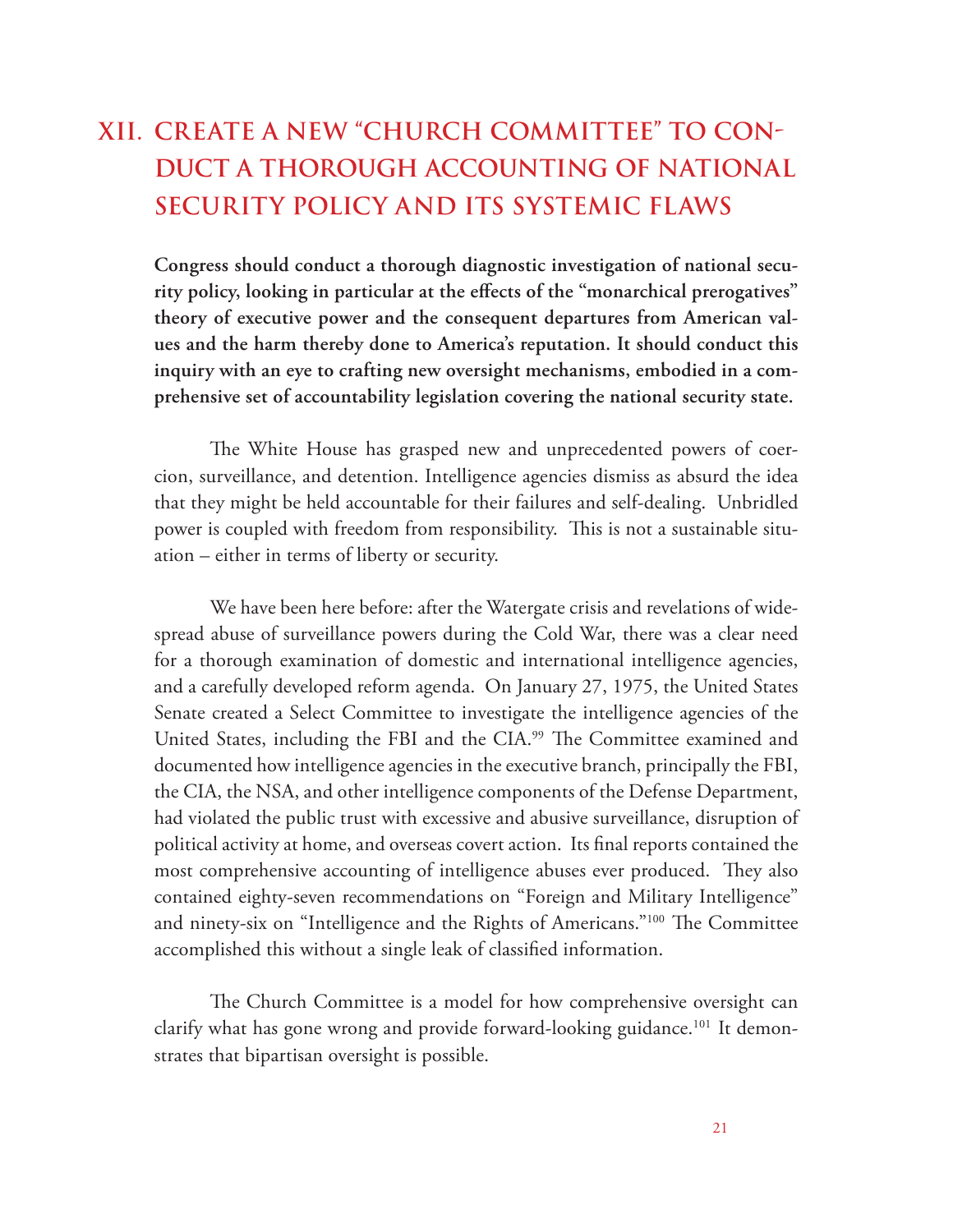Today, Congress could achieve the same results via a committee of designated members of the Intelligence, Judiciary, and Homeland Security Committees. Or it could establish a Select Committee modeled on the Church Committee. Whatever the model, transparency should be maximized. The public should know as much as possible as soon as possible. A comprehensive and detailed public report should be released at the end of the inquiry. The committee should issue interim reports, as

THE CHURCH COMMITTEE IS A MODEL FOR HOW comprehensive oversight can clarify what has gone wrong and provide forwardlooking guidance.

the 9/11 Commission did, and hold public hearings.<sup>102</sup>

Like the Church Committee, a new investigation would make recommendations for changes to pro-

mote accountable, morally defensible, and sustainable national security policy. In particular, it would focus on clarifying the bounds of intelligence agency authority and on the precise path of chains of command and responsibility.103 As the Church Committee explained:

Establishing a legal framework for agencies engaged in domestic security investigations is the most fundamental reform needed to end the long history of violating and ignoring the law …. The legal framework can be created by a two-stage process of enabling legislation and administrative regulations promulgated to implement the legislation. However, the Committee proposes that the Congress, in developing this mix of legislative and administrative charters, make clear to the [e]xecutive branch that it will not condone, and does not accept, any theory of inherent or implied authority to violate the Constitution, the proposed new charters, or any other statutes.104

There is no reason to delay this investigation.<sup>105</sup> The intelligence community is already reorganizing itself. Director of National Intelligence Mike McConnell recently won White House approval for a radical overhaul of the powers and relationships between intelligence agencies.106 In getting its house in order, the national security agencies have no justification for ignoring the checks and balances of constitutional governance, just as Congress has no excuse for abdicating its constitutional role by providing guidance as to those checks and balances.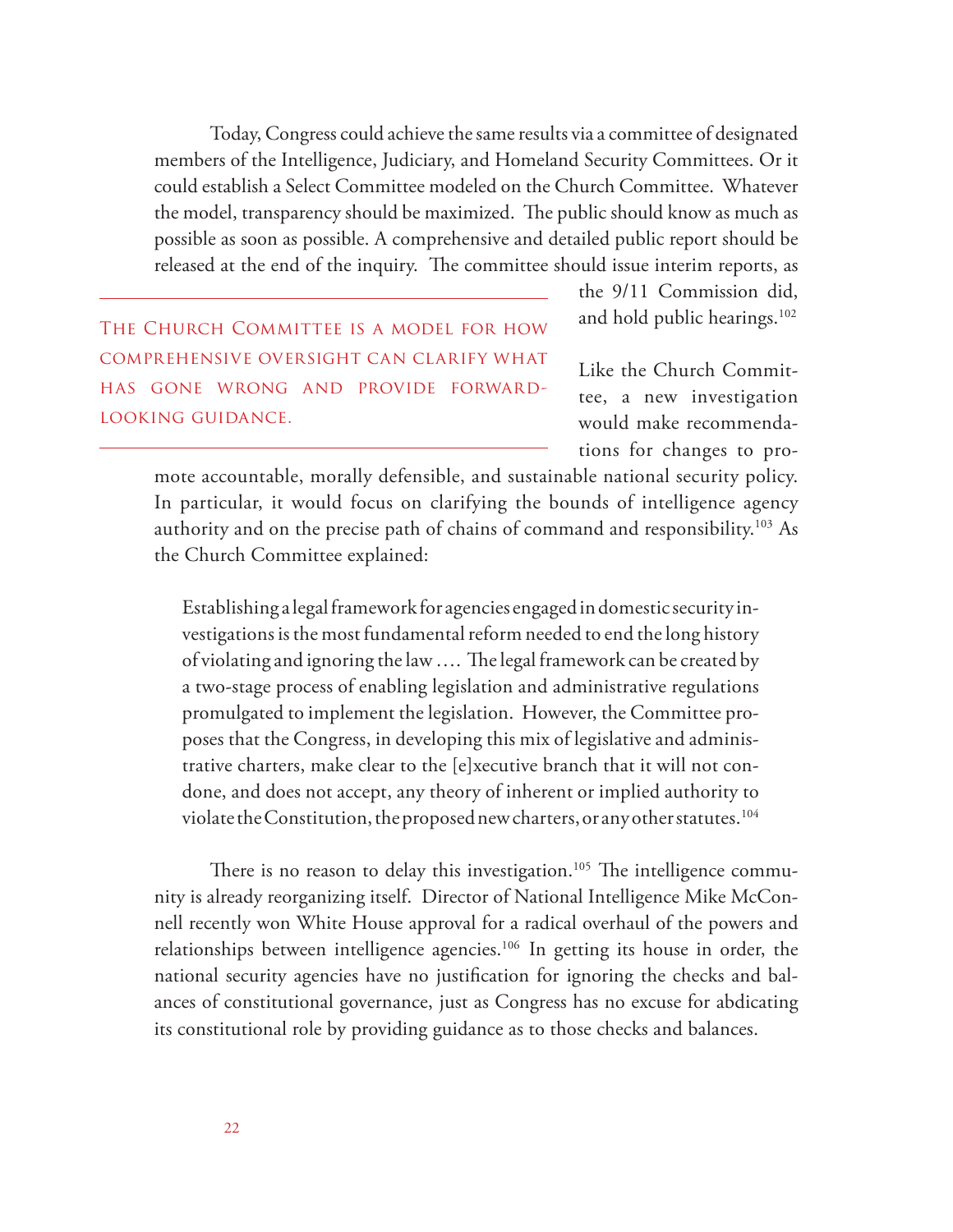#### **Conclusion**

The United States will have a large and powerful executive branch for the foreseeable future. But it needs to find effective ways to ensure that the powers of the presidency are used wisely and fairly. During the past six years, oversight of the executive branch, in particular its formidable national security powers, has withered. Now, as the public catalog of erroneous, harmful, and unwise policies grows, the case for comprehensive reform is undeniable and urgent. Bringing the checks and balances of constitutional government to national security policy need not involve an exchange of liberty for security. The two are not in tension. To establish accountability is to ensure that security powers are targeted correctly and wisely. It is to ensure that government officials do not claim victory when none is at hand, hide their mistakes, or turn security into a partisan game. The Framers knew well the temptation to ignore our own errors, to presume ourselves infallible, and to stifle evidence to the contrary. That is why they installed constitutional checks and balances to resist such natural and human tendencies. We have forgotten the Framers' wisdom. But if we are to prevail in the "war of ideas" at the heart of contemporary counterterrorism, if we are to convince others that America stands on solid moral ground, that the United States remains committed to the "inalienable rights" of all, then we must find our way back to Original Wisdom, and to a government that functions according to checks and balances.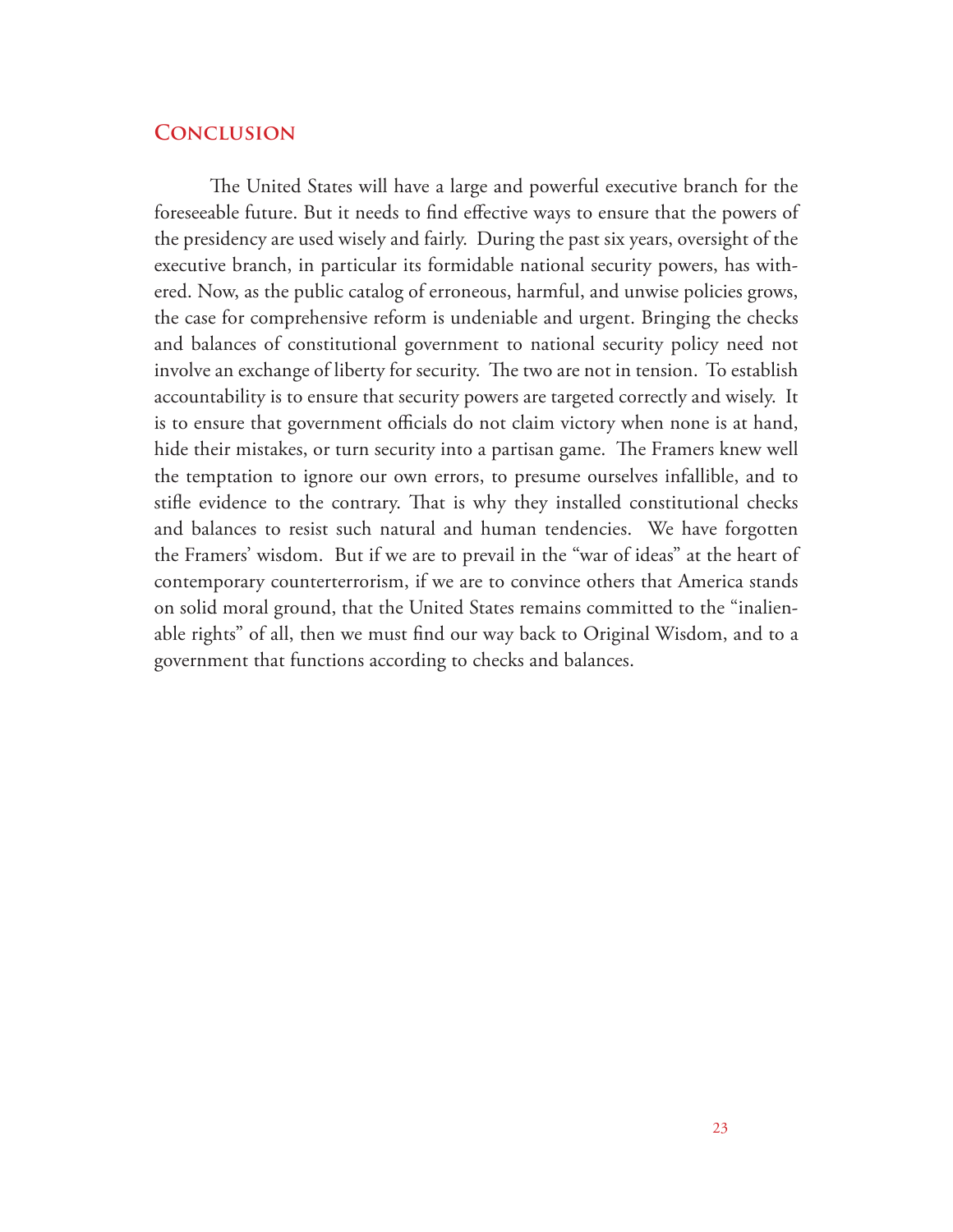#### **ENDNOTES**

- 1 For details of the Founders approach to human nature, see generally Benjamin F. Wright, *The Federalist on the Nature of Political Man,* 59 Ethics 1 (1949).
- 2 The Federalist Papers No. 51, at 322 (James Madison) (Clinton Rossiter ed., 1961).
- 3 N. Pipeline Constr. Co. v. Marathon Pipe Line Co., 458 U.S. 50, 57-58 (1982) (quoting Buckley v. Valeo, 424 U.S. 1, 122 (1976) (per curiam)).
- 4 The minority report argued that the "principles underlying separation had to do with increasing the Government's power as much as with checking it." Hence, the minority report reasoned, "the President's inherent powers" historically had "reached when Congress was silent, *and even, in some cases, where Congress had prohibited an action.*" REPORT OF THE CONGRESSIONAL COMMITTEES INVESTIGATING THE Iran-Contra Affair, with Supplemental, Minority, and Additional Views, S. Rep. No.100-216, H. Rep. No. 100-433, at 448-52; 457-60, 467 (1987).
- 5 For an example of foolish capitulation, see, e.g., Joby Warrick & Walter Pincus, *How the Fight for Vast New Spying Powers Was Won*, Wash. Post, Aug. 12, 2007, at A1; Aziz Huq, *Data-Mining Our Liberties*, The Nation, Aug. 7, 2007, *available at* http://www.thenation.com/doc/20070813/huq2. The breadth of Protect America and the weakness of the judicial review procedures is discussed in James Risen and Eric Lichtblau, *Concerns Raised on Wider Spying Under New Law*, N.Y. Times, Aug. 19, 2007, at A1. Congressional failure is attributed by many to increasing presidential dominance of the party system, which has diluted legislators' sense of responsibility to their institutional home, Congress. *See generally* Thomas E. Mann & Norman J. Ornstein, The Broken Branch: How Congress is Failing American and How to GET IT BACK ON TRACK (2006); Daryl J. Levinson & Richard H. Pildes, Sepa*ration of Parties, Not Powers*, 119 Harv. L. Rev. 2311 (2006).
- 6 Quoted in Akhil Reed Amar, The Bill of Rights 132 (1998).
- 7 *See generally* Frederick A.O. Schwarz & Aziz Huq, Unchecked and Unbalanced: Presidential Power in a Time of Terror 153-86 (2007).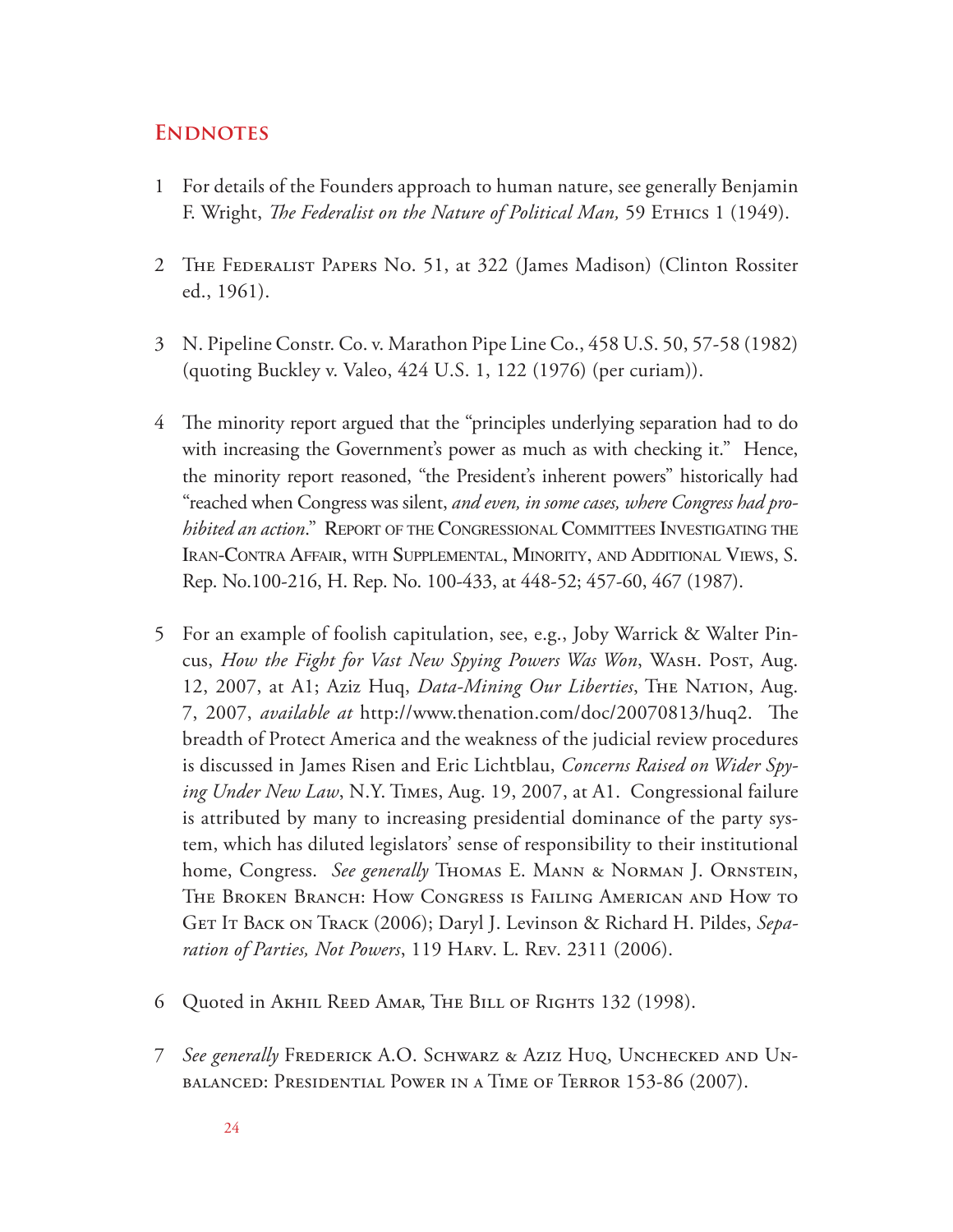- 8 According to a March 2007 Pew Global Attitudes Project poll, between 2002 and 2007, the proportion of people holding favorable views of the U.S. dropped from 75 percent to 56 percent in Great Britain and 63 percent to 39 percent in France. *See* Pew Global Attitudes Project, "America's Image in the World: Findings from the Pew Global Attitudes Project," *available at* http:// pewglobal.org/commentary/display.php?AnalysisID=1019. The Pew Trust explicitly singled out Abu Ghraib and Guantánamo as drivers in this trend. *Id.*
- 9 *See* Matthew Waxman, *The Smart Way to Shut Gitmo Down*, Wash. Post, Oct. 28, 2007, at B4.
- 10 Quoted in Schwarz & Huq, *supra* note 7, at 7-8.
- 11 *See* The Constitution Project, *Statement on Presidential Signing Statements by the Coalition to Defend Checks and Balances* 1 (2006), *available at* http://www. constitutionproject.org/article.cfm?messageID=197 (noting that President Bush has "transformed" the use of signing statement); *see also* Schwarz & Huq, *supra* note 7, at 91-92.
- 12 Charlie Savage, Takeover: The Return of the Imperial Presidency and the Subversion of American Democracy 228 (2007).
- 13 *See* Curtis A. Bradley & Eric A. Posner, *Presidential Signing Statements and Executive Power*, 23 CONST. COMMENT. 307, 317 (2006) (noting the practice of simultaneously objecting to multiple provisions). For example, responding to the McCain Amendment barring cruel, inhuman and degrading treatment, the President stated that "[t]he executive branch shall construe [the McCain Amendment] in a manner consistent with the constitutional authority of the President … as Commander in Chief." President's Statement on Signing H.R. 2683, the "Department of Defense, Emergency Supplemental Appropriations to Address Hurricanes in the Gulf of Mexico, and Pandemic Influenza Act, 2006," December 30, 2006, *available at* http://www. whitehouse.gov. This was a backhanded way of asserting monarchical powers without either saying what those powers were, or what precisely the scope of the objection was.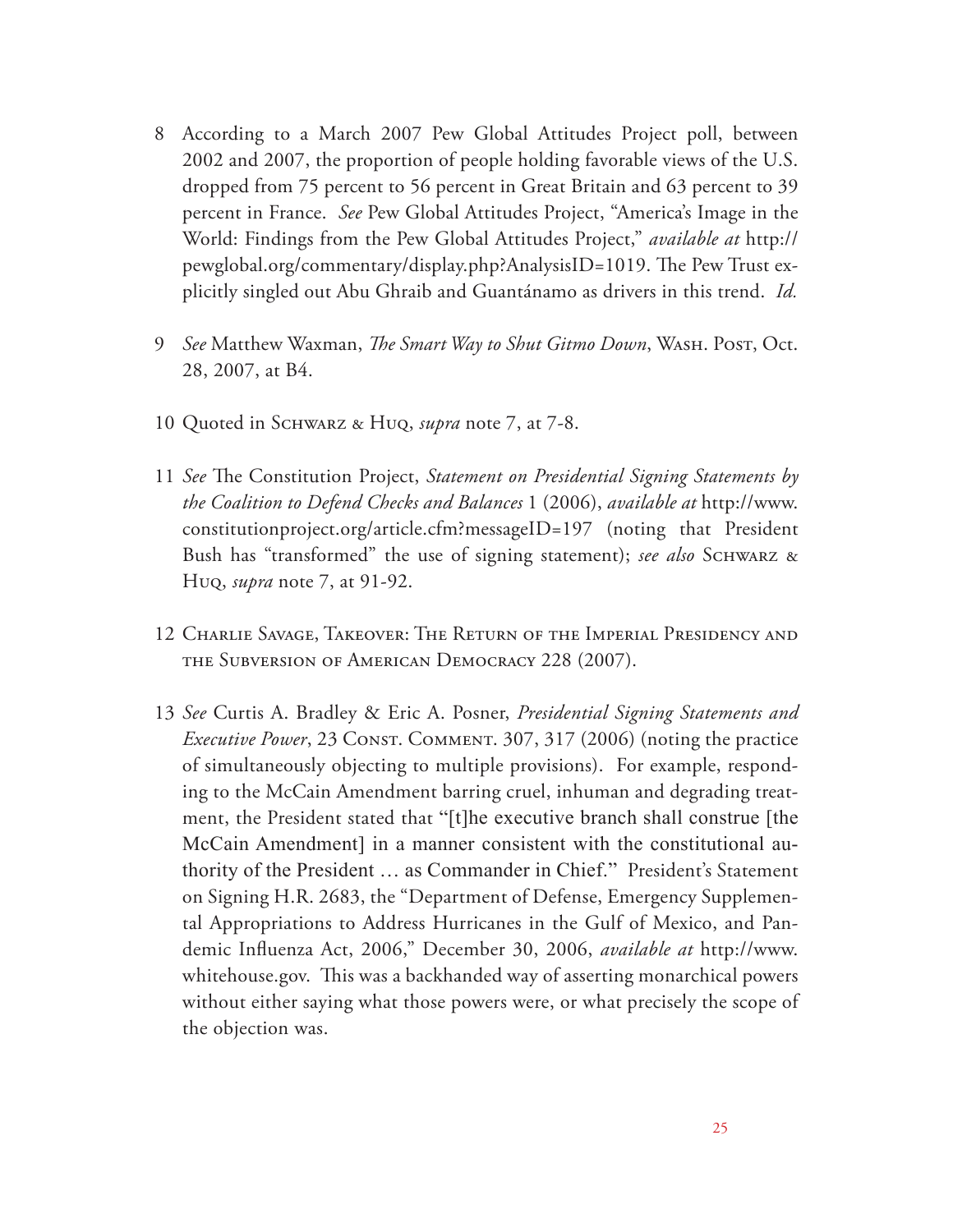- 14 *See* 28 U.S.C. § 530D (2006).
- 15 Many of these legal opinions provided internal legal justification, and hence "cover," for arguably illegal programs. In the absence of legal cover, illegal programs would not—and did not—continue. *See, e.g.*, Dana Priest, *CIA Puts Harsh Tactics on Hold*, WASH. POST, June 27, 2004, at A1 (quoting one CIA official to the effect that the interrogation program "has been stopped until we sort out whether we are sure we're on legal ground").
- 16 Evidence for this derives from the fact that opinions that have been released do rely on extravagant theories of executive power. *See, e.g.,* Memorandum from John Yoo, Deputy Assistant Attorney General, and Robert J. Delahunty, Special Counsel, for William J. Haynes II, "Application of Treaties and Laws to al Qaeda and Taliban Detainees," Jan. 9, 2002. *See also* Robert Delahunt & John Yoo, *The President's Constitutional Authority to Conduct Military Operations Against Terrorist Organizations and the Nations that Harbor or Support Them*, 25 Harv. J.L. & Pub. Pol'y 487 (2002).
- 17 Referenced in Letter to Hon. Patrick J. Leahy from Shannon W. Coffin, Counsel to the Vice President, Aug. 20, 2007 (on file with Brennan Center for Justice).
- 18 Although no record of this memorandum has surfaced, a law review article by a former OLC lawyer reads remarkably like an OLC memo; the same lawyer has published other articles that cribbed from his work at OLC. *See* John Yoo, *Transferring Terrorists*, 79 Notre Dame L. Rev. 1183 (2004); *see also* Schwarz & Huq, *supra* note 7, at 163 (discussing article).
- 19 *Cf.* Evan Thomas & Michael Hirsh, *The Debate over Torture*, Newsweek, Nov. 21, 2005, at 26 (noting specific analysis being done).
- 20 Jane Mayer, *A Deadly Interrogation*, New Yorker, Nov. 14, 2005, at 44; Mike Allen & Dana Priest, *Memo on Torture Draws Focus to Bush*, Wash. Post, June 9, 2004, at A3.
- 21 Scott Shane, David Johnston & James Risen, *Secret U.S. Endorsement of Severe Interrogations*, N.Y. Times, Oct. 4, 2007, at A1.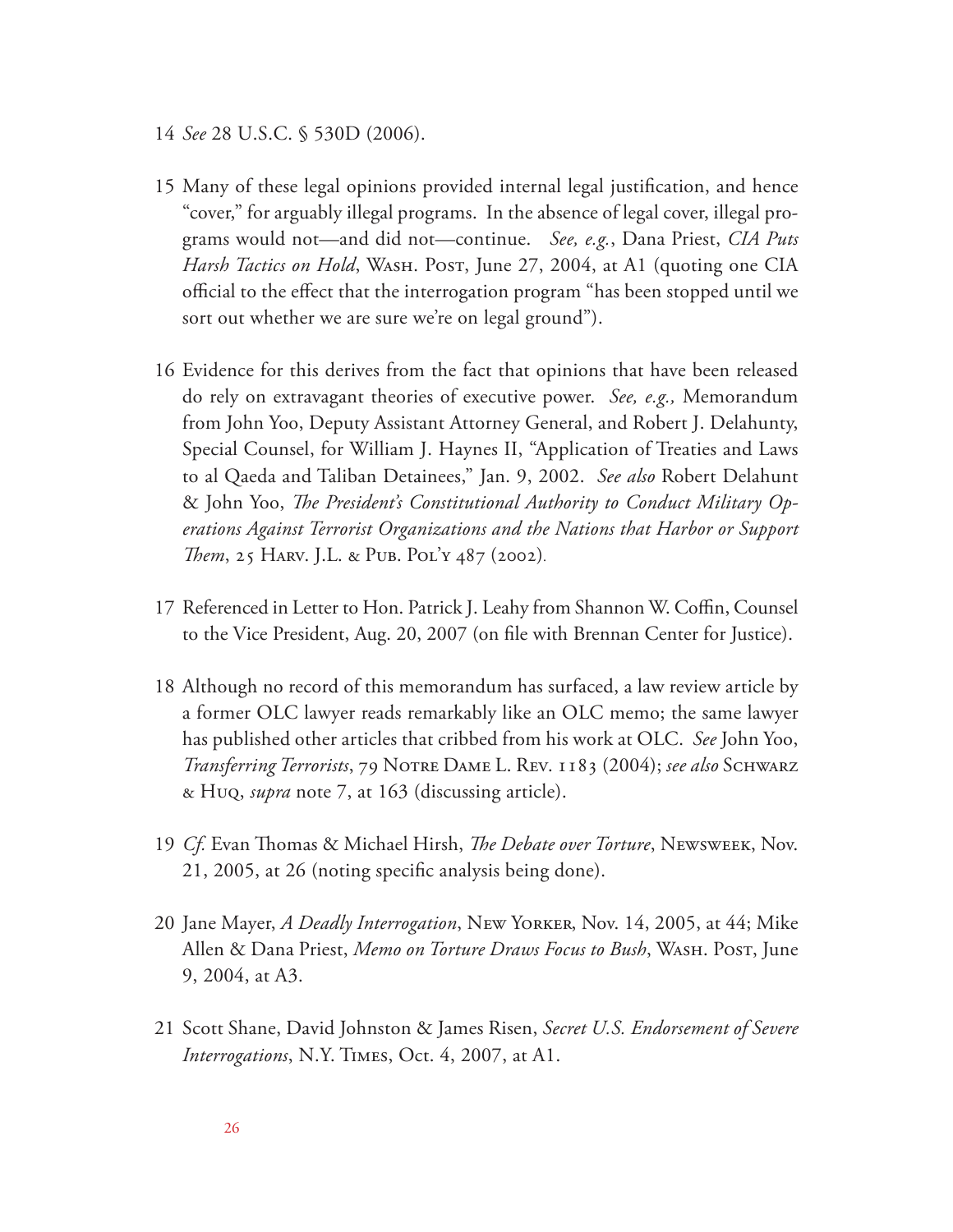- 22 Neither embarrassment nor the need to keep methods from our foes warrants nondisclosure when methods akin to torture are at stake. See Nicholas deB. Katzenbach and Frederick A.O. Schwarz, *Release Justice's Secrets*, N.Y. Times, Nov. 20, 2007.
- 23 *See* Schwarz & Huq, *supra* note 7, at 67-69 (summarizing those laws).
- 24 In confirmation hearings, Attorney General nominee Michael Mukasey was unable to state clearly that water-boarding constituted torture. *See* Attorney Transcript of Senate Judiciary Committee Hearing for Nomination of Judge Michael Mukasey as Attorney General, Day Two, October 18, 2007, *available at* http://www.washingtonpost.com. But water-boarding has been considered torture since the Spanish Inquisition. There is no question of its tremendous pain-inducing power. *See* Darius Rejali, Torture and Democracy 279-85 (2007).

Moreover, in July 2007, President Bush promulgated an executive order setting forth rules for CIA interrogations (the military being covered by a separate, and stringent, field manual on interrogation). The order listed a series of criminal statutes concerning torture and the McCain Amendment, and explained that these, along with religious and sexual abuses, defined the universe of Common Article 3 violations. The order also stated that detainees would receive "the basic necessities of life, including adequate food and water, shelter from the elements, necessary clothing, protection from extremes of heat and cold, and essential medical care." *See* Executive Order: Interpretation of the Geneva Conventions Common Article 3 as Applied to a Program of Detention and Interrogation Operated by the Central Intelligence Agency, July 20, 2007, *available at* http:// www.whitehouse.gov/news/releases/2007/07/print/20070720-4.html.

Critically, the order did not specify which tactics the CIA would use. Further, it was carefully drafted to exclude several "enhanced" interrogation techniques allegedly already authorized for the CIA. For instance, as one Administration official conceded, the order did not acknowledge sleep as a basic necessity—leaving open the possible use of prolonged sleep deprivation. Further, Administration officials acknowledged, the rule against "extremes of heat and cold" would be given a "reasonable interpretation … we're not talking about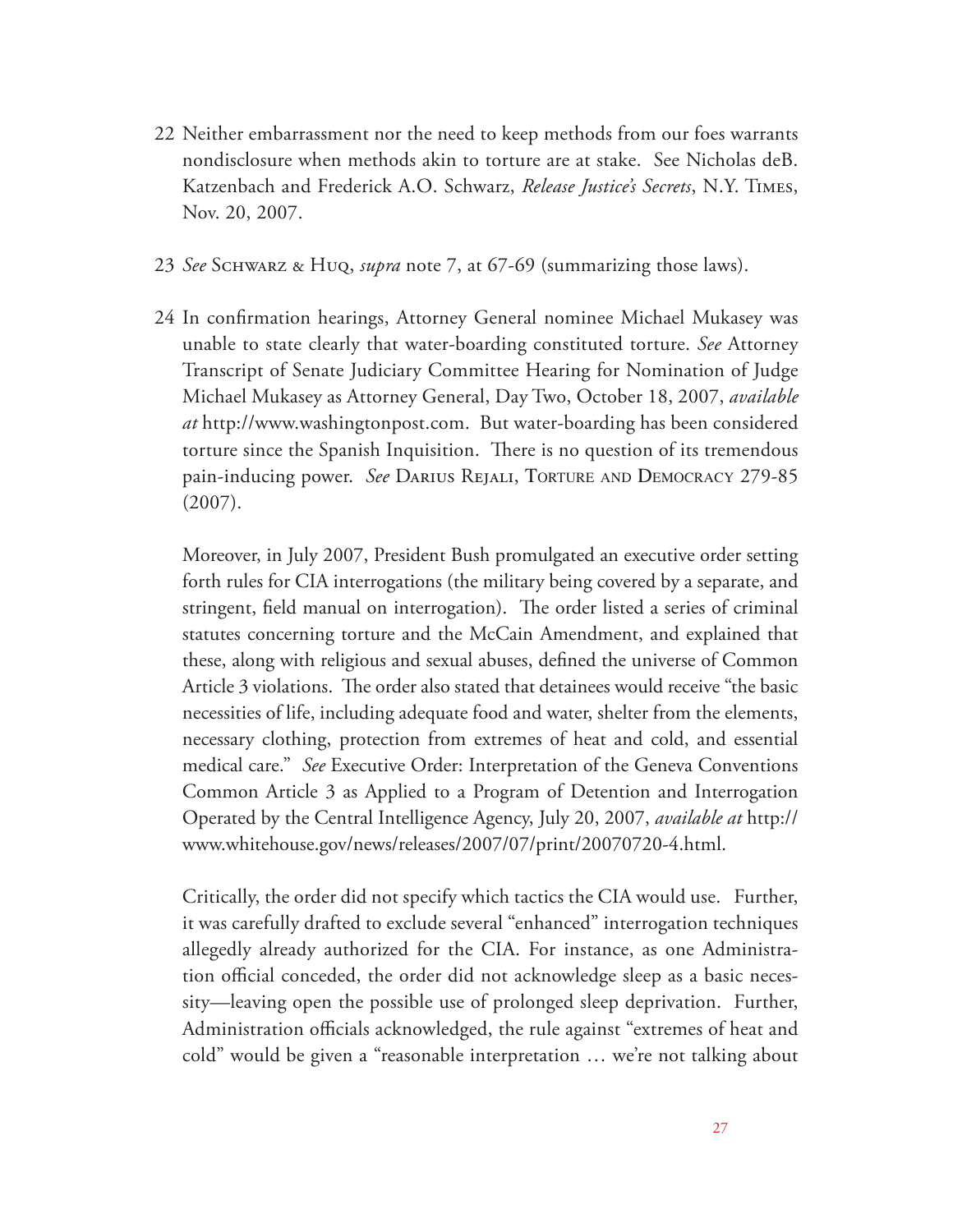forcibly induced hypothermia." That is, some use of temperature manipulation might be allowed under the order. Space remained, in short, for several of the harsher measures that had long been used against post-9/11 detainees. Certainly, that was how the order was read by the military's lawyers, who expressed concern to the White House that interrogations pursuant to the order would likely violate the 1949 Geneva Conventions. *See* Karen DeYoung, *Bush Approves New CIA Methods*, Wash. Post, July 21, 2007, at A1; Katherine Shrader, *Bush Alters Rules for CIA Interrogations*, Assoc. Press, July 21, 2007, *available at* http://abcnews.go.com/Politics/wireStory?id=3399803; *see also* Charlie Savage, *Military cites risk of abuse by CIA*, Boston GLOBE, Aug. 25, 2007, at A1.

- 25 P.X. Kelley & Robert F. Turner, *War Crimes and the White House: The Dishonor in a Tortured New 'Interpretation' of the Geneva Conventions*, Wash. Post, July 26, 2007, at A21.
- 26 Final Report of the National Commission on Terrorist Attacks Upon THE UNITED STATES 377 (2004).
- 27 In a recent report, Human Rights First and Physicians for Human Rights have demonstrated that all of these techniques are torture. Human Rights First & Physicians for Human Rights, *Leave No Marks: Enhanced Interrogation Techniques and the Risk of Criminality* (Aug. 2007), *available at* http://www. humanrightsfirst.org/us\_law/etn/nomarks/index.asp.
- 28 *See generally* Schwarz & Huq, *supra* note 7, at 97-123. For an excellent overview of the international law issues, see Margaret L. Satterthwaite, *Rendered Meaningless: Extraordinary Rendition and the Rule of Law*, 75 Geo. Wash. L. Rev. 1333 (2007).
- 29 *See* Human Rights Watch, *Still at Risk: Diplomatic Assurances No Safeguard Against Torture* (Apr. 2005) *available at* http://hrw.org/reports/2005/ eca0405/.
- 30 Historically, wartime detention cases have been few and far between. But this is largely due to the fact that the United States has always acted within the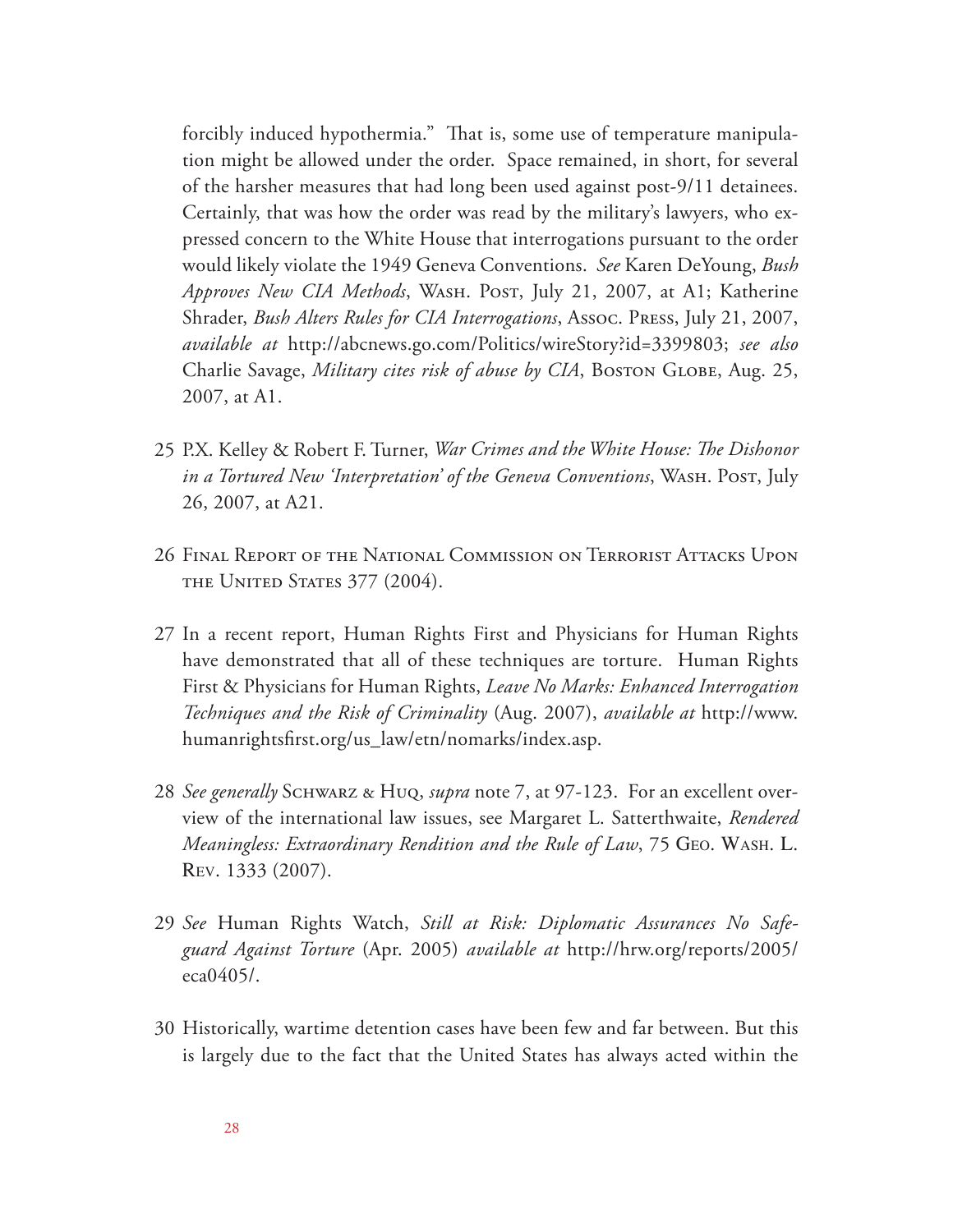framework of international humanitarian law and has not been indiscriminate in its detention. Having abandoned established legal frameworks and been haphazard in initial seizures, the Administration has created a unique volume of dubious detentions.

- 31 Hamdi v. Rumsfeld, 542 U.S. 507, 537 (2004) (plurality op.).
- 32 Detainee Treatment Act of 2005, §§ 1001 et seq., *codified at* 42 U.S.C. § 2000dd note (2007).
- 33 Pub. L. 109-366, 120 Stat. 2634 (2006).
- 34 *Available at* http://www.brennancenter.org/subpage.asp?key=125&init\_key=34493.
- 35 *See generally* Schwarz & Huq, *supra* note 7, at 97-123; Human Rights First, *Behind the Wire* (Mar. 2005).
- 36 As it has done in the past, Congress must enact statutory prohibitions on all transmission of funds (whether appropriated or not) to foreign intelligence services known to engage in torture.
- 37 Since the countries in question do not even abide by their own legal frameworks, such assurances provide "plausible deniability" to the intelligence agency involved without providing any meaningful safeguard against torture. Dana Priest, *Foreign Network at Front of CIA's Terror Fights; Joint Facilities in Two Dozen Countries Account for Bulk of Agency's Post 9/11 Successes*, Wash. Post, Nov. 18, 2005, at A1; Dana Priest, *CIA Holds Terror Suspects in Secret Prisons: Debate is Growing over Legality and Morality of Overseas System Set Up After 9/11*, Wash. Post, Nov. 2, 2005, at A1; *see generally* Schwarz & Huq, *supra* note 7, at 6; 115-123.
- 38 National Security Advisor Condoleezza Rice, for example, only learned of the Department of Justice's infamous August 2002 opinion on torture in June 2004—and then only from the *Washington Post*. Barton Gellman & Jo Becker, Pushing the Envelope on Presidential Power, WASH. POST, June 25, 2007, at A1.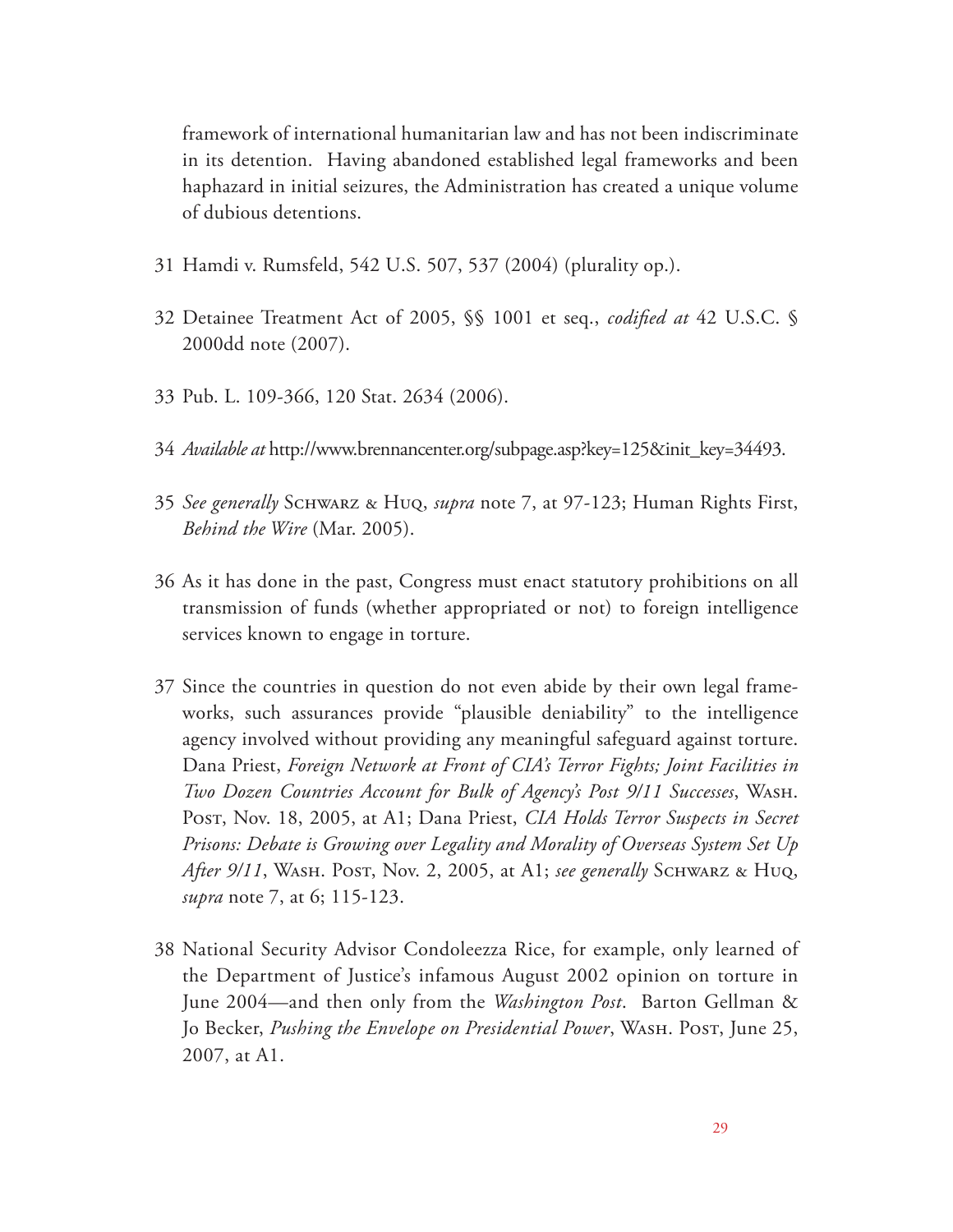- 39 According to J. William Leonard, director of the Information Security Oversight Office, more than two million of the 20.5 million classification decisions made in 2006 were incorrect. This error rate, Leonard told Congress, "calls into question the propriety" of the initial classification decisions. Charles Pope, *Government is Overzealous with secrecy*, *Reichert says*, *SEATTLE POST-IN-*TELLIGENCER, July 26, 2007, at B1. Other executive branch officials are even more skeptical about the degree of excessive classification than Leonard: One official has estimated that "beyond 50%" of currently classified documents have been improperly kept from the public. Statement by Thomas S. Blanton, National Security Archive, George Washington University, Hearing on Emerging Threats: Classification and Pseudo-classification, March 2, 2005.
- 40 Meredith Fuchs, *Judging Secrets: The Role Courts Should Play in Preventing Unnecessary Secrecy*, 58 Admin. L. Rev. 131, 133 (2006). On March 25, 2003, the White House ratcheted up government secrecy by imposing a presumption of non-disclosure on all federal agencies. Secrecy extends to the practices of individual policymakers. Vice President Cheney, for example, "declines to disclose the names or even the size of his staff, generally releases no public calendar and ordered the Secret Service to destroy his visitor logs." Barton Gellman & Jo Becker, *A Different Understanding With the President*, Wash. Post, June 24, 2007, at A1.
- 41 Thomas H. Kean & Lee H. Hamilton, Without Precedent: The Inside Story of the 9/11 Commission 69 (2006); *see also* Mann & Ornstein, *supra*  note 5, at 158-62 (describing the Congress's "tolerance of executive secrecy" even before 9/11); *see generally* Daniel Patrick Moynihan, Secrecy: The American Experience (1999); *cf.* Sissela Bok, Secrets: On the Ethics of Concealment and Revelation 109-10 (1983) ("Long-term group practices of secrecy … are likely to breed corruption and to spread.").
- 42 Most importantly, this includes the Governmental Accounting Office. The Congressional Research Services has access to less information on security issues when it compiles information for Congress.
- 43 The Public Interest Declassification Board established to reduce excessive classification has been rendered ineffectual by White House control. Shaun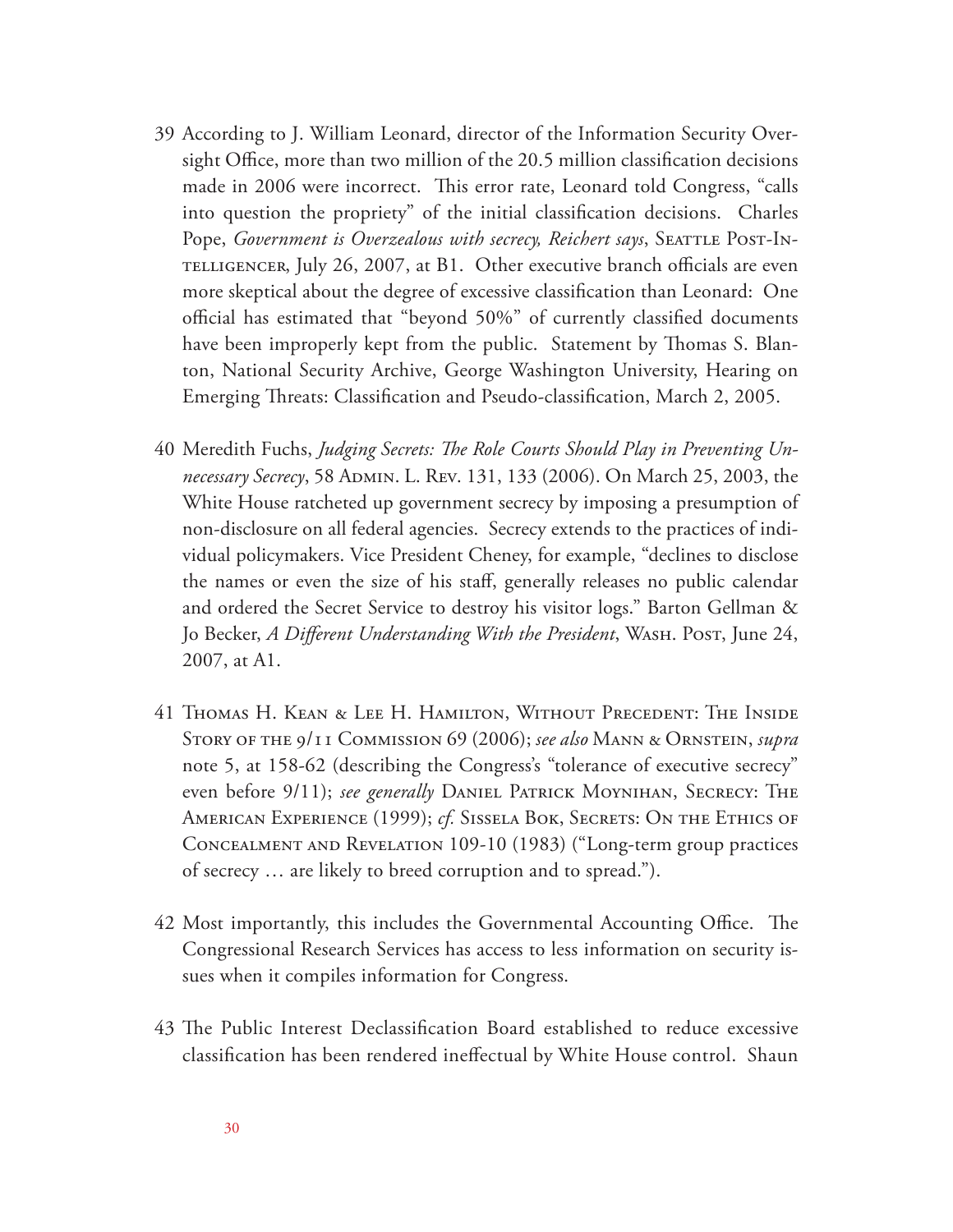Waterman, *Analysis: Secrecy board called 'toothless*,' UNITED PRESS INT'L, Oct. 30, 2006.

44 In fact, there are several kinds of executive privilege:

 The [p]resident's constitutionally based privileges subsume privileges for records that reflect: military, diplomatic, or national security secrets (the state secrets privilege); communications of the [p]resident or his advisors (the presidential communications privilege); legal advice or legal work (the attorney-client or attorney work product privileges); and the deliberative processes of the [p]resident or his advisors.

Exec. Order No. 13, 233, *reproduced at* 44 U.S.C. § 2204 note (2007); *see also*  Gerald Wetlaufer, *Justifying Secrecy: An Objection to the General Deliberative Privilege*, 65 Ind. L. J. 845, 845 n.3 (1990). The focus of this section is the "presidential communications" privilege.

- 45 After the November 2006 elections, the pace of congressional investigations picked up. *See* Thomas E. Mann, Molly Reynolds, & Peter Hoey, *A New Improved Congress?*, N.Y. Times, Aug. 26, 2007, at WK11 ("During the first seven months of 1995, Congressional oversight of the executive branch increased modestly in the Senate but not at all in the House. But this year Congress, especially the House, has intensified its oversight, following years of inattention and deference by its Republican predecessor.").
- 46 Indeed, the term "executive privilege" was coined by a Justice Department attorney in 1949. ARTHUR SCHLESINGER, JR., THE IMPERIAL PRESIDENCY 155 (1973).
- 47 To the contrary, only Article I of the Constitution—listing *Congress's* powers even mentions secrecy. Article I, Section 5, states that: "Each House shall keep a Journal of its Proceedings, and from time to time publish the same, excepting such Parts as may in their Judgment require Secrecy." U.S. CONST., Art. I, § 5.
- 48 While the Constitution contains no affirmative obligation of disclosure, it does protect the free-flow of information after the fact. The executive, except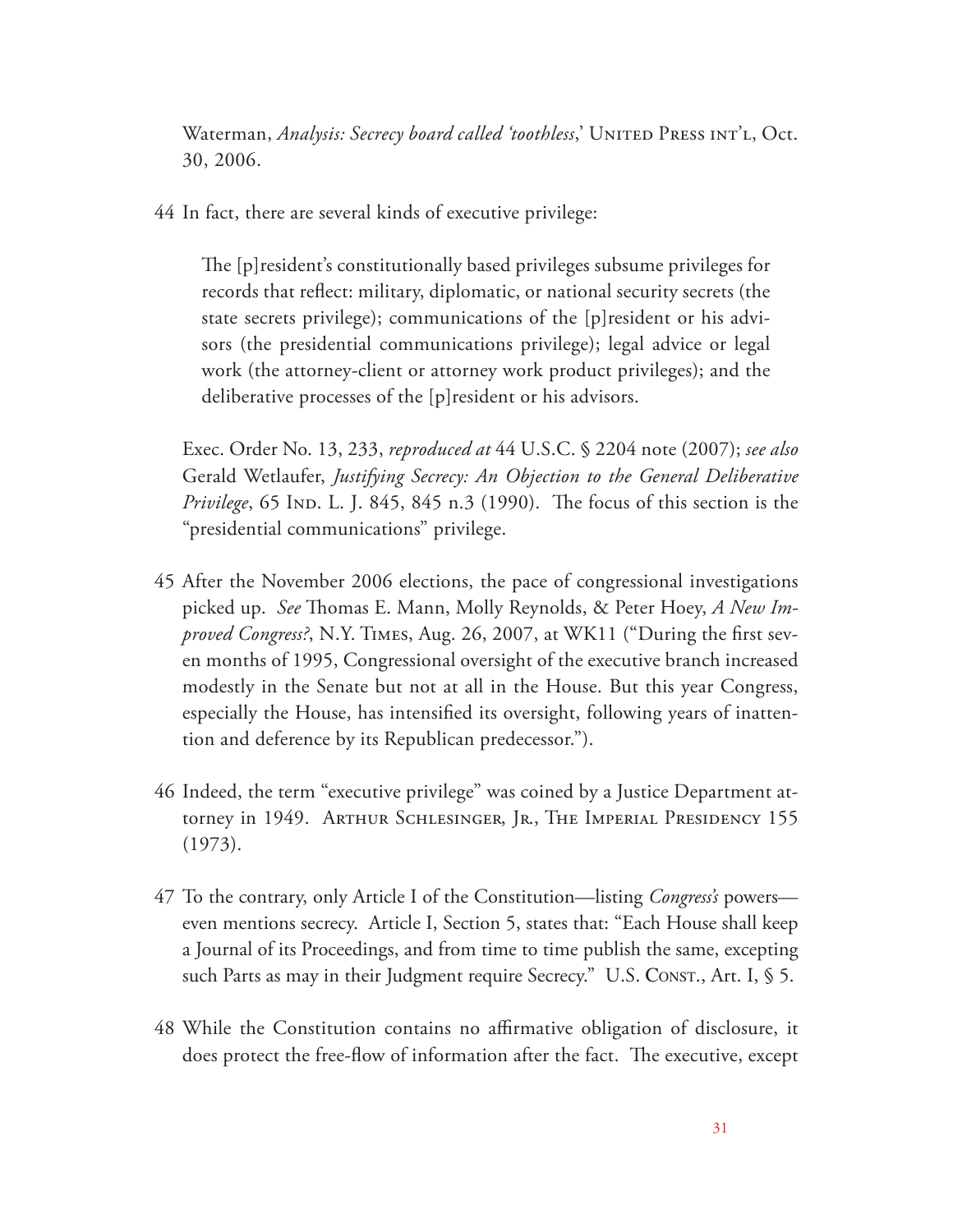in very rare circumstances, cannot impose a "prior restraint" on the publication of information—even on the basis that it pertains to an ongoing conflict. *See* N.Y. Times Co. v. United States, 403 U.S. 713 (1971) (per curiam); *see also* Near v. Minnesota, 283 U.S. 697 U.S. 701 (1931).

- 49 *See* Louis Fisher, The Politics of Executive Privilege 2-24 (2004) (documenting uses of executive privilege in Washington Administration); Mark J. Rozell, Executive Privilege: Presidential Power, Secrecy and Accountability 28-32 (2d ed., 2002).
- 50 *See, e.g.* United States v. Nixon, 418 U.S. 683, 707 (1974) ("[T]he legitimate needs of the judicial process may outweigh [p]residential privilege."); *accord*  Nixon v. Sirica, 487 F.2d 700 (D.C. Cir. 1973) (en banc) (rejecting presidential invocation of privilege against a criminal subpoena). The privilege can also be overcome in the civil litigation context. *See* Dellums v. Powell, 642 F.2d 1351, 1354, 1364 (D.C. Cir. 1981); Sun Oil Co. v. United States, 206 Ct. Cl. 742, 514 F.2d 1020, 1024 (1975).
- 51 President Bush has argued that it is "important … to guard executive privilege in order for there to be crisp decision making in the White House." Richard W. Stevenson, *President, Citing Executive Privilege, Indicates He'll Reject Requests for Counsel's Documents*, N.Y. Times, Oct. 5, 2005, at A21.
- 52 Congress has recognized the existence of "executive privilege" without giving a structure or content to that recognition. *See* 44 U.S.C. § 2204(c)(2) (2007) ("Nothing in [the Presidential Records Act of 1978] shall be construed to confirm, limit, or expand any constitutionally-based privilege which may be available to an incumbent or former President.").
- 53 The "defeasibility" of executive privilege for presidential communications is nothing new; it can be traced back decisions by Chief Justice John Marshall. Paul A. Freund, *Foreword: On Presidential Privilege*, 88 Harv. L. Rev. 13, 30- 31 (1974).
- 54 In re United States, 872 F.2d 472, 474 (D.C. Cir.) *cert. denied sub nom.* United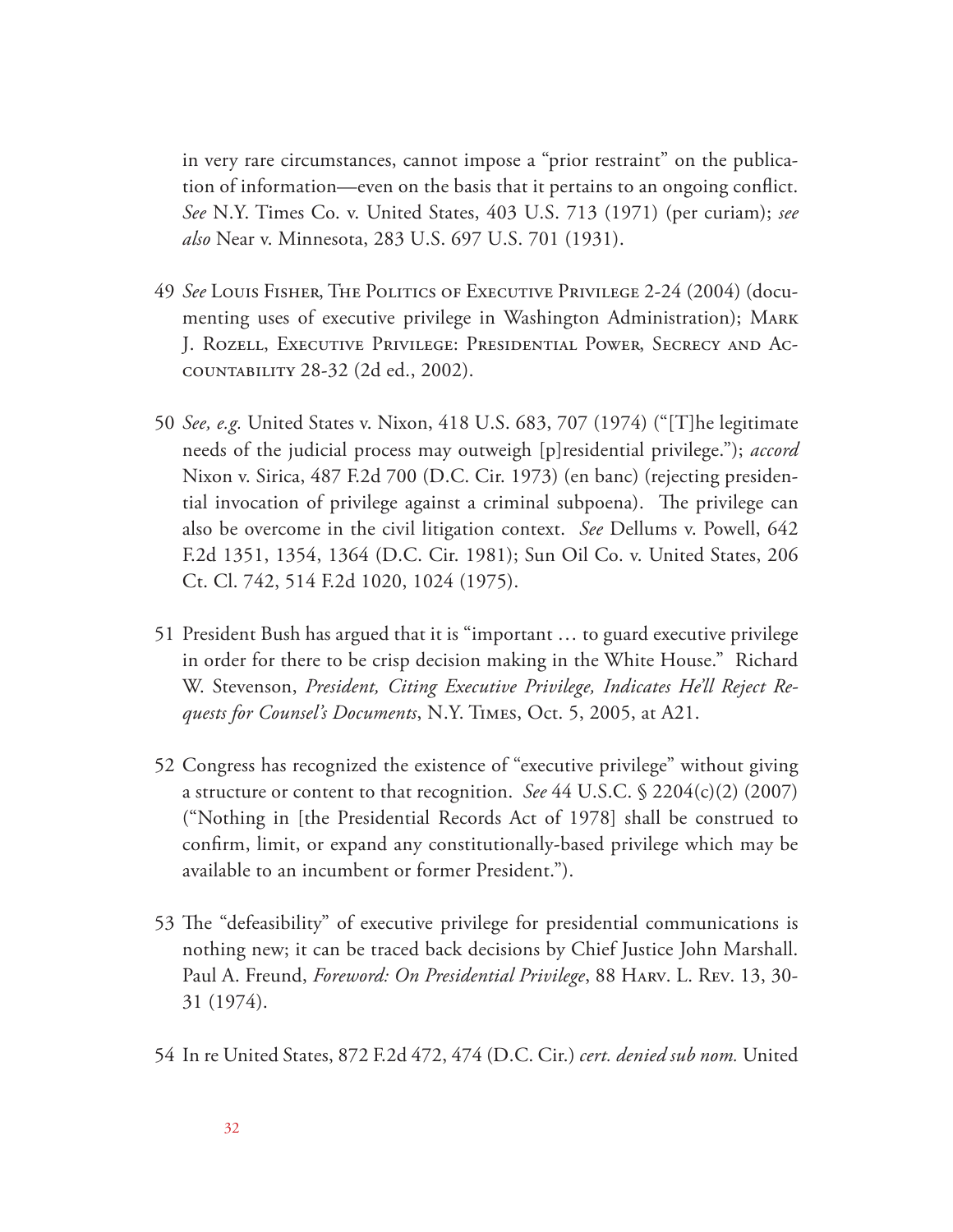States v. Albertson, 493 U.S. 960 (1989). While some courts have suggested casually that the privilege can be traced back to the 1807 trial of Aaron Burr, that early precedent in fact offers no support for an absolute refusal by the government to share information with the courts. *See* Louis Fisher, In the Name of National Security: Unchecked Presidential Power and the Reynolds Case 218 (2006); *see also* Amanda Frost, *The State Secrets Privilege*  and the Separation of Powers, 75 FORDHAM L. REV. 1931, 1938-51 (2007) (surveying evolution and recent cases). The phrase "state secrets privilege" first took form in a 1953 Supreme Court case where the government used it to shield an accident report from discovery in a tort suit. Only later was it discovered (by relatives of those who died in the accident) that the report contained no classified evidence—only evidence of the government's negligence. *See* United States v. Reynolds, 345 U.S. 1 (1953); Fisher, In the Name of National Security, *supra***,** at xi, 113, 181-82.

- 55 *See* El Masri v. United States, 479 F.3d 296 (4th Cir. 2007); Arar v. Ashcroft, 414 F. Supp. 2d 250 (E.D.N.Y. 2006). For other examples of the state secrets privilege at work, see *e.g.,* American Civil Liberties Union v. National Security Agency, Nos. 06-2095/05-2140, *appeal decided* (6th Cir. July 6, 2007); Hepting v. AT&T Corp., Nos. 17132/17137, *appeal argued* (9th Cir. Aug. 13, 2007); Center for Constitutional Rights v. Bush, 06-CV-313 (GEL) (S.D.N.Y.); American Civil Liberties Union v. National Security Agency, No. 06-CV-10204, *opinion at* 438 F. Supp. 2d 754 (E.D. Mich. 2006), *rev'd*, Nos. 06-2095/06-2140, 2007 U.S. App. LEXIS 16149 (6th Cir. July 6, 2007).
- 56 Carol D. Leonnig & Eric Rich, *U.S. Seeks Silence on CIA Prisons*, Wash. Post, Nov. 4, 2006, at A1. The detainee, Majid Khan, was allowed eventually to see a lawyer—who in turn was slapped with a gag order. *See* Gitanjali S. Gutierrez, *Going to See a Ghost*, Wash. Post, Oct. 15, 2007, at A15; *see also* Editorial, *Top Secret Torture*, Wash. Post, Nov. 21, 2006, at A26; Eric Rich & Dan Eggen, *From Baltimore Suburbs to a Secret CIA Prison*, WASH. POST, Sept. 10, 2006, at A8.
- 57 *See* William G. Weaver & Robert M. Pallito, *State Secrets and Executive Power*, 120 Pol. Sci. Q. 85, 101 (2005).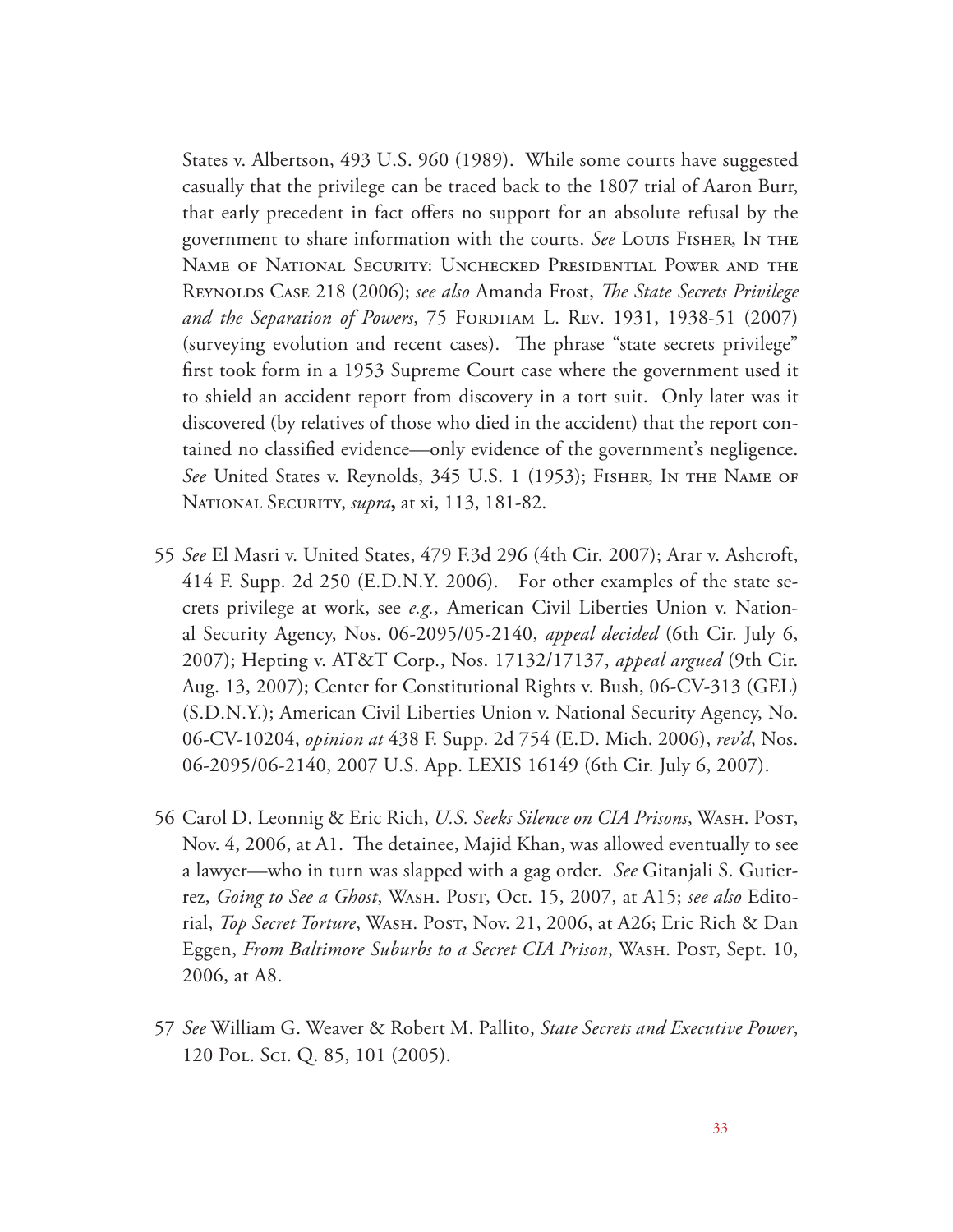- 58 *See generally* Frost, *supra* note 54, at 1938-51 (surveying evolution and recent cases).
- 59 *Id.* at 1939.
- 60 Judicial oversight also provides an important supplement to Congress's oversight function. This adjunct role is especially important in an era in which unilateral executive action is more common, and Congress finds it increasingly difficult to muster the supermajorities necessary to overcome the executive's first-mover advantage. If the courts are taken out of the picture, the president will be able often to act unilaterally and then to block the majority will of both Houses with his veto power. Without the courts to police strictly the executive's compliance with its own legal limits, it becomes much more difficult for Congress to impose any effective check. Moreover, courts have a comparative advantage discerning violations of individual liberties because they are relatively insulated from political pressures and have more fine-grained tools for identifying specific rights violations. *See* Frost, *supra* note 54, at 1952-53.
- 61 The federal courts, as James Madison explained, are also "in a peculiar manner the guardians of those rights; they will be an impenetrable bulwark against every assumption of power in the legislative or executive; they will be naturally led to resist every encroachment upon rights expressly stipulated for in the [C]onstitution by the [D]eclaration of [R]ights." 1 Annals of Cong. 457 (Joseph Gales ed., 1834); *see also* Davis v. Passman, 442 U.S. 228, 242 (1979) ("[W]e presume that justiciable constitutional rights are to be enforced through the courts. And, unless such rights are to become merely precatory, the class of those litigants who allege that their own constitutional rights have been violated, and who at the same time have no effective means other than the judiciary to enforce these rights, must be able to invoke the existing jurisdiction of the courts for the protection of their justiciable constitutional rights."); Bell v. Hood, 327 U.S. 678, 684 (1946) ("[W]here federally protected rights have been invaded, it has been the rule from the beginning that courts will be alert to adjust their remedies so as to grant the necessary relief." (citations omitted)).

As the bipartisan Constitution Project has explained, "[u]nless claims about state secrets evidence are subjected to independent judicial scrutiny, the execu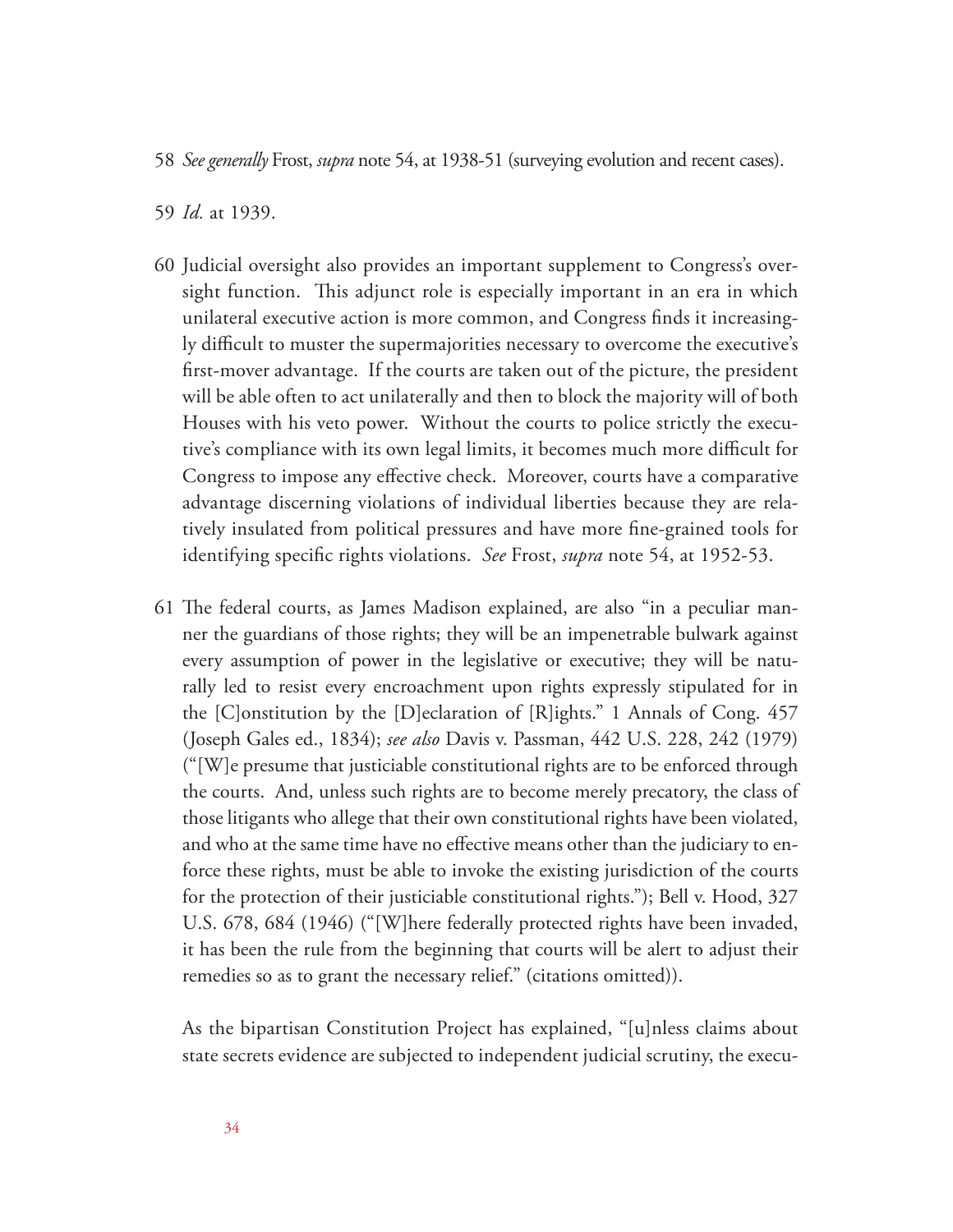tive branch is at liberty to violate legal and constitutional rights with impunity and without the public scrutiny that ensures that the government is accountable for its actions." The Constitution Project, *Reforming the State Secrets Privilege*, at i (May, 31, 2007).

- 62 Even when vested with clear statutory authority to review claims of executive secrecy, however, courts tend to shirk this responsibility. Consider the courts' response to Congress's amendment of the Freedom of Information Act in 1974 to repudiate the Supreme Court's ruling in *EPA v. Mink*, 410 U.S. 73 (1973). *See* Freedom of Information Act, Pub. L. No. 93-502, 88 Stat. 1561-64 (1974). Since that date, courts "have been friendly to the executive," consistently deferring to executive judgments; "apparently, the judiciary is not excited by the idea of developing national security expertise." Adam M. Samaha, *Government Secrets, Constitutional Law, and Platforms for Judicial Intervention*, 53 UCLA L. Rev. 909, 939-40 (2006); *see also* Fuchs, *supra* note 40, at 162-67. For an example of excessive deference in the national security arena, see Center for Nat'l Sec. Stud. v. Dep't of Justice, 331 F.3d 918, 927-28 (D.C. Cir. 2003).
- 63 18 U.S.C. app. 3.
- 64 5 U.S.C. § 552, *et seq.*
- 65 There are two broad statutes, the Classified Information Procedures Act, 18 U.S.C. app. 3, and the Freedom of Information Act, 5 U.S.C. § 552 *et seq.*, that already show federal courts can craft procedures to handle classified evidence without resorting to threshold dismissal or any compromise of governmental interests in secrecy. Courts have already demonstrated that they are able to adapt these statutes to new circumstances. *See, e.g.,* United States v. Yunis, 867 F.2d 617, 624-25 (D.C. Cir.1989) (Court of Appeals adopted CIPA-like procedures to examine *ex parte* and *in camera* evidence relevant to an appeal); Vaughn v. Rosen, 484 F.2d 820, 825-26 (D.C. Cir. 1973) (developing an indexing system to sift properly classified from improperly secret information).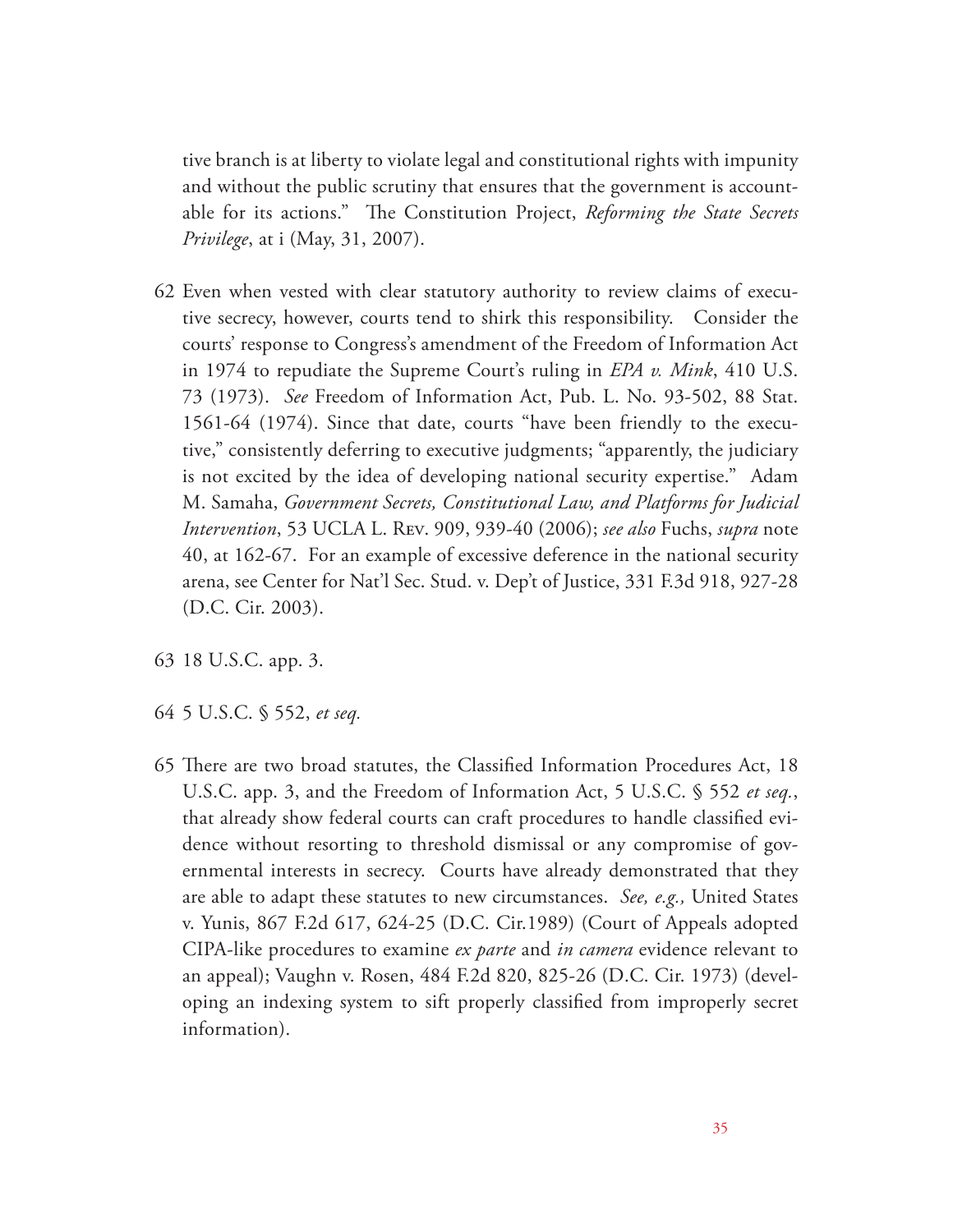- 66 Pivotally, Congress has a power to investigate that is "perhaps the most necessary of all the powers underlying the legislative function…. [It] provides the legislature with eyes and ears and a thinking mechanism."J. William Fulbright, *Congressional Investigations: Significance for the Legislative Process*, 18 U. Chi. L. Rev. 440, 441 (1951); *see also* McGrain v. Daughtery, 252 U.S. 135, 174 (1927); Eastland v. U.S. Servicemen's Fund, 421 U.S. 491, 509 (1975) ("The scope of [Congress'] power of inquiry . . . is as penetrating and far-reaching as the potential power to enact and appropriate under the Constitution.").
- 67 Describing legislative oversight during the Cold War, former CIA director William Colby explained that "[t]he old tradition was that you don't ask. It was a consensus that intelligence was apart from the rules." Loch JOHNSON, A Season of Inquiry: Congress and Intelligence 7 (1976). In the Cold War, a "few members of Congress … protected the CIA from public scrutiny through informal armed services and appropriations subcommittees." Tim Weiner, Legacy of Ashes: The History of the CIA 105 (2007). In the current presidency, there has been a larger collapse of oversight. *See* Mann & Ornstein, *supra* note 5, at 151-53.
- 68 *See, e.g.,* 50 U.S.C. §§ 413(a) & 413b.
- 69 For example, the law states that all disclosure must be "consistent with due regard for the protection from unauthorized disclosure of classified information relating to sensitive intelligence sources and methods or other exceptionally sensitive matters." 50 U.S.C. § 413(a). Although this statement seems relatively anodyne, it may be used to deny Congress vital information or to deprive it of all information concerning specific programs.
- 70 As Gov. Thomas Kean and Lee Hamilton recently reemphasized, this remains a pressing problem: "Three years ago, the 9/11 commission noted that the Department of Homeland Security reported to 88 congressional committees and subcommittees—a major drain on senior management and a source of contradictory guidance. After halfhearted reform, the number is now 86." Thomas Kean & Lee Hamilton, *Are We Safer Today?*, WASH. Post, Sept. 9,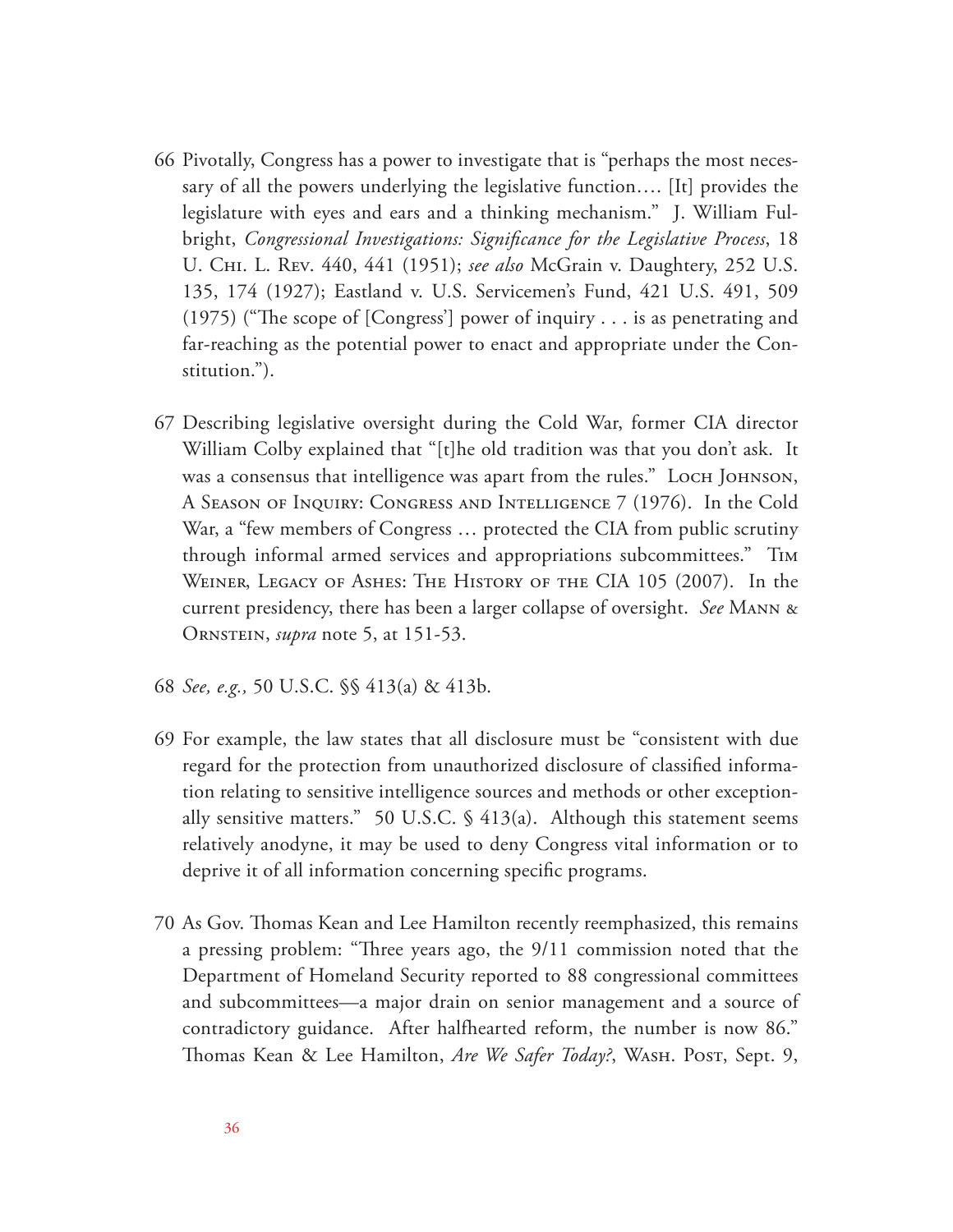2007, at B1. The 9/11 Commission, however had "no staff team or hearing on congressional oversight," and it is possible that further investigation would yield a conclusion different from their recommendation of "unity of effort." Kean & Hamilton, *supra* note 41*,* at 287-88.

- 71 The literature here is already exhaustive. *See, e.g.,* Anne Joseph O'Connell, *The Architecture of Smart Intelligence: Structuring and Overseeing Agencies in the Post-9/11 World*, 94 Cal. L. Rev. 1655 (2006); Robert F. Blomquist, *Congressional Oversight of Counterterrorism and Its Reform*, Roger Williams U. L. Rev. 1, 69-74 (2005).
- 72 For example, the White House misleadingly claimed that it had disclosed the NSA program "to Congress" without stating it had only disclosed to the "gang of eight." *See* Dan Eggen & Walter Pincus, *Varied Rationales Muddle Issue of NSA Eavesdropping*, Wash. Post, Jan. 27, 2006, at A5.
- 73 *See also* Heidi Kitrosser, *Congressional Oversight of National Security Activities: Improving Information Funnels*, at 21 (2007), *available at* http://papers.ssrn. com/sol3/papers.cfm?abstract\_id=995014. "The House of Representatives and the Senate shall each establish, by rule or resolution of such House, procedures to protect from unauthorized disclosure all classified information, and all information relating to intelligence sources and methods, that is furnished to the congressional intelligence committees or to Members of Congress under this title. Such procedures shall be established in consultation with the Director of Central Intelligence." 50 U.S.C § 413(d) (2004). *See* Rule 9 of the Senate Select Committee on Intelligence, *available at* http://www.fas.org/ irp/congress/2005\_cr/sscirules.html; *and* Rules 12-14 of the House Permanent Select Committee on Intelligence, *available at* http://www.rules.house. gov/109/text/rulesofcomm/109\_rulescomm.pdf.
- 74 For an explanation of the "Gang of Eight" process, and an argument as to why it is flawed, see Suzanne E. Spaulding, *Power Play: Did Bush Roll Past the Legal Stop Signs*, Wash. Post, Dec. 25, 2005, at B1; Scott Shane, *Democrat Says Spy Briefings Violated Law*, N.Y. Times, Jan. 5, 2006, at A16; Eric Lichtblau, *Bush Defends Spy Program and Denies Misleading Public*, N.Y. Times, Jan. 2, 2006,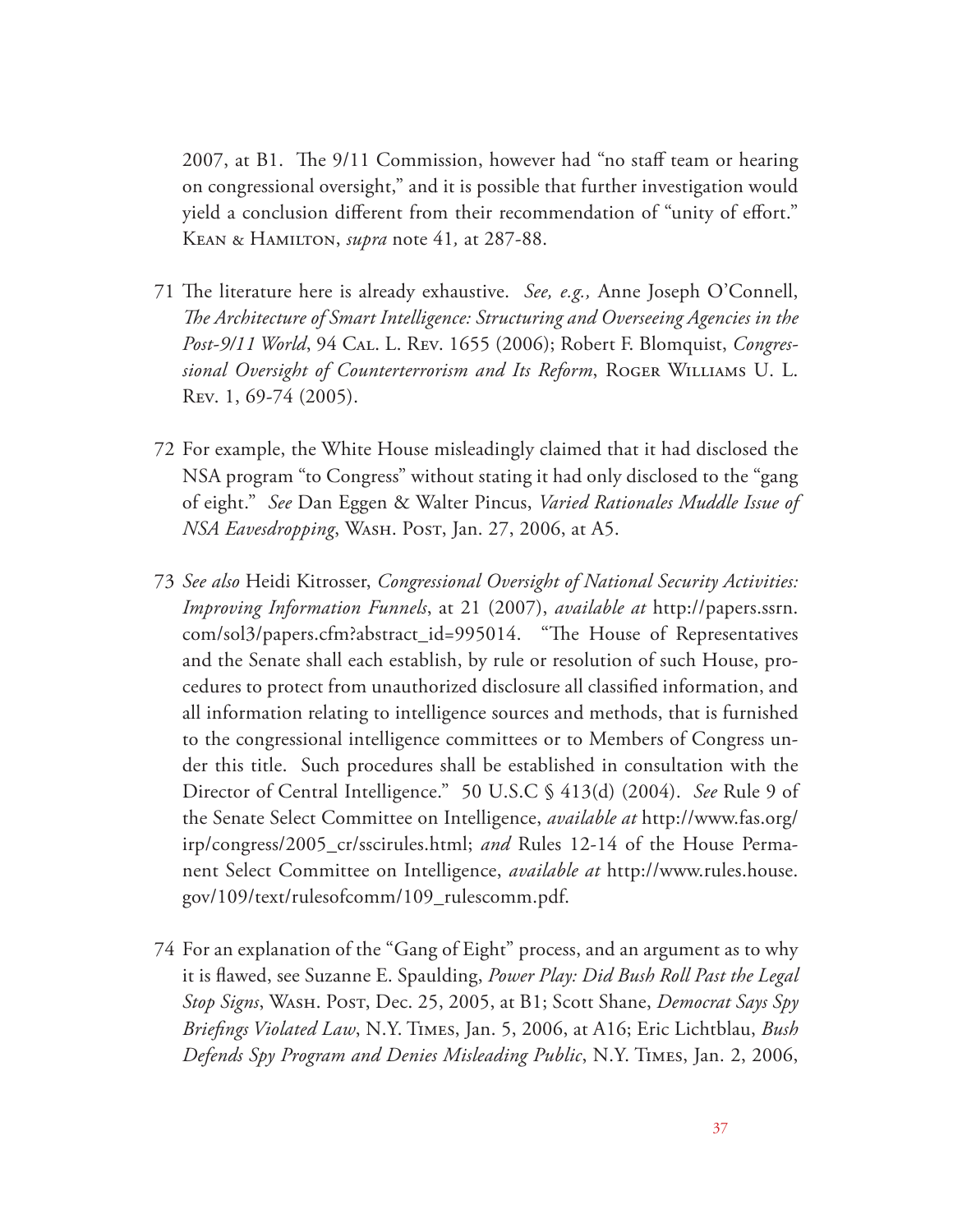at A11; Alfred Cummings, Congressional Research Service, *Statutory Procedures Under Which Congress Is To Be Informed of U.S. Intelligence Activities, Including Covert Actions*, at 7, (Jan. 18, 2006).

- 75 *See* 50 U.S.C. §413b(c)(2); *see also* Kitrosser, *supra* note 73, at 6 (noting weakness of the executive branch's argument that the "gang of eight" exception applied to the NSA's activities). The statute does not define "extraordinary circumstances."
- 76 Spencer Hsu & Walter Pincus, *Goss Says Leaks Have Hurt CIA's Work, Urges Probe*, WASH. POST, Feb. 3, 2006, at A3.
- 77 Aziz Huq, *Spy Watch: After Years of Neglect, Congress Must Intensify Oversight of Intelligence Agencies*, Legal Times, May 15, 2006 (suggesting that control of intelligence oversight be vested in the party not in possession of the White House).
- 78 Neal Katyal, *Internal Separation of Powers: Checking Today's Most Dangerous Branch from Within*, 115 Yale L. J. 2314, 2342, 2347 (2006) (suggesting that the minority party could hold hearings).
- 79 *See* Bruce Ackerman, *The Emergency Constitution*, 113 Yale L. J. 1029, 1050- 53 (2004).
- 80 *See* Letter from Attorney General Alberto R. Gonzales & Robert S. Mueller III, Director, Federal Bureau of Investigation to Hon. Richard B. Cheney (July 13, 2007) (on file with Brennan Center for Justice).
- 81 *See* Katyal, *supra* note 78, at 2318.
- 82 Project on Government Oversight, POGO's 2007 "Baker's Dozen" of Suggested Congressional Oversight Priorities, January 3, 2007, *available at* http:// www.pogo.org/p/government/go-070101-bakersdozen.html.
- 83 *See* Pub. L. No. 95-521, 92 Stat. 1824 (1978) (codified as amended at 28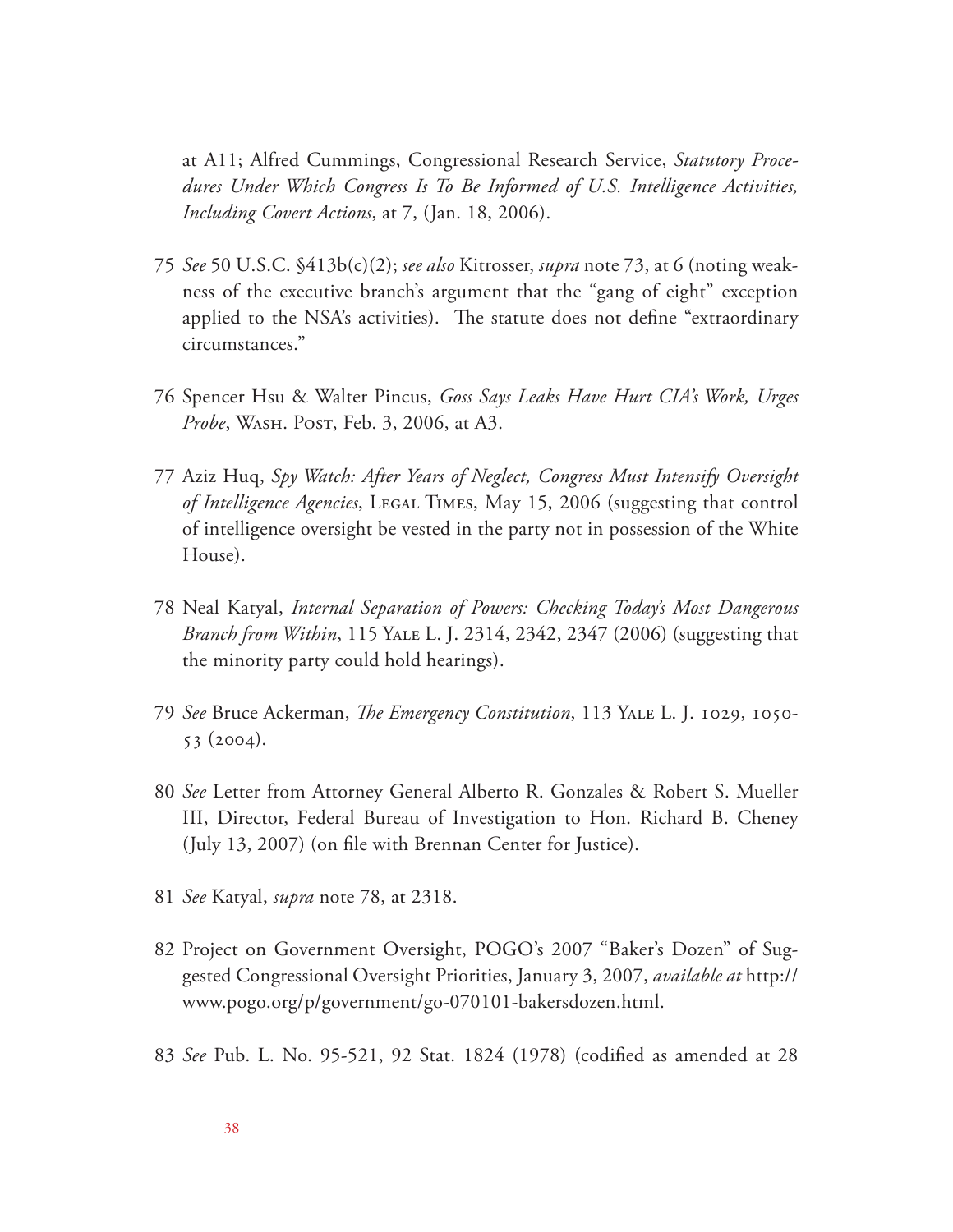U.S.C. §§ 591-599); *see generally* Michael R. Bromwich, *Running Special Investigations: The Inspector General Model*, 86 Geo. L. J. 2027 (1998). In fact, Congress created IGs for the Health, Education, and Welfare Department in 1976 and for the Energy Department in 1977. *See* Frederick M. Kaiser, Congressional Research Service, *Statutory Office of Inspector General: Past and Present* 4 (June 21, 2007).

- 84 *See* Testimony of Danielle Brian, Executive Director, Project on Government Oversight before the Senate Homeland Security and Governmental Affairs Committee, July 11, 2007, *available at* http://www.pogo.org/p/government/ gt-070711-ig.html [hereinafter Brian Testimony]. The Department of Justice Inspector General Glenn A. Fine has echoed the same point: "[W]hile we [IGs] listen to the views of the agency and its leadership, we are not directed by them. We make our own decisions about what to review, how to review it, and how to issue out reports. We also independently handle contacts outside the agency. At the Department of Justice OIC, we communicate with Congress independently from the Department's Office of Legislative Affairs … " Statement of Glenn A. Fine, Inspector General, U.S. Department of Justice before the Senate Committee of Homeland Security and Governmental Affairs concerning Strengthening the Unique Role of the Nation's Inspectors General, July 11, 2007.
- 85 Intelligence agencies, including the Central Intelligence Agency, also have inspectors general. For the CIA Inspector General, for example, see 50 U.S.C. § 403q, as added Sept. 29, 1988 in Pub. L. No. 100-453, Title V, § 504. The CIA has had an inspector general since 1952, Congress passed only a CIA inspector general statute in 1989. L. Britt Snider, *Creating a Statutory Inspector General at the CIA*, 1, undated, *available at* https://www.cia.gov/library/center-for-the-study-of-intelligence/kent-csi/docs/v44i5a02p.htm.
- 86 For example, a June 2005 CIA Inspector General report concerning the coordination and analysis "failures" of the CIA leadership in relation to the September 2001 attacks was suppressed for more than two years. In August 2007, the CIA, with evident reluctance, released a nineteen-page executive summary of the report. *Available at* www.fas.org/irp/cia/product/oig-911.pdf; *see also*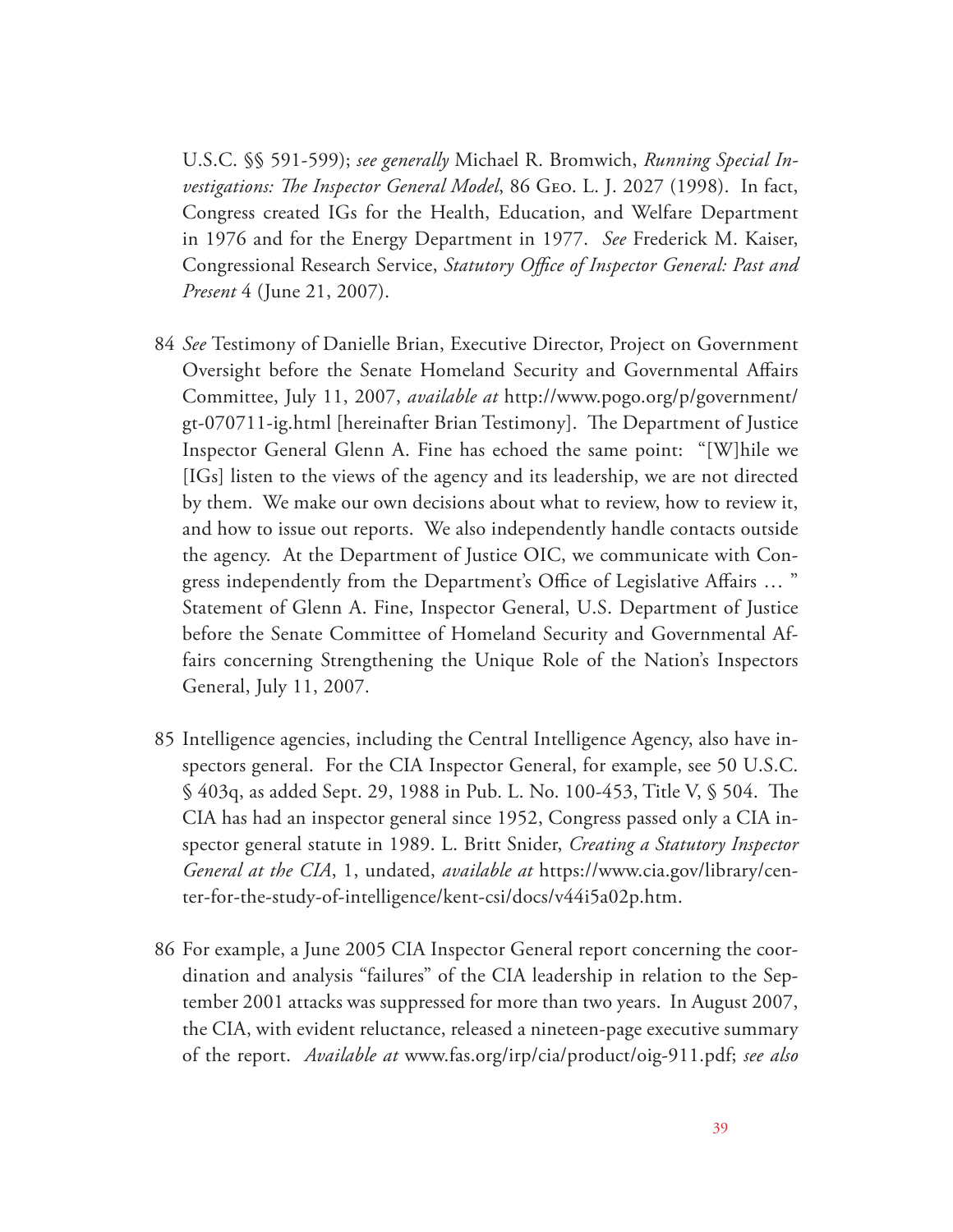General Michael V. Hayden, *Director's Statement on the Release of the 9/11 IG Report Executive Summary*, Aug. 21, 2007, *available at* https://www.cia.gov/ news-information/press-releases-statements/911-ig-report-summary.html. CIA Director General Michael V. Hayden protested that information about the CIA's failure to avert the 9/11 attacks should remain classified because it would "consume time and attention revisiting ground that is already well plowed." Joby Warrick & Walter Pincus, *CIA Finds Holes in Pre-9/11Work*, WASH. POST, Aug. 22, 2007, at A1. To say the least, the public has a strong interest in knowing why intelligence agencies failed to intercept the 9/11 conspiracy. Self-serving rationalizations such as Hayden's should not impede this interest's fulfillment.

- 87 Brian Testimony, *supra* note 84.
- 88 Schwarz & Huq, *supra* note 7, at 135-38; Cornelia T.L. Pillard, *The Unfulfilled Promise of the Constitution in Executive Hands*, 103 Mich. L. Rev. 676, 710-11 (2005); Randolph D. Moss, *Executive Branch Legal Interpretation: A Perspective from the Office of Legal Counsel*, 52 ADMIN. L. REV. 1303, 1309-10 (2000). The Office of Legal Counsel was created by statute in 1953; its head, an assistant attorney general, is subject to presidential appointment and Senate confirmation. *See* Reorganization Plan No. 2 of 1950, 64 Stat. 1261.
- 89 Walter Dellinger et al., *Principles to Guide the Office of Legal Counsel* 25 Dec. 21, 2004. It did so both by proffering the untenable theory of a "monarchical executive" to underwrite extraordinary new powers, or by interpreting statutes such as the September 2001 Authorization for the Use of Military Force, as wholesale repudiation of checks and balances in the national security field. Authorization for Use of Military Force, Pub. L. No. 107-40, 115 Stat. 224 (2001).
- 90 Dellinger et al., *supra* note 89, at 1.
- 91 *Id.* at 2; *accord* JACK GOLDSMITH, THE TERROR PRESIDENCY: LAW AND JUDGment Inside the Bush Administration 35-37 (2007). In an age of increasing statutory and regulatory complexity, the OLC's role as an honest broker within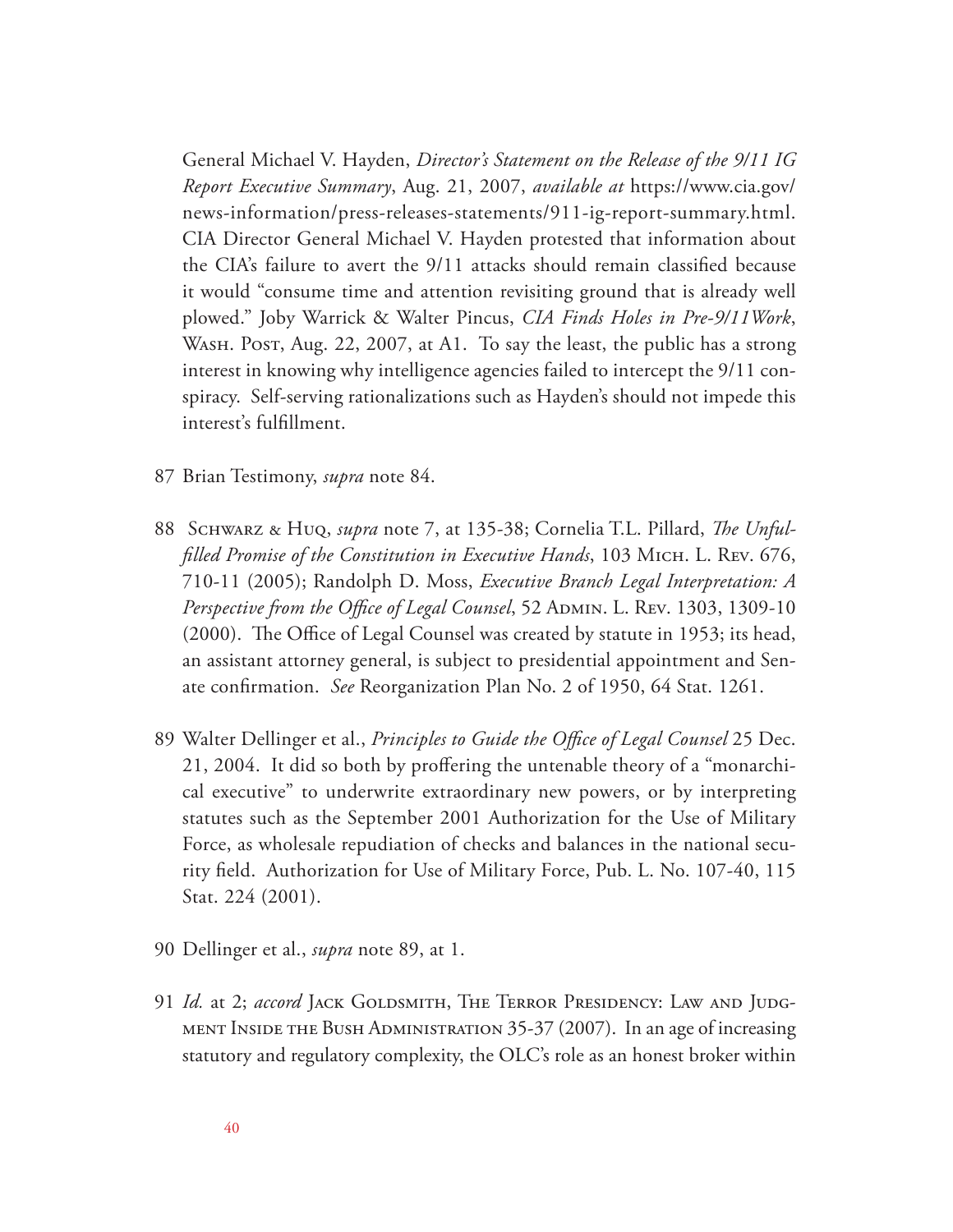the executive branch on legal issues is of paramount importance: Increasing numbers of legal questions never reach the courts, such that the executive functionally may have the last word on constitutional and statutory questions where vital human interests are at stake. *See* Pillard, *supra* note 88, at 758.

- 92 Katyal, *supra* note 78, at 2335-40.
- 93 Patricia Wald & Neil Kinkopf, *Putting Separation of Powers into Practice: Reflections on Senator Schumer's Essay,* 1 Harv. L. & POL'y Rev. 31, 57 (2007).
- 94 Dellinger et al., *supra* note 89, at 3. By authorizing internal guidelines aimed at a legislatively stipulated goal in lieu of regulating directly, Congress recognizes the leeway that the Department of Justice properly exercises in maintaining professional standards.
- 95 *Id.* at 5.
- 96 "Congress should publicly disclose its written legal opinions in a timely manner, absent strong reasons for delay or nondisclosure." Dellinger et al., *supra*  note 89, at 4; *see also* Pillard, *supra*, note 88, at 750 (advocating for public database).
- 97 Dellinger et al., *supra* note 89, at 4.
- 98 Edward T. Pound, Peter H. Stone, Shane Harris & Corine Hegland, *After Gonzales, Justice Seeks to Regain Trust of its Employees*, Nat'l J., Aug. 31, 2007.
- 99 *See* Schwarz & Huq, *supra* note 7, at 21-49.
- 100 Frank J. Smist, Congress Oversees the United States Intelligence Community 1947-1989, at 77-78 (1990).
- 101 Commissions in fact have a long history in American governance, dating back to the Progressive Era. *See* Jonathan Simon, *Parrhesiastic Accountabilty: Investigatory Commissions and Executive Power in an Age of Terror*, 114 Yale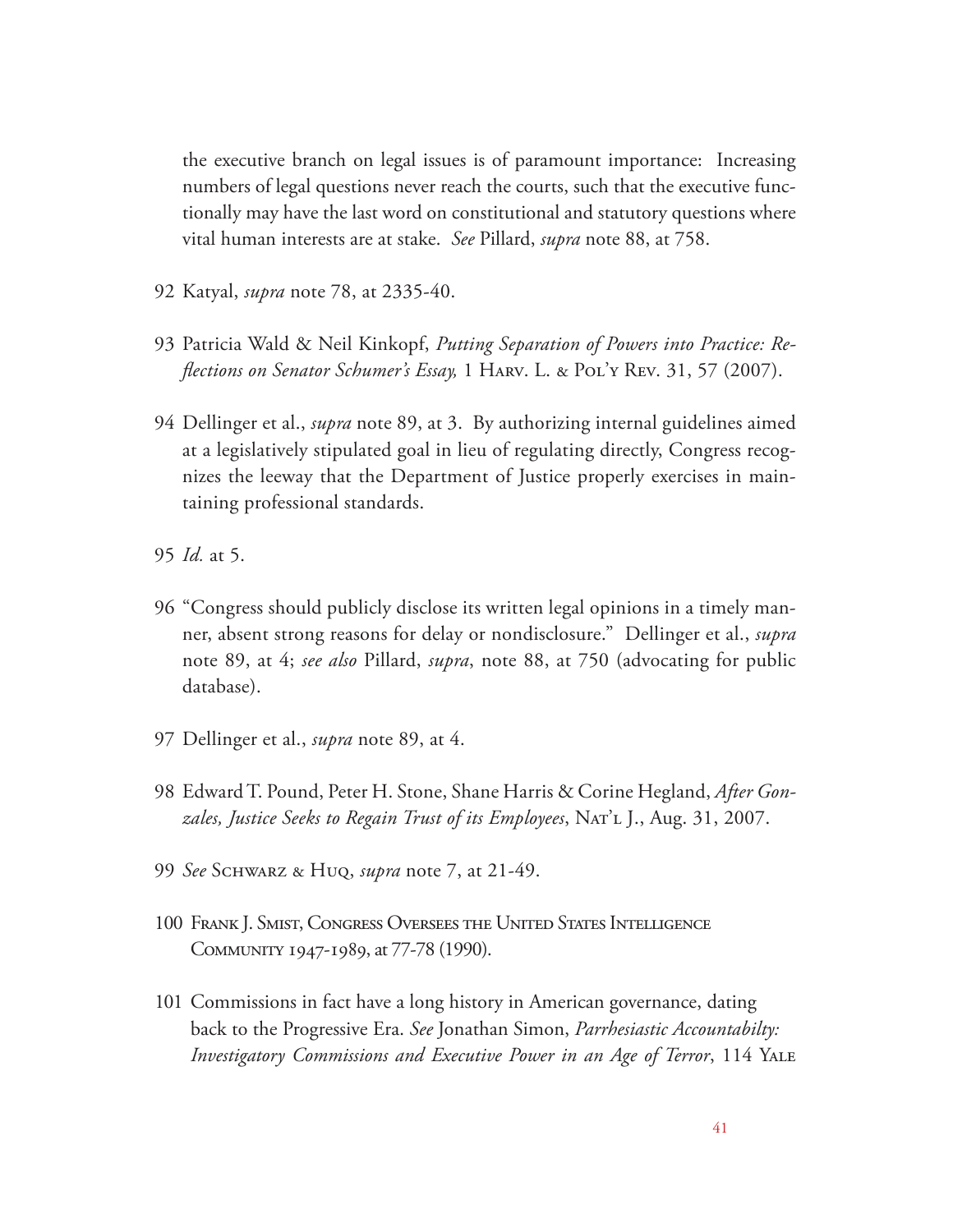L. J. 1419, 1427-28 (2005). Three decades before the Church Committee, Harry Truman, as a Senator, conducted a vast investigation that effectively exposed military waste and inefficiency during World War II, even while his own party held the White House. *See* David McCullough, Truman 259-91(1992).

- 102 Without public hearings and input, the "public support" necessary for the investigation in its inevitable confrontations with the executive branch – and for its eventual conclusions – will be wanting. Kean & Hamilton, *supra* note 41*,* at 75. Another way to ensure public support is through the appointment of respected commissioners and the assembly of experienced staff. *See* Simon, *supra* note 101, at 1431.
- 103 At present, the statutory framework for national security agencies is thin. *See*  Rhodi Jeffreys-Jones, The CIA and American Democracy 40-41 (1989).
- 104 Final Report of the Select Committee to Study Governmental Operation-With Respect to Intelligence Activities, United States Senate 296 (1976).
- 105 Since 9/11, there has been one large overhaul of the intelligence structures. *See* Intelligence Reform and Terrorism Prevention Act of 2004, Pub. L. No. 108-458, 118 Stat. 3638-3872.
- 106 Katherine Shrader, *Intel Chief Seeks to Revise Spy Rules*, USA TODAY, June 12, 2007, *available at* http://www.usatoday.com/news/washington/2007-06-12 spyguidelines\_N.htm.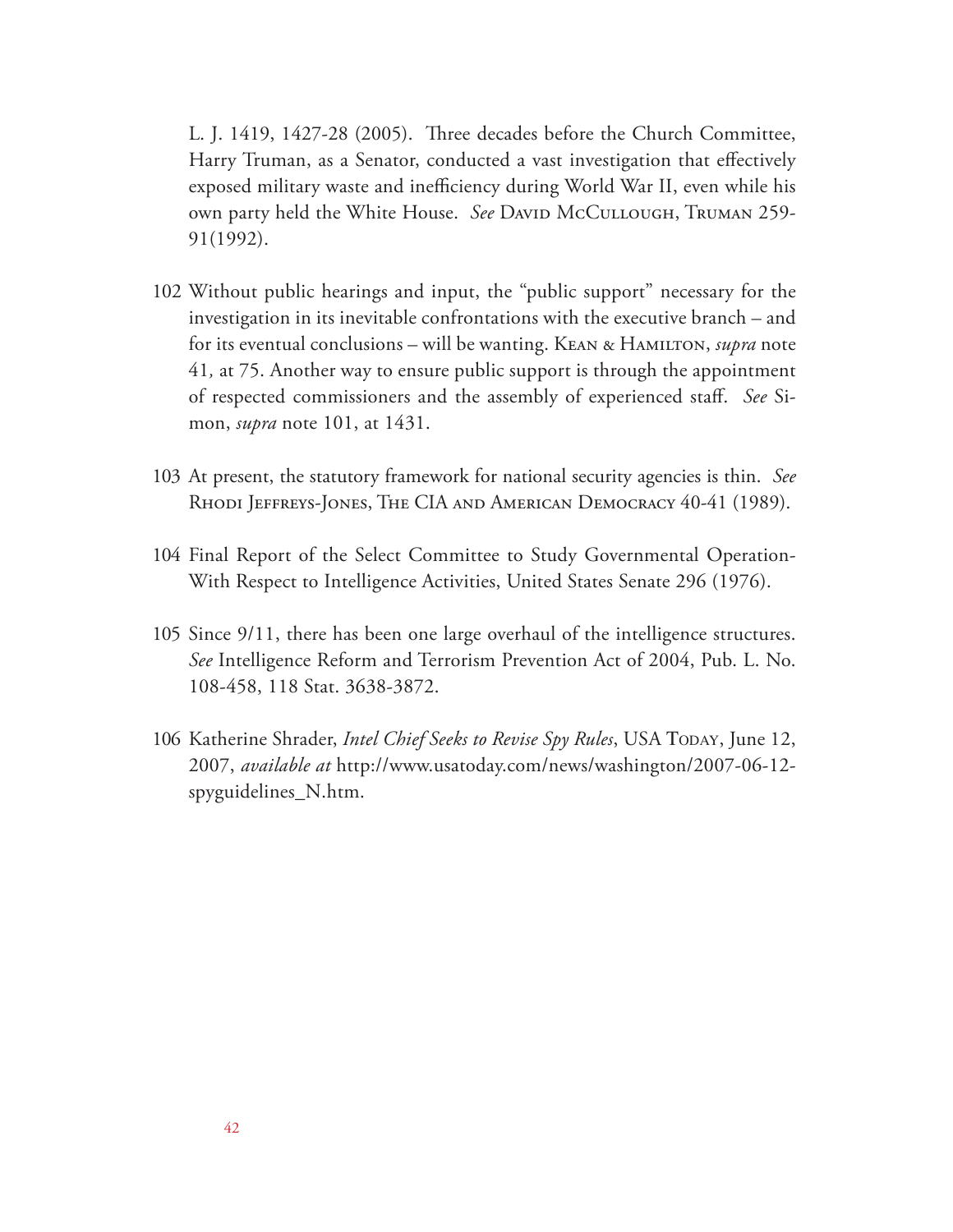#### **SELECTED BRENNAN CENTER PUBLICATIONS, 2007**

*The Truth About Voter Fraud* JUSTIN LEVITT

*The Genius of America: How the Constitution Saved Our Country and Why It Can Again* ERIC LANE AND MICHAEL ORESKES (Bloomsbury USA)

> *Ten Things You Should Know About Habeas Corpus* JONATHAN HAFETZ

*The Machinery of Democracy: Protecting Elections in an Electronic World* LAWRENCE NORDEN AND ERIC LAZARUS (Academy Chicago Publishers)

*Unregulated Work in the Global City* ANNETTE BERNHARDT, SIOBHAN MCGRATH AND JAMES DEFILIPPIS

*Unchecked and Unbalanced: Presidential Power in a Time of Terror* FREDERICK A.O. SCHWARZ, JR. AND AZIZ Z. HUQ (New Press)

*Midwest Campaign Finance Series: Illinois, Wisconsin, Michigan, Minnesota and Ohio* SUZANNE NOVAK, ET AL.

> *Access to Justice: Opening the Courthouse Door* DAVID UDELL AND REBEKAH DILLER

> > *An Agenda for Election Reform* WENDY WEISER AND JONAH GOLDMAN

For more information, please visit www.brennancenter.org